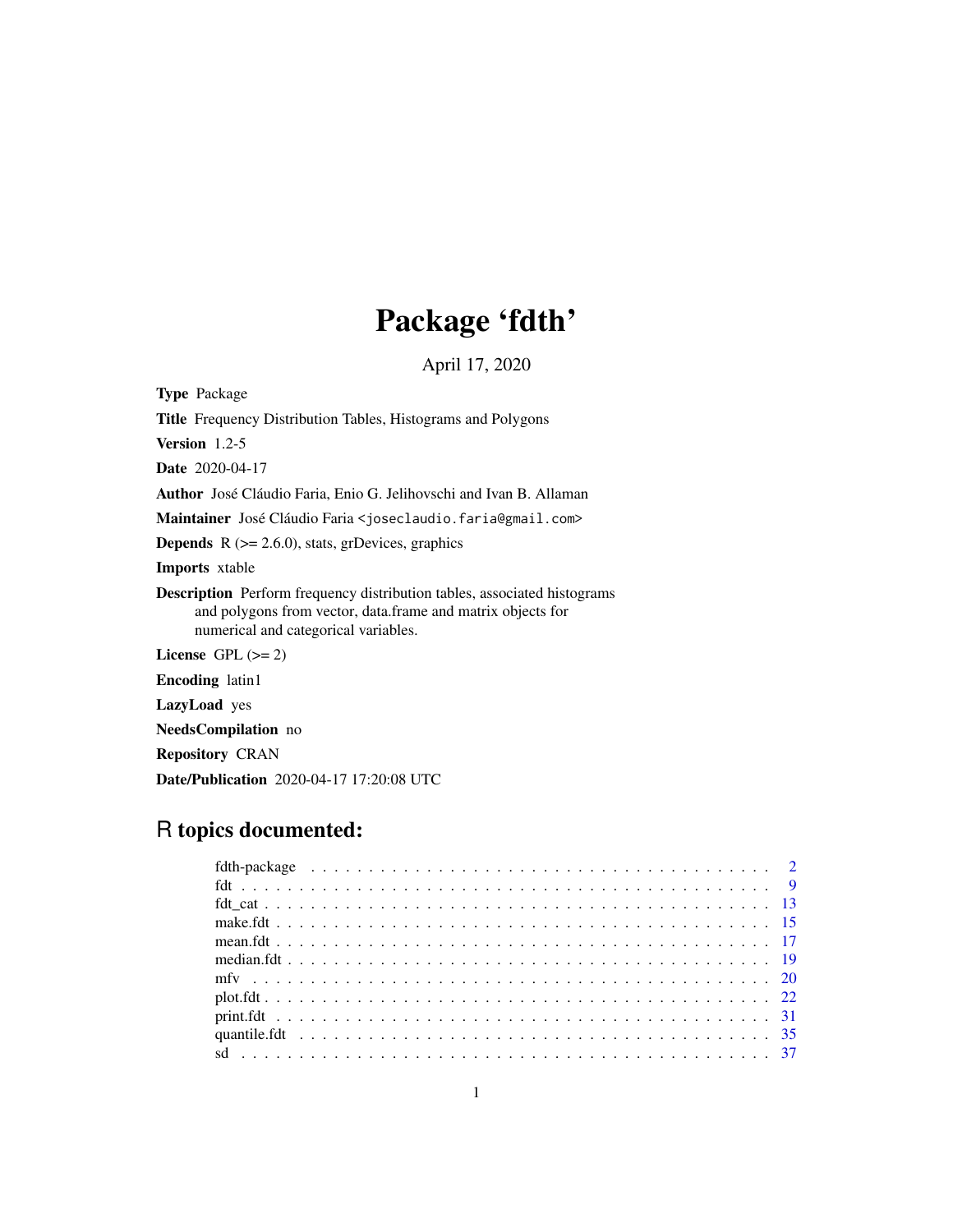#### <span id="page-1-0"></span>2 fdth-package control of the state of the state of the state of the state of the state of the state of the state of the state of the state of the state of the state of the state of the state of the state of the state of t

| Index |  |  |  |  |  |  |  |  |  |  |  |  |  |  |  |  |  |  |  |  |  |
|-------|--|--|--|--|--|--|--|--|--|--|--|--|--|--|--|--|--|--|--|--|--|
|       |  |  |  |  |  |  |  |  |  |  |  |  |  |  |  |  |  |  |  |  |  |
|       |  |  |  |  |  |  |  |  |  |  |  |  |  |  |  |  |  |  |  |  |  |
|       |  |  |  |  |  |  |  |  |  |  |  |  |  |  |  |  |  |  |  |  |  |

fdth-package *Frequency distribution tables, histograms and polygons*

#### **Description**

The **fdth** package contains a set of functions which easily allows the user to make frequency distribution tables ('fdt'), its associated histograms and frequency polygons (absolute, relative and cumulative). The 'fdt' can be formatted in many ways which may be suited to publication in many different ways (papers, books, etc). The plot method (S3) is the histogram which can be dealt with the easiness and flexibility of a high level function.

#### Details

The frequency of a particular observation is the number of times the observation occurs in the data. The distribution of a variable is the pattern of frequencies of the observation.

Frequency distribution table 'fdt' can be used for ordinal, continuous and categorical variables.

The R environment provides a set of functions (generally low level) enabling the user to perform a 'fdt' and the associated graphical representation, the histogram. A 'fdt' plays an important role to summarize data information and is the basis for the estimation of probability density function used in parametrical inference.

However, for novices or ocasional users of R, it can be laborious to find out all necessary functions and graphical parameters to do a normalized and pretty 'fdt' and the associated histogram ready for publications.

That is the aim of this package, i.e, to allow the user easily and flexibly to do both: the 'fdt' and the histogram. The most common input data for univariated is a vector. For multivariated data can be used both: a data. frame, in this case also allowing grouping all numerical variables according to one categorical, or matrices.

The simplest way to run 'fdt' and 'fdt\_cat' is by supplying only the 'x' object, for example: d <-fdt(x). In this case all necessary default values ('breaks' and 'right') ("Sturges" and FALSE respectively) will be used, if the 'x' object is categorical then just use  $d \leq -fdt_{cat}(x)$ .

If the varable is of contiuos type, you can also supply:

- 'x' and 'k' (number of class intervals);
- 'x', 'start' (left endpoint of the first class interval) and 'end' (right endpoint of the last class interval); or
- 'x', 'start', 'end' and 'h' (class interval width).

These options make the 'fdt' very easy and flexible.

The 'fdt' and 'fdt\_cat' object store information to be used by methods summary, print and plot. The result of plot is a histogram or polygon (absolute, relative or cumulative). The methods summary, print and plot provide a reasonable set of parameters to format and plot the 'fdt' object in a pretty (and publishable) way.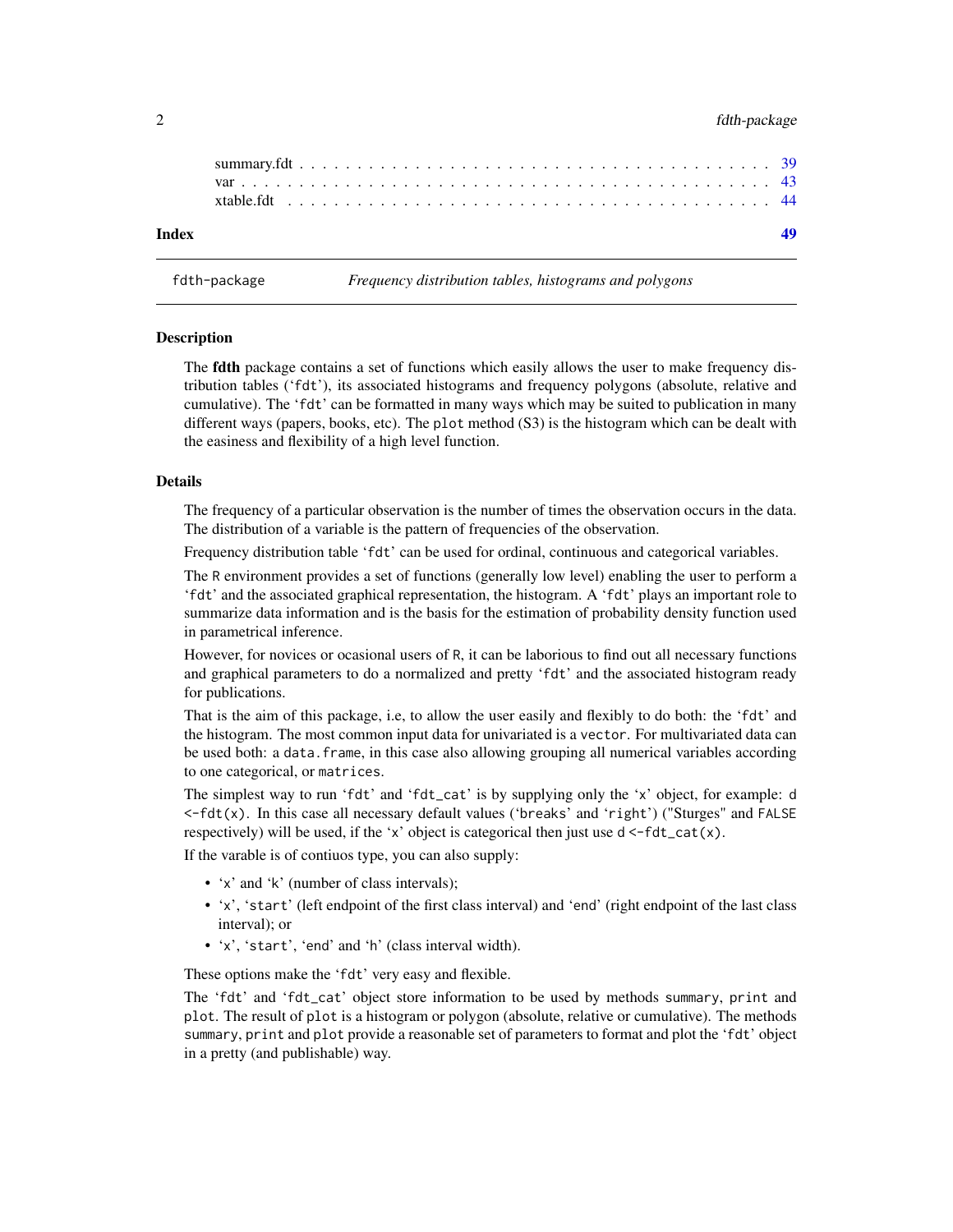# <span id="page-2-0"></span>fdth-package 3

#### Author(s)

José Cláudio Faria Enio G. Jelihovschi Ivan B. Allaman

#### See Also

[hist](#page-0-0) provided by graphics and [table](#page-0-0), [cut](#page-0-0) both provided by base.

# Examples

```
library (fdth)
## Numerical
#======================
# Vectors: univariated
#======================
x <- rnorm(n=1e3,mean=5,
           sd=1)
(tb < - fdt(x))# Histograms
plot(tb) # Absolute frequency histogram
plot(tb,
     main='My title')
plot(tb,
     x.round=3,
     col='darkgreen')
plot(tb,
     xlas=2)
plot(tb,
     x.round=3,
     xlas=2,
     xlab=NULL)
plot(tb,
     v=TRUE,
     cex=.8,
     x.round=3,
     xlas=2,
     xlab=NULL,
     col=rainbow(11))
plot(tb,<br>type='fh')
                   # Absolute frequency histogram
```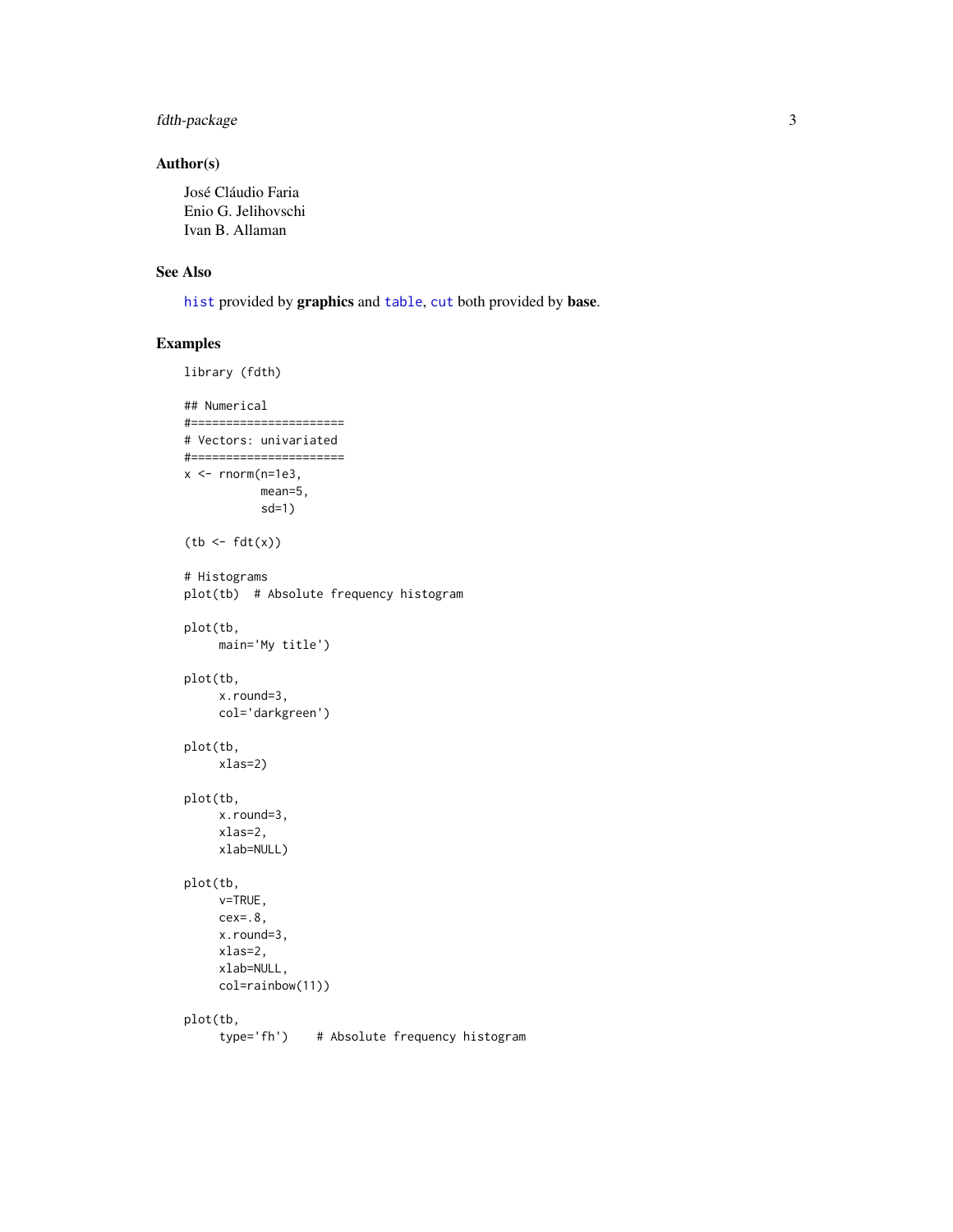4 fdth-package

```
plot(tb,
     type='rfh') # Relative frequency histogram
plot(tb,
     type='rfph') # Relative frequency (%) histogram
plot(tb,
     type='cdh') # Cumulative density histogram
plot(tb,
     type='cfh') # Cumulative frequency histogram
plot(tb,
     type='cfph') # Cumulative frequency (%) histogram
# Polygons
plot(tb,
    type='fp') # Absolute frequency polygon
plot(tb,
     type='rfp') # Relative frequency polygon
plot(tb,
     type='rfpp') # Relative frequency (%) polygon
plot(tb,
     type='cdp') # Cumulative density polygon
plot(tb,
     type='cfp') # Cumulative frequency polygon
plot(tb,
     type='cfpp') # Cumulative frequency (%) polygon
# Density
plot(tb,
    type='d') # Density
# Summary
tb
summary(tb) # the same
print(tb) # the same
show(tb) # the same
summary(tb,
       format=TRUE) # It can not be what you want to publications!
summary(tb,
       format=TRUE,
       pattern='%.2f') # Huumm ..., good, but ... Can it be better?
```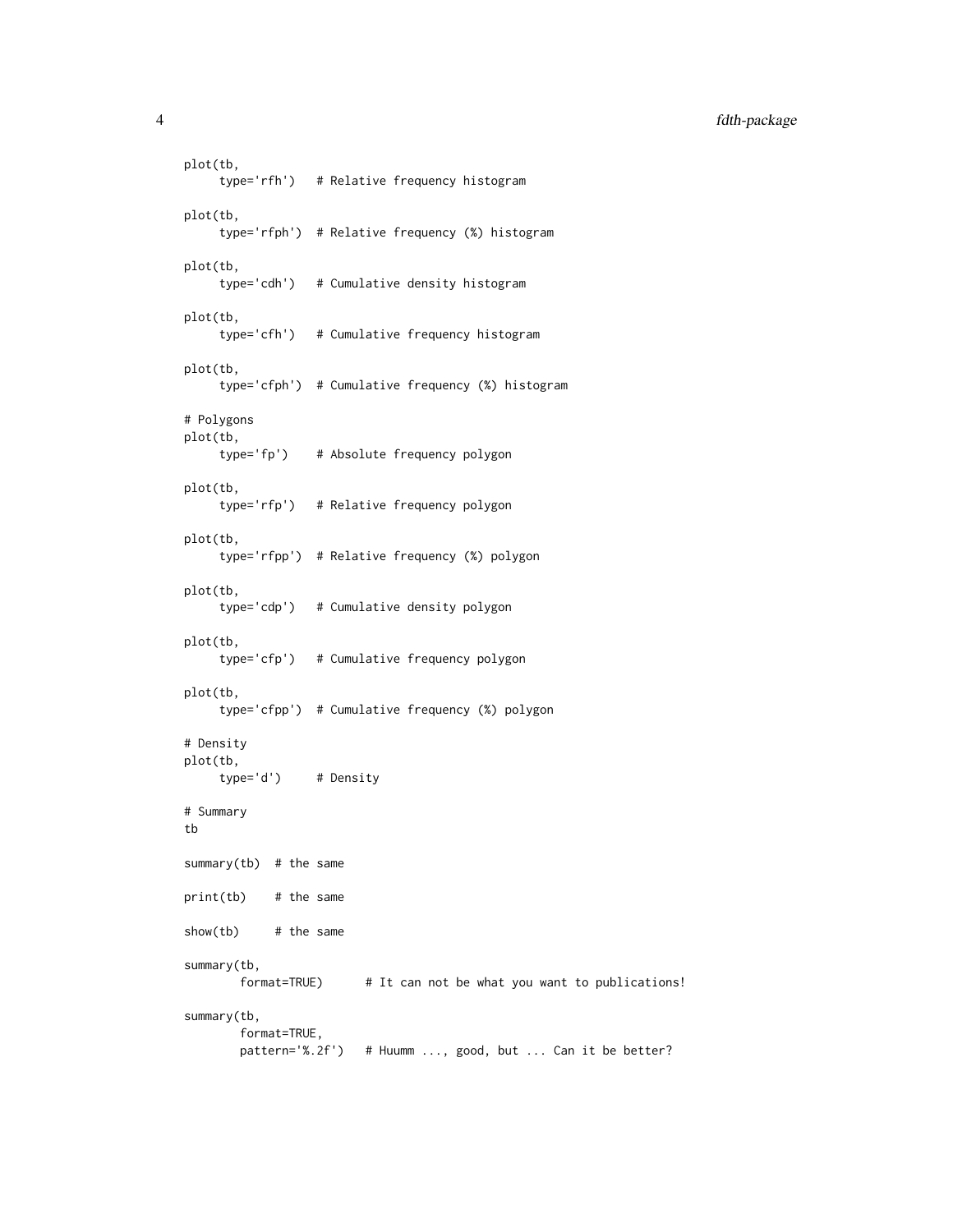```
summary(tb,
       col=c(1:2, 4, 6),
       format=TRUE,
       pattern='%.2f') # Yes, it can!
range(x) # To know x
summary(fdt(x,
           start=1,
           end=9,
           h=1),
       col=c(1:2, 4, 6),format=TRUE,
       pattern='%d') # Is it nice now?
# The fdt.object
tb[['table']] # Stores the feq. dist. table (fdt)
tb[['breaks']] \qquad \qquad \qquad \qquad # Stores the breaks of fdt
tb[['breaks']]['start'] # Stores the left value of the first class
tb[['breaks']]['end'] # Stores the right value of the last class
tb[['breaks']]['h'] # Stores the class interval
as.logical(tb[['breaks']]['right']) # Stores the right option
# Theoretical curve and fdt
y \le rnorm(1e5,
          mean=5,
          sd=1)
tb \leftarrow fdt(y,
         k=100)
plot(tb,
    type='d', # density
    col=heat.colors(100))
curve(dnorm(x,
           mean=5,
           sd=1),
     n=1e3,
     add=TRUE,
     1wd=4)#=============================================
# Data.frames: multivariated with categorical
#=============================================
mdf <- data.frame(X1=rep(LETTERS[1:4], 25),
                X2=as.factor(rep(1:10, 10)),
                Y1=c(NA, NA, rnorm(96, 10, 1), NA, NA),
                Y2=rnorm(100, 60, 4),
                Y3=rnorm(100, 50, 4),
                Y4=rnorm(100, 40, 4),
                stringsAsFactors=TRUE)
```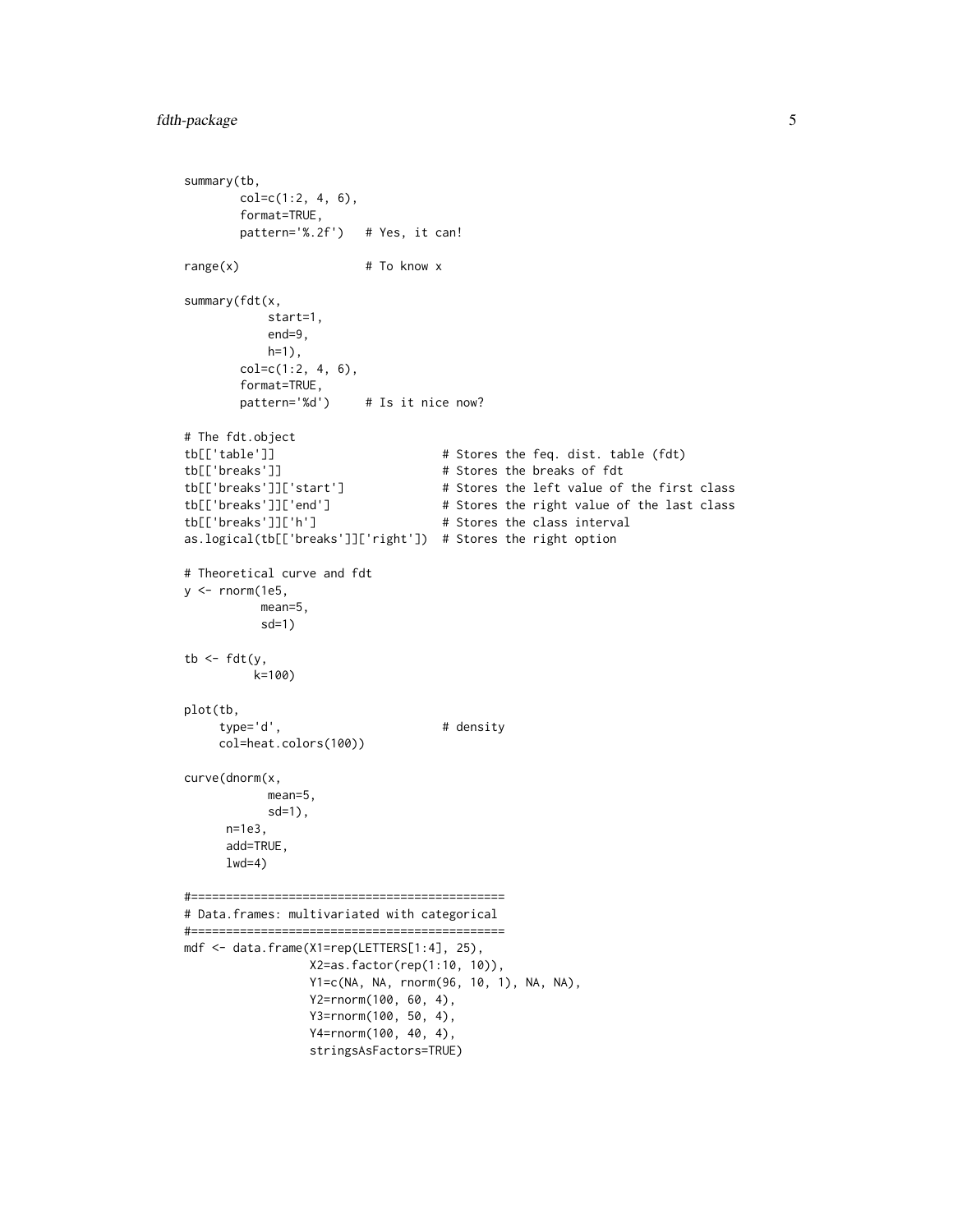6 fdth-package

```
(tb <- fdt(mdf))
# Histograms
plot(tb,
    v=TRUE)
plot(tb,
    col=rainbow(8))
plot(tb,
    type='fh')
plot(tb,
     type='rfh')
plot(tb,
    type='rfph')
plot(tb,
     type='cdh')
plot(tb,
    type='cfh')
plot(tb,
     type='cfph')
# Poligons
plot(tb,
    v=TRUE,
    type='fp')
plot(tb,
    type='rfp')
plot(tb,
     type='rfpp')
plot(tb,
    type='cdp')
plot(tb,
     type='cfp')
plot(tb,
    type='cfpp')
# Density
plot(tb,
    type='d')
# Summary
```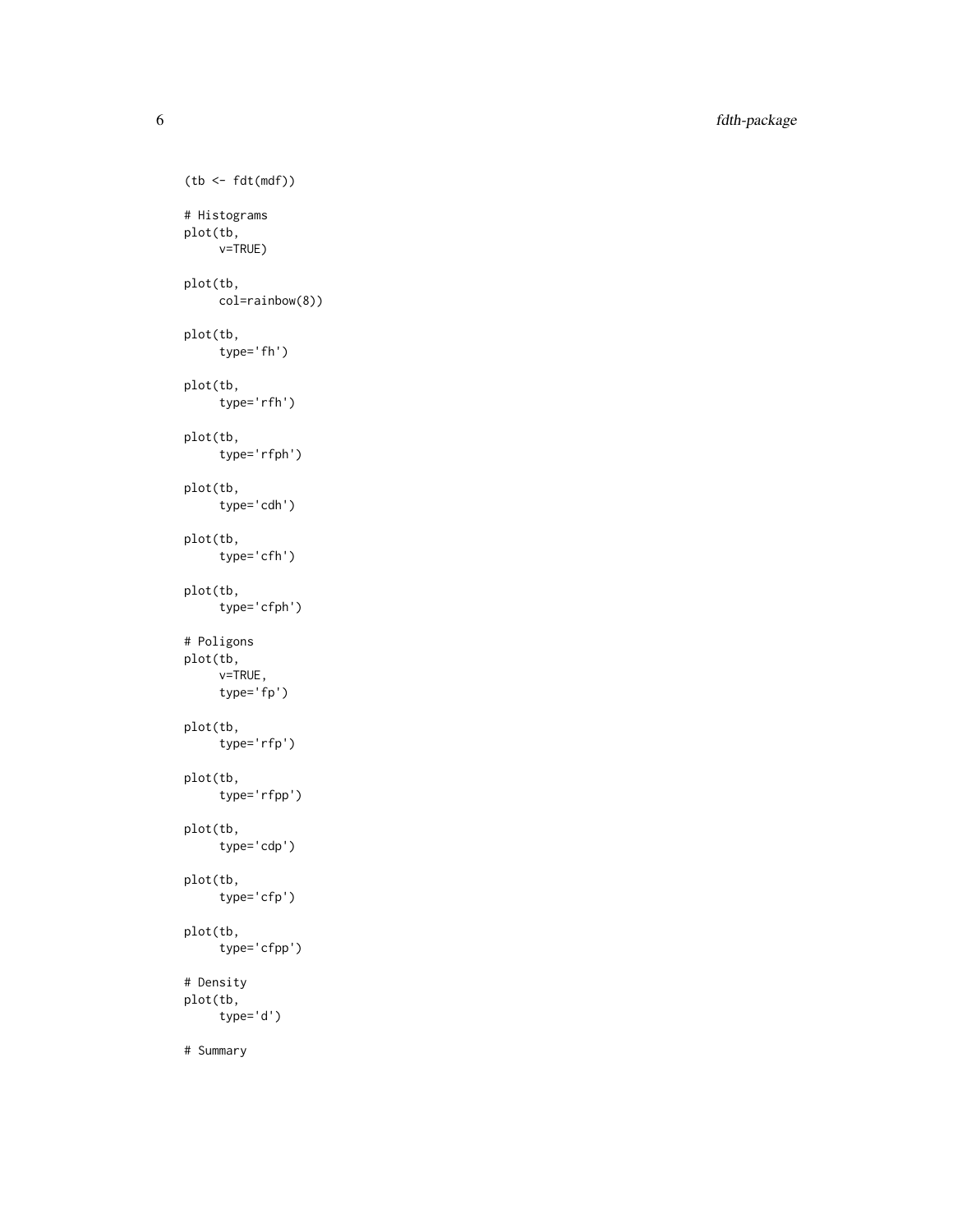```
tb
summary(tb) # the same
print(tb) # the same
show(tb) # the same
summary(tb,
       format=TRUE)
summary(tb,
        format=TRUE,
       pattern='%05.2f') # regular expression
summary(tb,
       col=c(1:2, 4, 6),
       format=TRUE,
       pattern='%05.2f')
print(tb,
     col=c(1:2, 4, 6))
print(tb,
      col=c(1:2, 4, 6),
      format=TRUE,
      pattern='%05.2f')
# Using by
levels(mdf$X1)
plot(fdt(mdf,
        k=5,
        by='X1'),
     col=rainbow(5))
levels(mdf$X2)
summary(fdt(iris,
            k=5),
       format=TRUE,
       patter='%04.2f')
plot(fdt(iris,
        k=5),
     col=rainbow(5))
levels(iris$Species)
summary(fdt(iris,
            k=5,
            by='Species'),
        format=TRUE,
```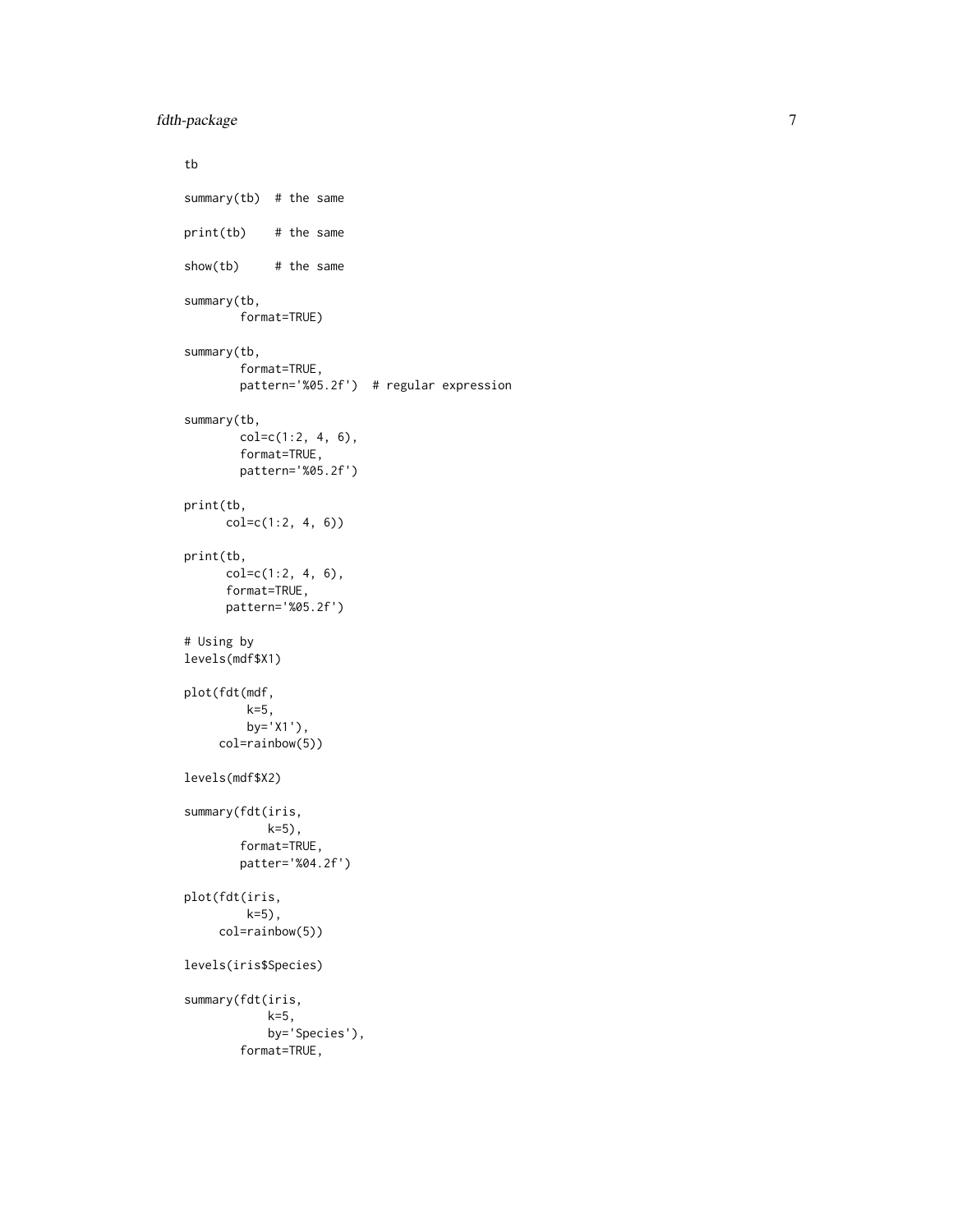```
patter='%04.2f')
plot(fdt(iris,
         k=5,
         by='Species'),
     v=TRUE)
#=========================
# Matrices: multivariated
#=========================
summary(fdt(state.x77),
        col=c(1:2, 4, 6),
        format=TRUE)
plot(fdt(state.x77))
# Very big
summary(fdt(volcano,
            right=TRUE),
        col=c(1:2, 4, 6),round=3,
        format=TRUE,
        pattern='%05.1f')
plot(fdt(volcano,
         right=TRUE))
## Categorical
x <- sample(x=letters[1:5],
            size=5e2,
            rep=TRUE)
(fdt.c \leftarrow fdt\_cat(x))(fdt.c \leftarrow fdt\_cat(x,sort=FALSE))
##================================================
## Data.frame: multivariated with two categorical
##================================================
mdf <- data.frame(c1=sample(LETTERS[1:3], 1e2, rep=TRUE),
                  c2=as.factor(sample(1:10, 1e2, rep=TRUE)),
                  n1=c(NA, NA, rnorm(96, 10, 1), NA, NA),
                  n2=rnorm(100, 60, 4),
                  n3=rnorm(100, 50, 4),
                  stringsAsFactors=TRUE)
head(mdf)
(fdt.c <- fdt_cat(mdf))
(fdt.c <- fdt_cat(mdf,
                  dec=FALSE))
```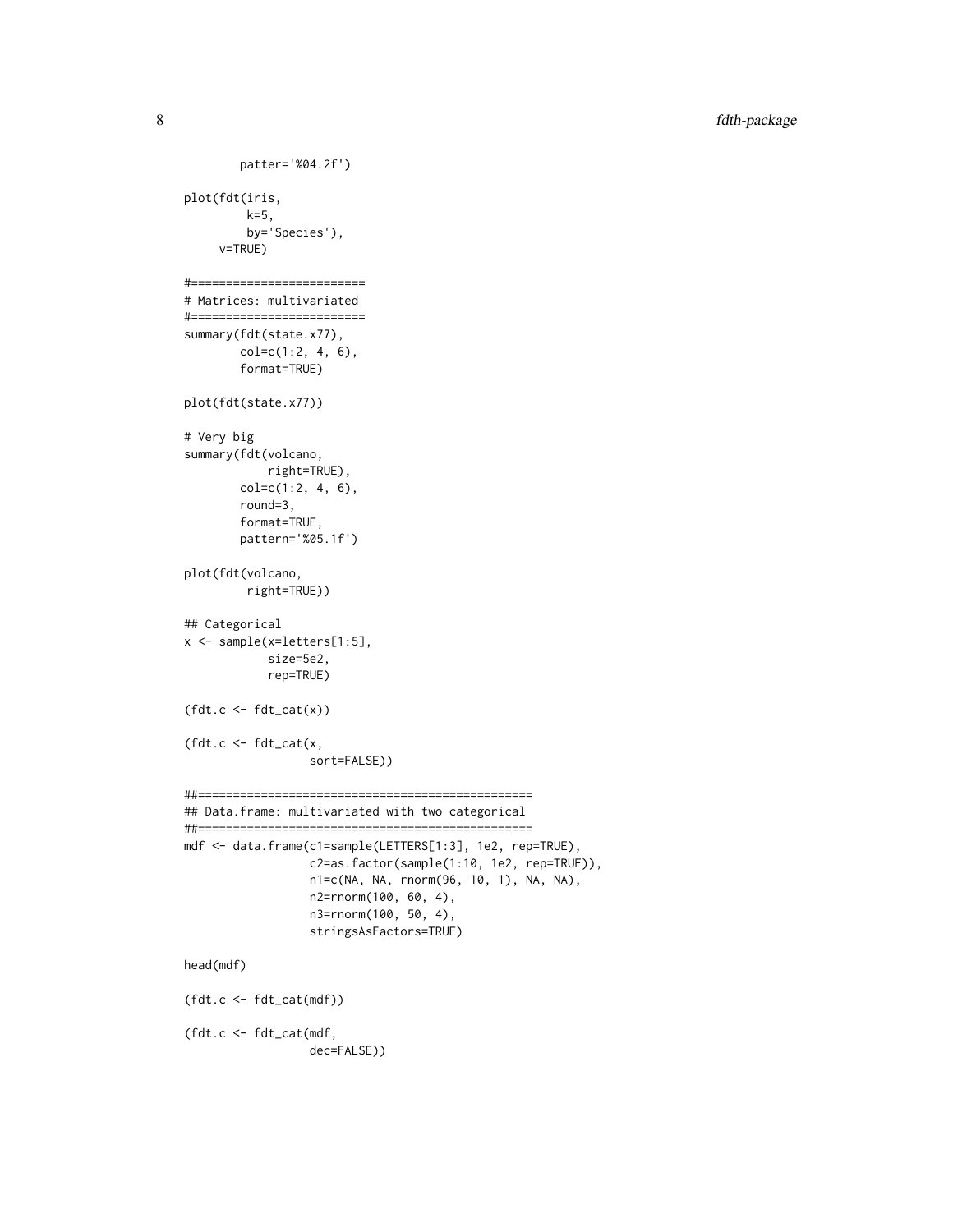```
(fdt.c <- fdt_cat(mdf,
                  sort=FALSE))
(fdt.c <- fdt_cat(mdf,
                  by='c1'))
##================================================
## Matrix: two categorical
##================================================
```

```
x <- matrix(sample(x=letters[1:10],
                   size=100,
                   rep=TRUE),
            nc=2,
            dimnames=list(NULL,
                          c('c1', 'c2')))
```
head(x)

 $(fdt.c \leftarrow fdt\_cat(x))$ 

fdt *Frequency distribution table for numerical data*

# Description

A S3 set of methods to easily perform frequency distribution table ('fdt') from vector, data.frame and matrix objects.

# Usage

```
## S3 generic
fdt(x, \ldots)## S3 methods
## Default S3 method:
fdt(x,
    k,
    start,
    end,
    h,
    breaks=c('Sturges', 'Scott', 'FD'),
    right=FALSE, ...)
## S3 method for class 'data.frame'
fdt(x,
    k,
    by,
```
<span id="page-8-0"></span>fdt 90 oedd yn 1900 ac yn derbreddig yn derbreddig yn derbreddig yn 1900. Yn 1900 ac yn 1900 ac yn 1900 ac yn derbreddig yn 1900 ac yn 1900 ac yn 1900 ac yn 1900 ac yn 1900 ac yn 1900 ac yn 1900 ac yn 1900 ac yn 1900 ac yn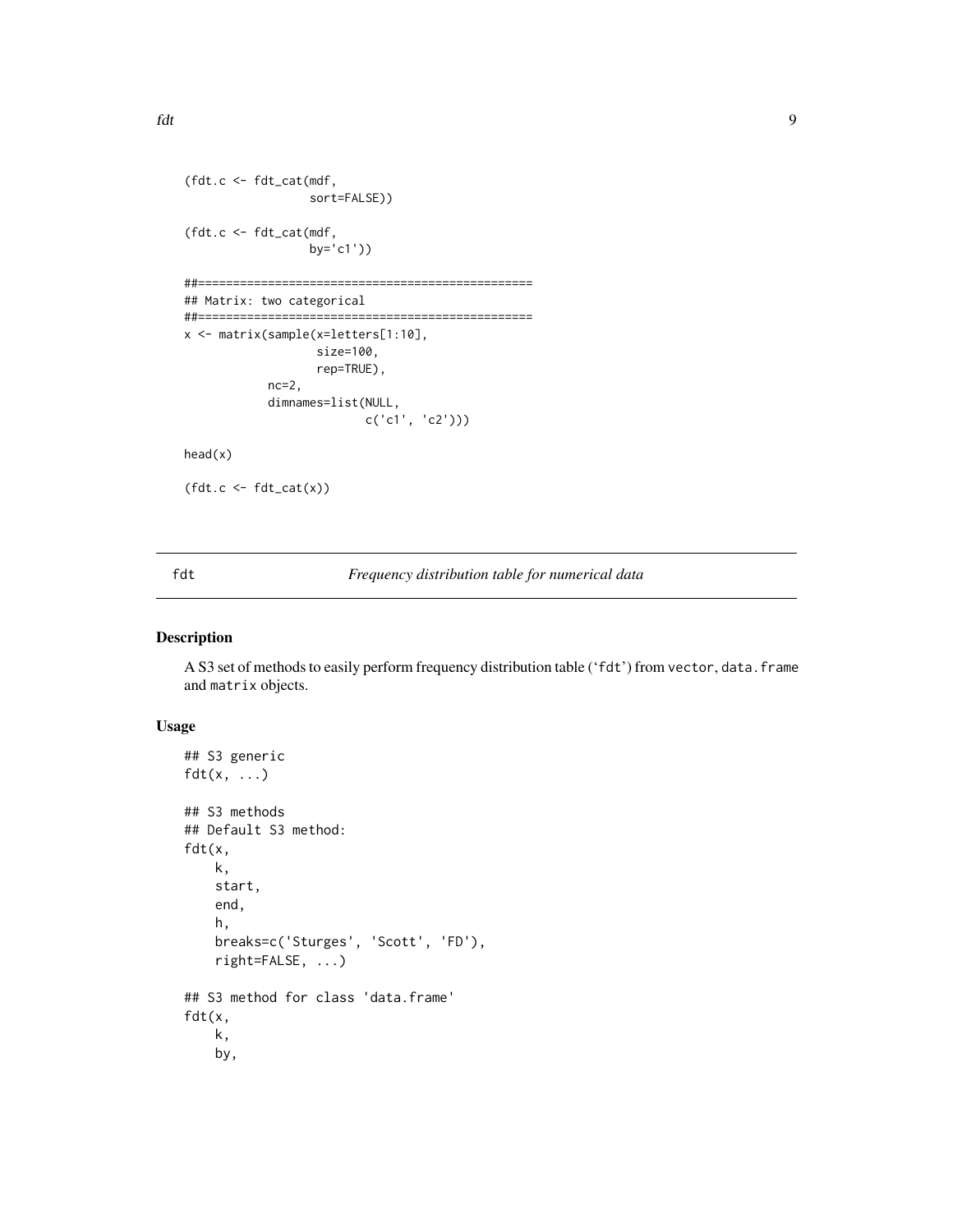```
breaks=c('Sturges', 'Scott', 'FD'),
    right=FALSE, ...)
## S3 method for class 'matrix'
fdt(x,
   k,
    breaks=c('Sturges', 'Scott', 'FD'),
    right=FALSE, ...)
```
#### Arguments

| x        | A vector, data. frame or matrix object. If 'x' is data. frame or matrix it<br>must contain at least one numeric column. |
|----------|-------------------------------------------------------------------------------------------------------------------------|
| k        | Number of class intervals.                                                                                              |
| start    | Left endpoint of the first class interval.                                                                              |
| end      | Right endpoint of the last class interval.                                                                              |
| h        | Class interval width.                                                                                                   |
| by       | Categorical variable used for grouping each numeric variable, useful only on<br>data.frame.                             |
| breaks   | Method used to determine the number of interval classes, c("Sturges", "Scott",<br>"FD").                                |
| right    | Right endpoints open $(detault = FALSE)$ .                                                                              |
| $\cdots$ | Potencial further arguments (required by generic).                                                                      |

#### Details

The simplest way to run 'fdt' is done by supplying only the 'x' object, for example:  $nm < -fdt(x)$ . In this case all necessary default values ('breaks' and 'right') ("Sturges" and FALSE respectively) will be used.

It can be provided also:

- 'x' and 'k' (number of class intervals);
- 'x', 'start' (left endpoint of the first class interval) and 'end' (right endpoint of the last class interval); or
- 'x', 'start', 'end' and 'h' (class interval width).

These options make the 'fdt' very easy and flexible.

The 'fdt' object stores information to be used by methods summary, print, plot, mean, median and mfv. The result of plot is a histogram. The methods summary, print and plot provide a reasonable set of parameters to format and plot the 'fdt' object in a pretty (and publishable) way.

# Value

For fdt the method fdt.default returns a list of class fdt.default with the slots:

'table' A data.frame storing the 'fdt';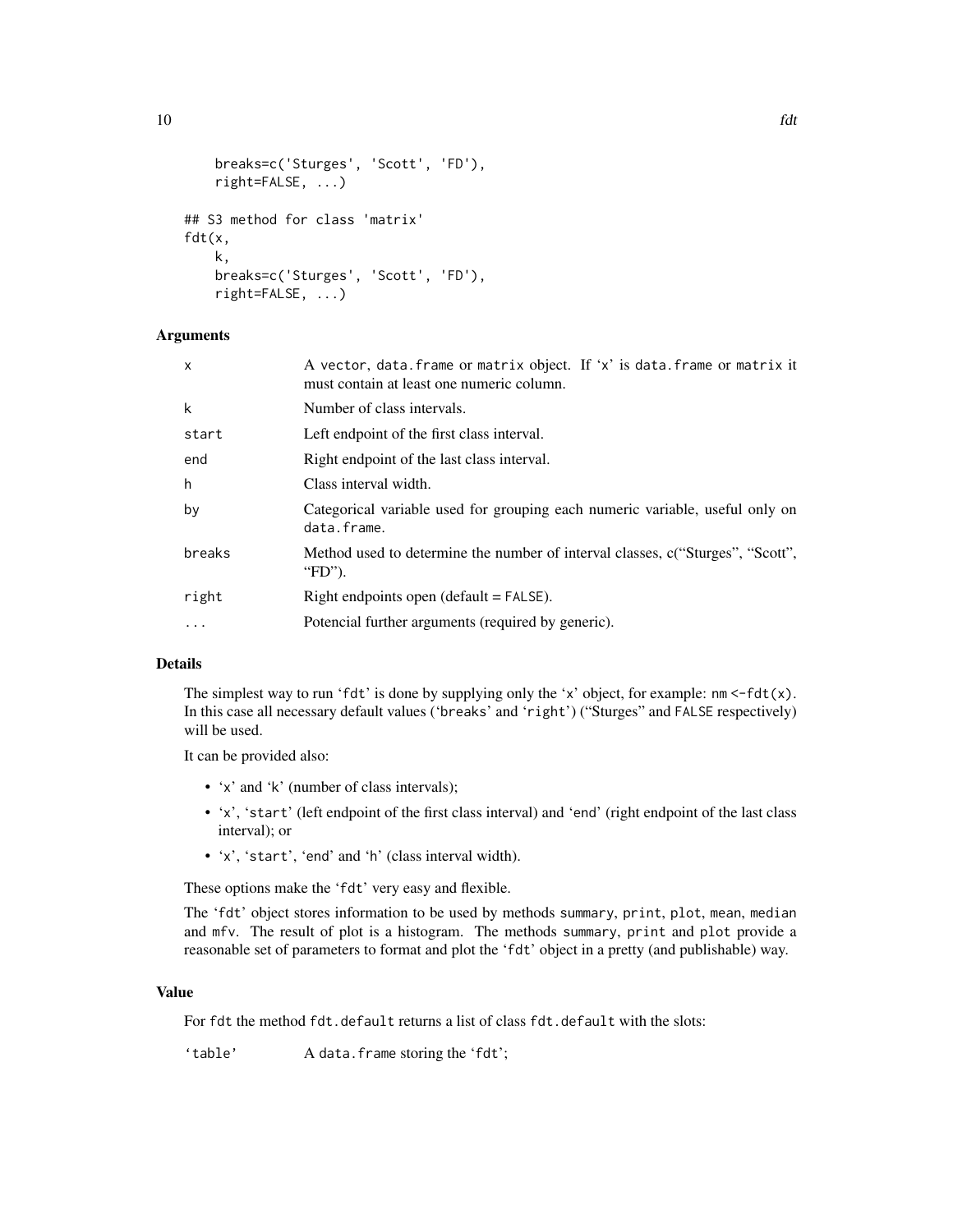<span id="page-10-0"></span>

| 'breaks' | A vector of length 4 storing 'start', 'end', 'h' and 'right' of the 'fdt' gen-<br>erated by this method; |
|----------|----------------------------------------------------------------------------------------------------------|
| 'data'   | A vector of the data 'x' provided.                                                                       |

The methods fdt.data.frame and fdt.matrix return a list of class fdt.multiple. This list has one slot for each numeric (fdt) variable of the 'x' provided. Each slot, corresponding to each numeric variable, stores the same slots of the fdt.default described above.

# Author(s)

José Cláudio Faria Enio G. Jelihovschi Ivan B. Allaman

#### See Also

[hist](#page-0-0) provided by graphics and [table](#page-0-0), [cut](#page-0-0) both provided by base.

# Examples

library(fdth) ##======== ## Vector ##========  $x$  <-  $rnorm(n=1e3,$ mean=5, sd=1) # x  $(fdt \leftarrow fdt(x))$ # x, alternative breaks (fdt <- fdt(x, breaks='Scott')) # x, k (fdt  $\leftarrow$  fdt $(x,$ k=10)) # x, star, end range(x) (fdt  $\leq$  fdt(x, start=floor(min(x)),  $end = floor(max(x) + 1))$ # x, start, end, h (fdt  $\leq$  fdt(x, start=floor(min(x)),  $end = floor(max(x) + 1)$ , h=1))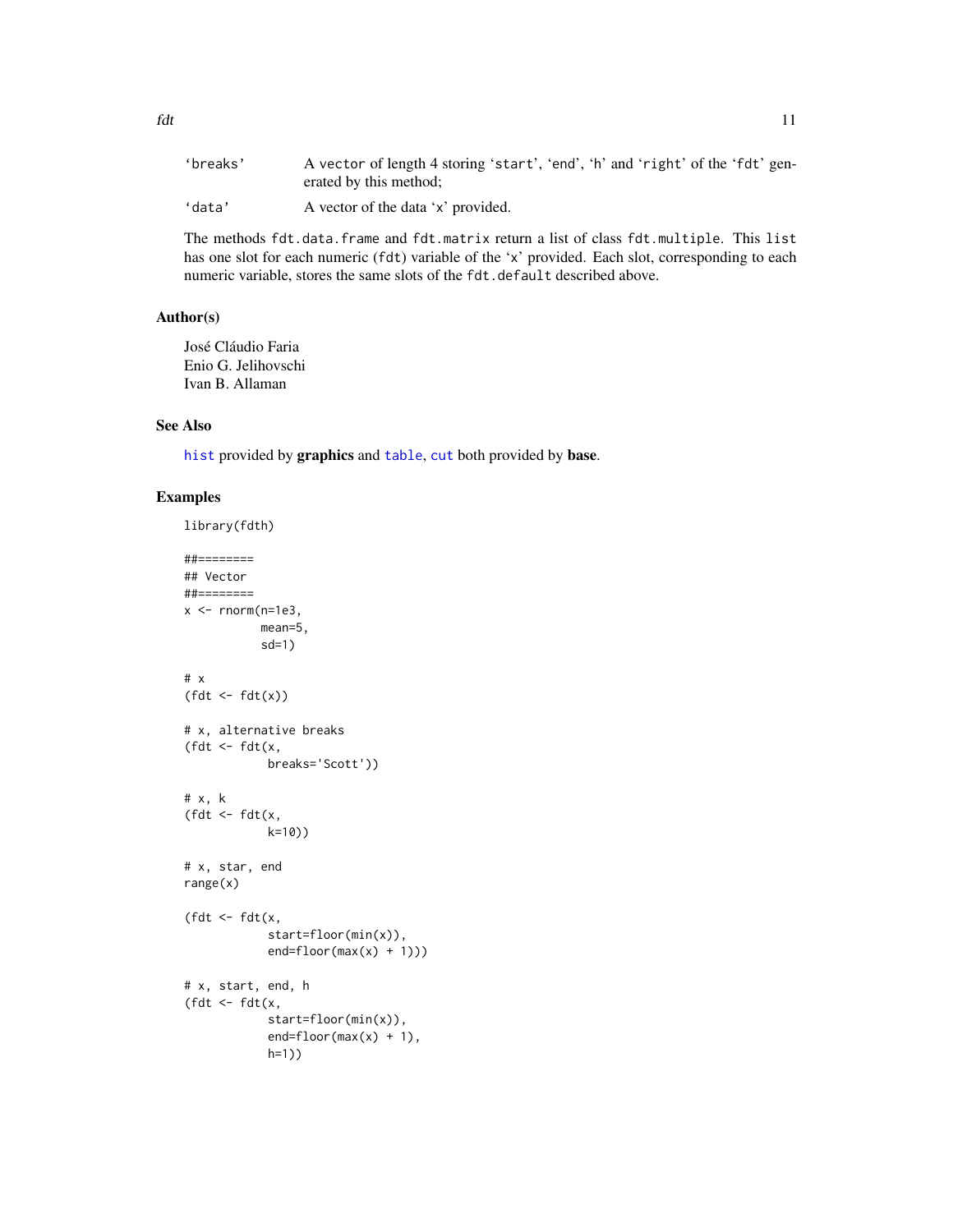```
12 fdt
```

```
# Effect of right
x \leq -rep(1:3, 3); sort(x)(fdt \leq fdt(x,
            start=1,
            end=4,
            h=1))
(fdt \leq fdt(x,
            start=0,
            end=3,
            h=1,right=TRUE))
##================================================
## Data.frame: multivariated with two categorical
##================================================
mdf <- data.frame(c1=sample(LETTERS[1:3], 1e2, TRUE),
                  c2=as.factor(sample(1:10, 1e2, TRUE)),
                  n1=c(NA, NA, rnorm(96, 10, 1), NA, NA),
                  n2=rnorm(100, 60, 4),
                  n3=rnorm(100, 50, 4),
                  stringsAsFactors=TRUE)
head(mdf)
(fdt <- fdt(mdf))
# By factor!
(fdt <- fdt(mdf,
            k=5,
            by='c1'))
# choose FD criteria
(fdt <- fdt(mdf,
            breaks='FD',
            by='c1'))
(fdt <- fdt(mdf,
            k=5,
            by='c2'))
(fdt <- fdt(iris,
            k=10))
(fdt <- fdt(iris,
            k=5,
            by='Species'))
#=========================
# Matrices: multivariated
#=========================
```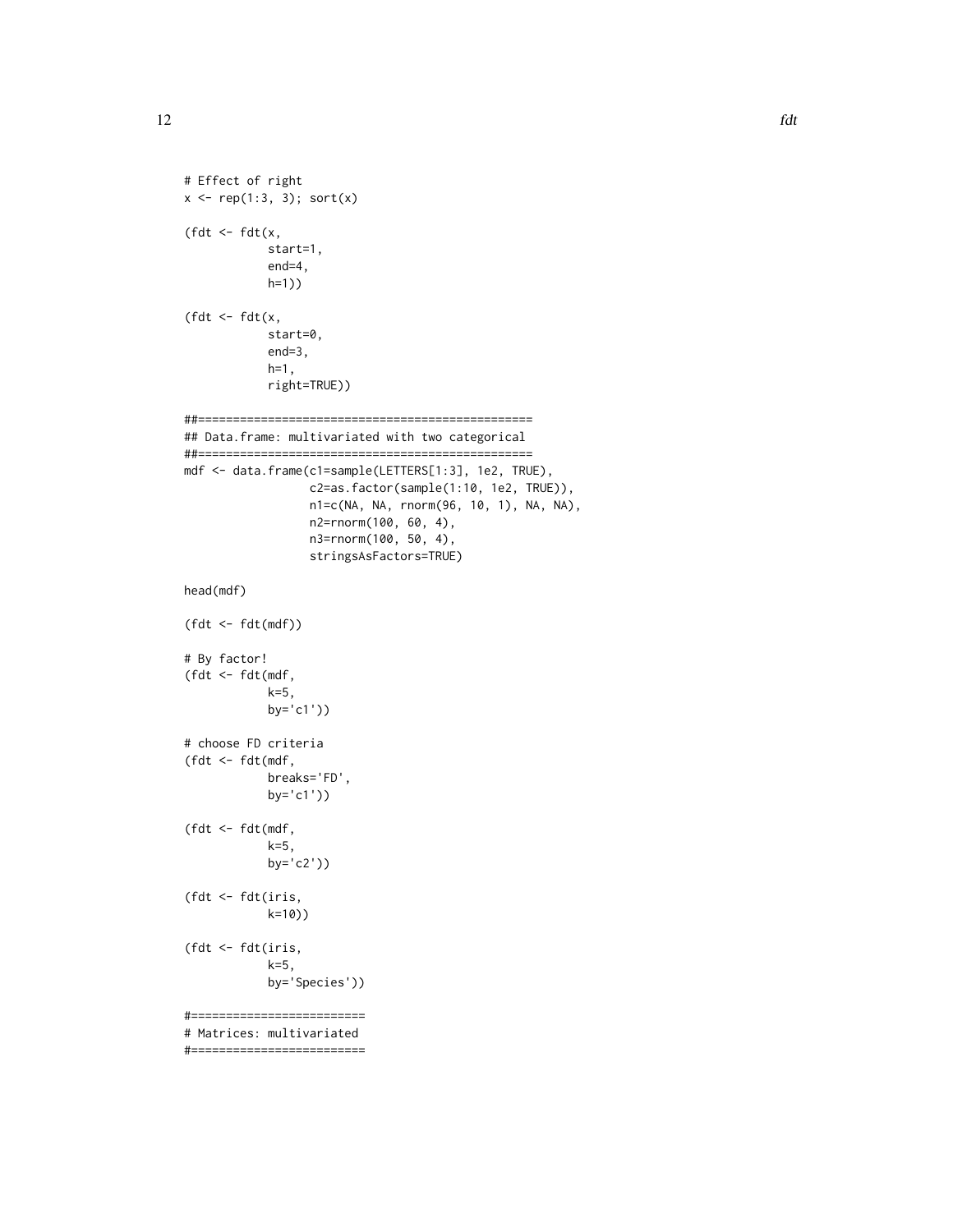#### <span id="page-12-0"></span>fdt\_cat 13

```
(fdt <-fdt(state.x77))
```
# fdt\_cat *Frequency distribution table for categorical data*

# Description

A S3 set of methods to easily perform categorical frequency distribution table ('fdt\_cat') from vector, data.frame and matrix objects.

# Usage

```
## S3 generic
fdt_{cat}(x, \ldots)## S3 methods
## Default S3 method:
fdt_cat(x,
        sort=TRUE,
        decreasing=TRUE, ...)
## S3 method for class 'data.frame'
fdt_cat(x,
        by,
        sort=TRUE,
        decreasing=TRUE, ...)
## S3 method for class 'matrix'
fdt_cat(x,
        sort=TRUE,
        decreasing=TRUE, ...)
```
# Arguments

| $\mathsf{x}$ | A vector, data. frame or matrix object. If 'x' is data. frame or matrix it<br>must contain at least one character/factor column. |
|--------------|----------------------------------------------------------------------------------------------------------------------------------|
| by           | Categorical variable used for grouping each categorical response, useful only on<br>data.frame.                                  |
| sort         | Logical. Should the fdt_cat be sorted by the absolute frequency into ascending<br>or descending order? (default $=$ TRUE).       |
| decreasing   | Logical. Should the sort order be increasing or decreasing? (default $=$ TRUE).                                                  |
|              | Optional further arguments (required by generic).                                                                                |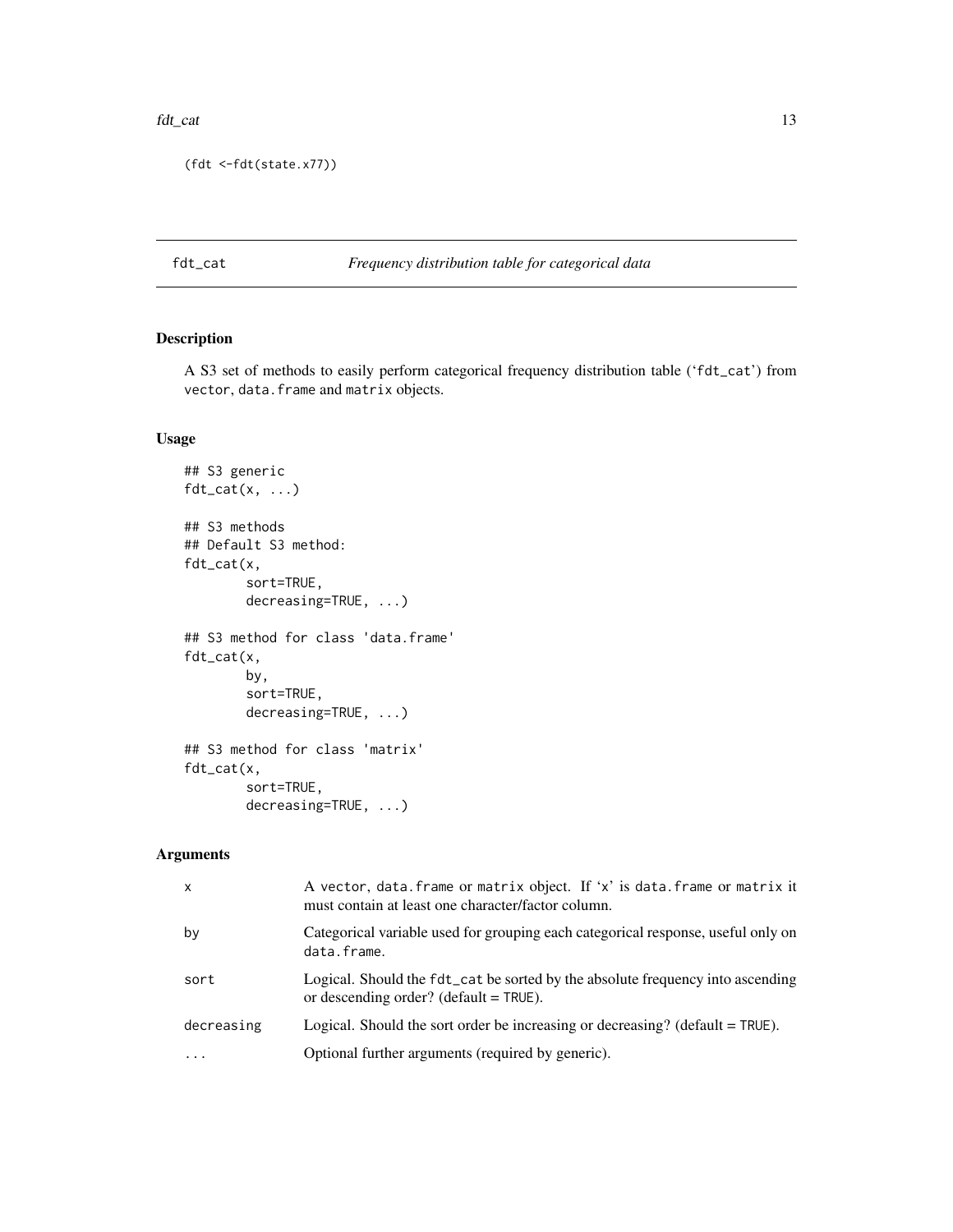#### Details

The simplest way to run 'fdt\_cat' is supplying only the 'x' object, for example:  $ct < -fdt_{cat}(x)$ . In this case all necessary default values ('sort = TRUE' and 'decreasing = TRUE') will be used.

These options make the 'fdt\_cat' very easy and flexible.

The 'fdt\_cat' object stores information to be used by methods summary, print, plot and mfv. The result of plot is a bar plot. The methods summary.fdt\_cat, print.fdt\_cat and plot.fdt\_cat provide a reasonable set of parameters to format and plot the 'fdt\_cat' object in a pretty (and publishable) way.

### Value

For fdt\_cat the method fdt\_cat.default returns a data.frame storing the 'fdt'.

The methods fdt\_cat.data.frame and fdt\_cat.matrix return a list of class fdt\_cat..multiple. This list has one slot for each categorical variable of the supplied 'x'. Each slot, corresponding to each categorical variable, stores the same slots of the fdt\_cat.default described above.

#### Author(s)

José Cláudio Faria Enio G. Jelihovschi Ivan B. Allaman

#### See Also

[hist](#page-0-0) provided by graphics and [table](#page-0-0), [cut](#page-0-0) both provided by base.

#### Examples

library(fdth)

```
## Categorical
x \leq - sample(x=letters[1:5],
            size=5e2,
            rep=TRUE)
(fdt.c \leftarrow fdt\_cat(x))(fdt.c \leq fdt_ccat(x,sort=FALSE))
##================================================
## Data.frame: multivariated with two categorical
##================================================
mdf <- data.frame(c1=sample(LETTERS[1:3], 1e2, rep=TRUE),
                  c2=as.factor(sample(1:10, 1e2, rep=TRUE)),
                  n1=c(NA, NA, rnorm(96, 10, 1), NA, NA),
                  n2=rnorm(100, 60, 4),
                  n3=rnorm(100, 50, 4),
                  stringsAsFactors=TRUE)
```
<span id="page-13-0"></span>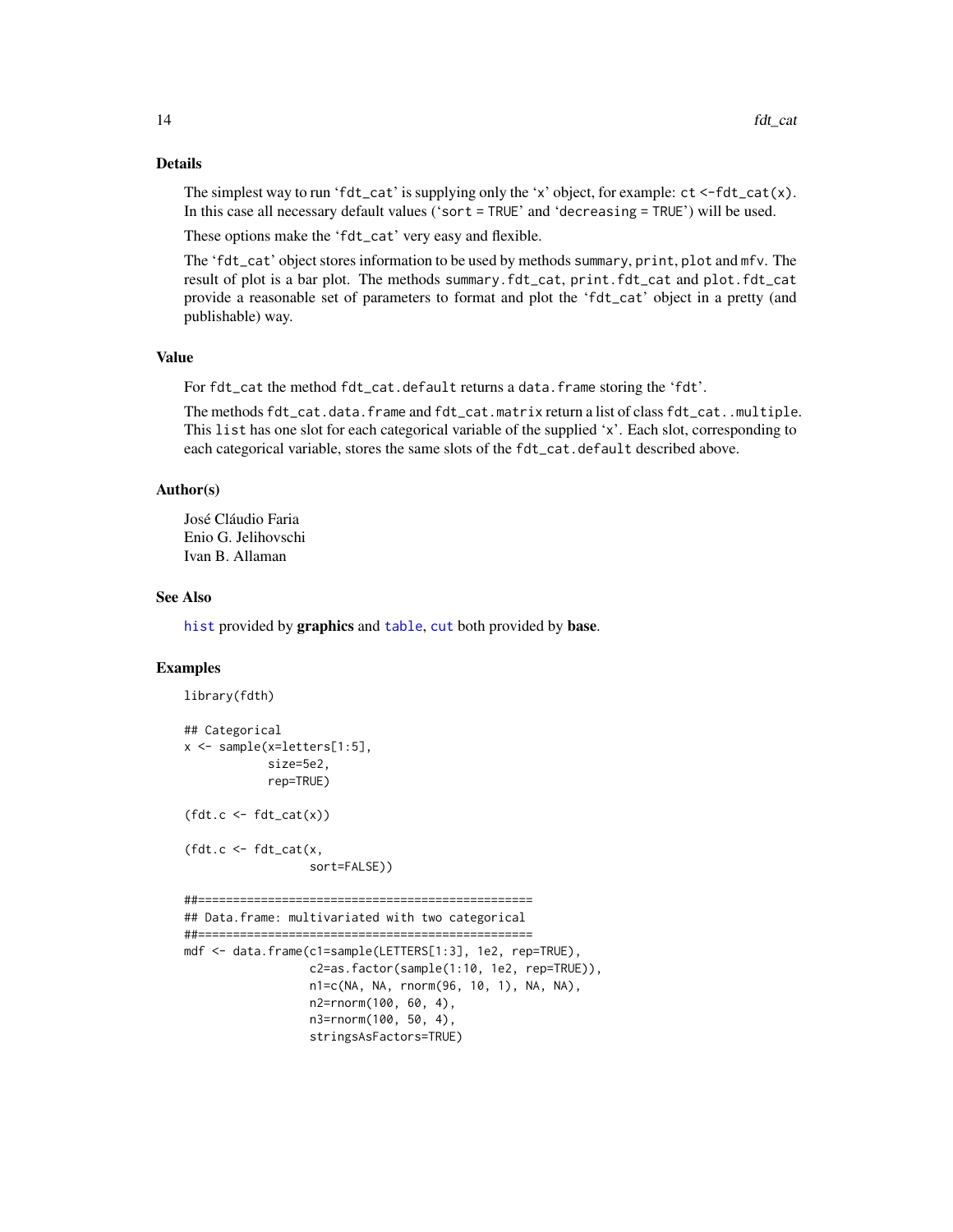#### <span id="page-14-0"></span>make.fdt 15

```
head(mdf)
(fdt.c <- fdt_cat(mdf))
(fdt.c <- fdt_cat(mdf,
                  dec=FALSE))
(fdt.c <- fdt_cat(mdf,
                  sort=FALSE))
(fdt.c <- fdt_cat(mdf,
                  by='c1'))
##================================================
## Matrix: two categorical
##================================================
x <- matrix(sample(x=letters[1:10],
                   size=100,
                   rep=TRUE),
            nc=2,
            dimnames=list(NULL,
                          c('c1', 'c2')))
head(x)
(fdt.c \leftarrow fdt\_cat(x))
```
make.fdt *Frequency distribution table for continuous and categorical variables*

# Description

Makes a full fdt from a minimal set of information. Useful to reproduce (when the real data vector is not known) a previous fdt.

# Usage

```
make.fdt(f,
         start,
         end,
         right=FALSE)
make.fdt_cat(f,
             categories=NULL,
             sort=TRUE,
```
decreasing=TRUE)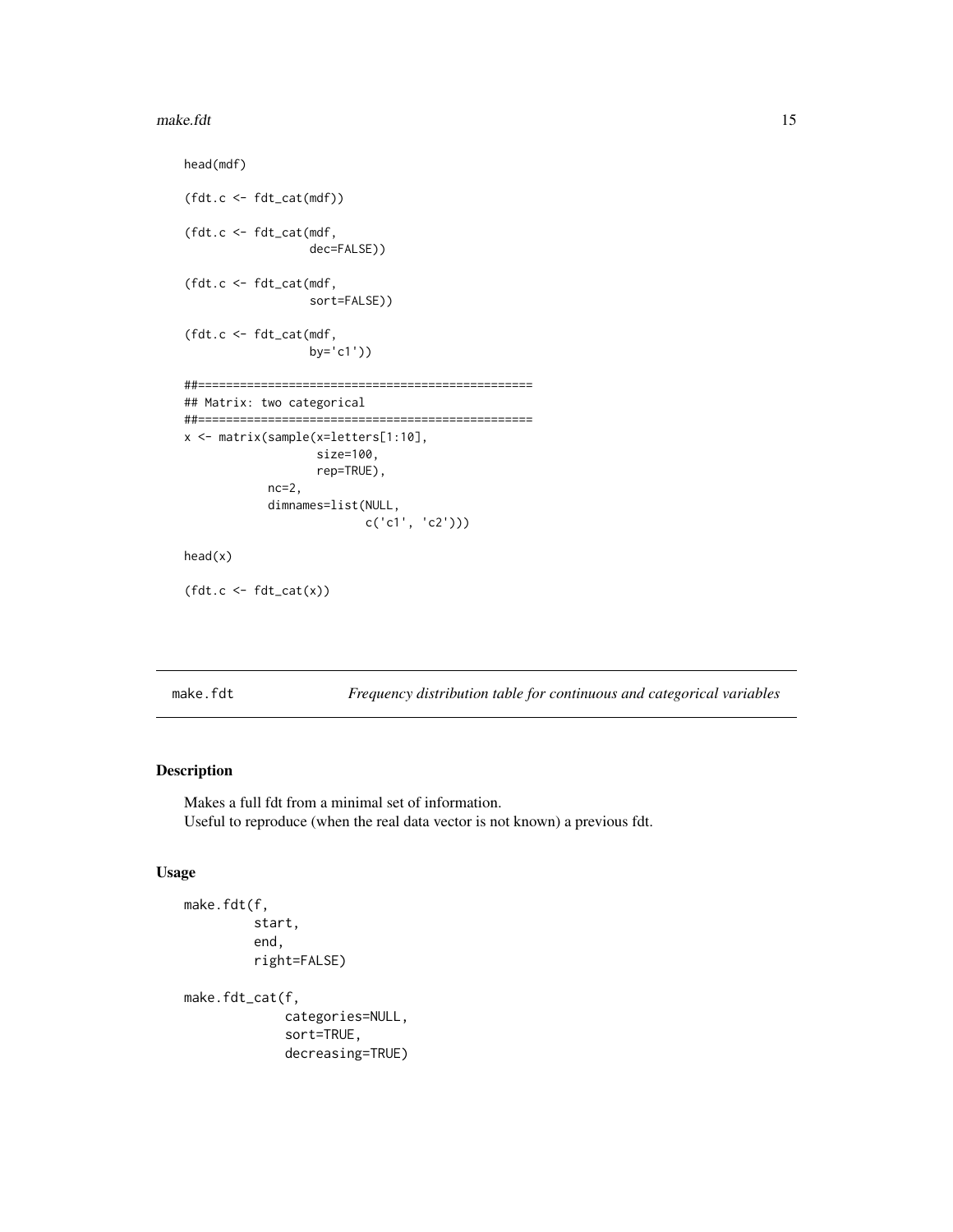# <span id="page-15-0"></span>Arguments

| $\mathsf{f}$ | A numeric vector object of frequency.                                                        |
|--------------|----------------------------------------------------------------------------------------------|
| start        | The left value of the interval of the first class.                                           |
| end          | The last value of the interval of the last class.                                            |
| right        | Intervals right open (default $=$ FALSE).                                                    |
| categories   | The levels of the categorical variable.                                                      |
| sort         | The levels of the categorical variable will be ordered by frequency. The default<br>is TRUE. |
| decreasing   | If sort argument is TRUE, the order will be decreasing by default.                           |

#### Details

Given the starting and ending values of the continuous variable table or the levels of the categorical variable plus the number of intervals and the absolute frequency values the functions make. fdt and make.fdt\_cat reconstruct whole fdt or fdt\_cat table.

# Value

The function make. fdt returns a list with the slots:

| table                                                      | A data. frame storing the 'fdt'.                                                                         |  |  |  |  |  |
|------------------------------------------------------------|----------------------------------------------------------------------------------------------------------|--|--|--|--|--|
| breaks                                                     | A vector of length 4 storing 'start', 'end', 'h' and 'right' of the 'fdt' gen-<br>erated by this method. |  |  |  |  |  |
| The function make. fdt_cat returns a list whith the slots: |                                                                                                          |  |  |  |  |  |
| Category                                                   | The levels of the categorical variable.                                                                  |  |  |  |  |  |
| $\mathbf{f}$                                               | Absolute frequency, numeric                                                                              |  |  |  |  |  |
| rf                                                         | Relative frequency, numeric                                                                              |  |  |  |  |  |
| $rf(\%)$                                                   | Relative frequency in percentages, numeric                                                               |  |  |  |  |  |
| cf                                                         | Cumulative frequency; numeric                                                                            |  |  |  |  |  |
| $cf(\%)$                                                   | Cumulative frequency in percentages, numeric                                                             |  |  |  |  |  |

# Author(s)

José Cláudio Faria Enio G. Jelihovschi Ivan B. Allaman

# See Also

[table](#page-0-0) and [cut](#page-0-0) provided by base package.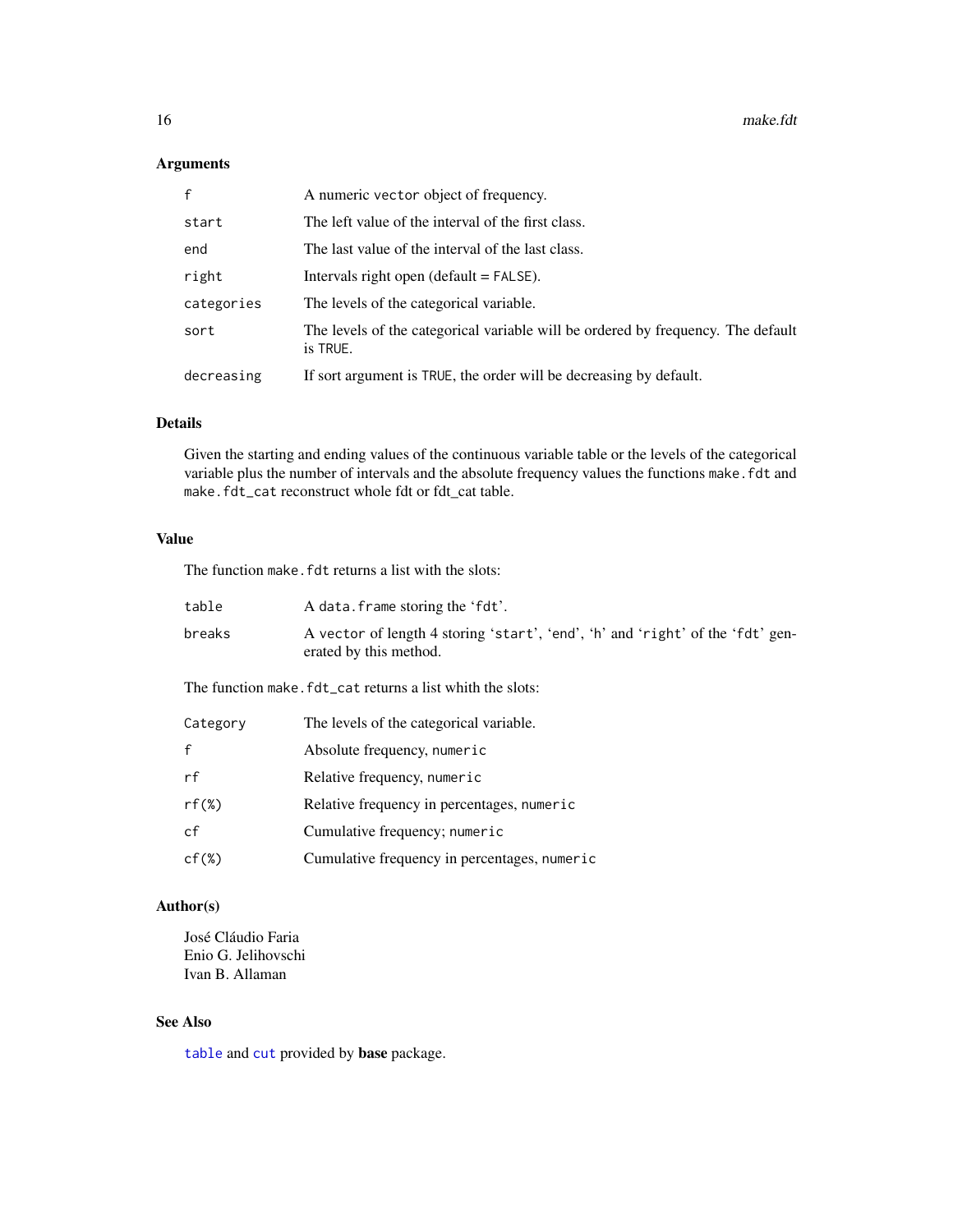#### <span id="page-16-0"></span>mean.fdt 17

#### Examples

```
## Numeric
## Making one reference fdt
set.seed(33)
x < - rnorm(1e3,
           20,
           2)
(tb.r < -fdt(x))## Making a brand new
(tb.n <- make.fdt(f=tb.r$table$f,
                  start=13.711,
                  end=27.229)) # Huumm ..., good, but ... Can it be better?
summary(tb.n,
        format=TRUE,
       pattern='%.3f') # Is it nice now?
## Categorical
x <- sample(letters[1:5],
            1e3,
            rep=TRUE)
## Making one reference fdt
(tb.r < - fdt_cat(x))## Making a brand new
(tb.n <- make.fdt_cat(f=tb.r$f,
                     categ=tb.r$Category))
```
mean.fdt *Mean of frequency distribution table (numerical variable)*

# Description

S3 method for the arithmetic mean of a fdt. Useful to estimate the arithmetic mean (when the real data vector is not known) from a previous fdt.

### Usage

```
## S3 method: numerical
## S3 method for class 'fdt'
mean(x, \ldots)
```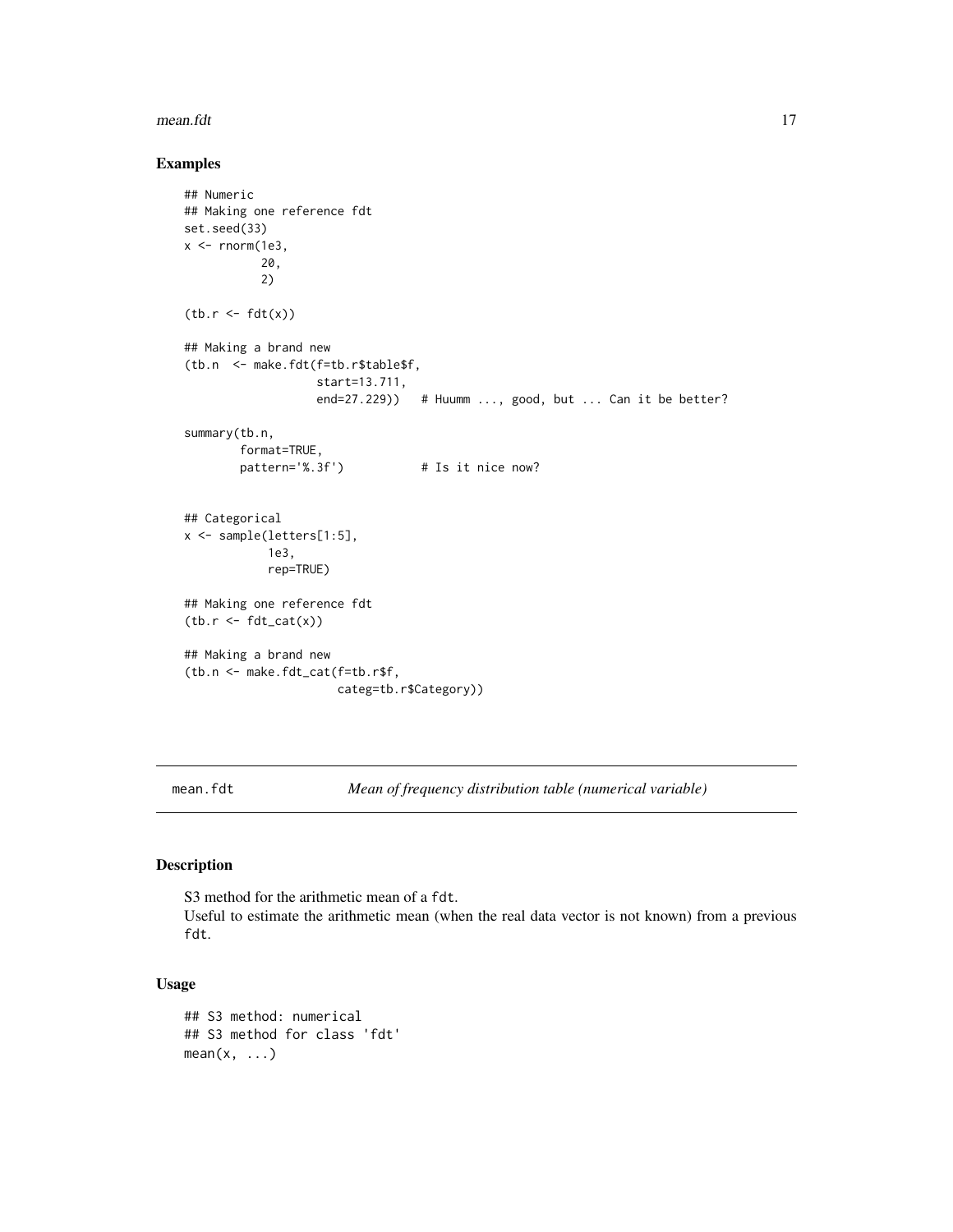18 mean.fdt

#### Arguments

|          | A fdt (simple or multiple) object. |
|----------|------------------------------------|
| $\cdots$ | Required by generic.               |

# Details

mean.fdt calculates the mean value based on a known formula using the midpoint of each interval class. mean.fdt.multiple calls mean.fdt for each variable, that is, each column of the data.frame.

### Value

mean.fdt returns a numeric vector containing the mean value of the fdt. mean.fdt.multiple returns a list, where each element is a numeric vector containing the mean value of the fdt for each variable.

# Author(s)

José Cláudio Faria Enio G. Jelihovschi Ivan B. Allaman

#### See Also

median.fdt, mfv.

# Examples

```
mdf <- data.frame(x=rnorm(1e3,
                           20,
                           2),
                   y=rnorm(1e3,
                           30,
                           3),
                   z=rnorm(1e3,
                           40,
                           4))
head(mdf)
apply(mdf,
      2,
```
mean)

mean(fdt(mdf))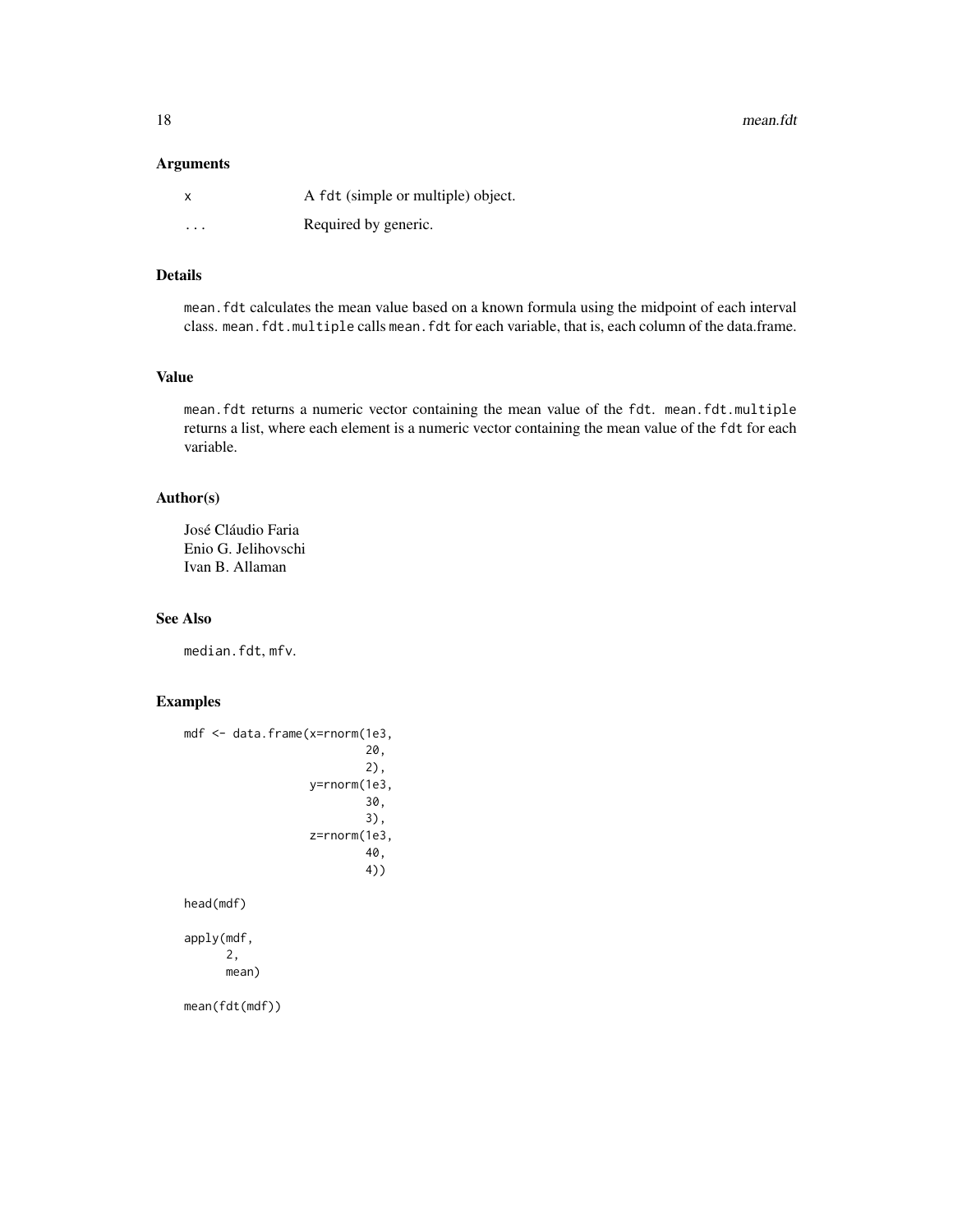<span id="page-18-0"></span>

#### Description

S3 method for the median of a fdt. Useful to estimate the median (when the real data vector is not known) from a previous fdt.

### Usage

```
## S3 method: numerical
## S3 method for class 'fdt'
median(x, \ldots)
```
#### Arguments

|          | A fdt (simple or multiple) object. |
|----------|------------------------------------|
| $\cdots$ | Required by generic.               |

#### Details

median.fdt calculates the value of the median based on a known formula. median.fdt.multiple calls mean. fdtfor each variable, that is, each column of the data.frame.

#### Value

mean.fdt returns a numeric vector containing the value of the median of the fdt. median.fdt.multiple returns a list, where each element is a numeric vector containing the value of the median of the fdt for each variable.

# Author(s)

José Cláudio Faria Enio G. Jelihovschi Ivan B. Allaman

#### See Also

mean.fdt, mfv.

#### Examples

```
mdf <- data.frame(x=rnorm(1e3,
                           20,
                           2),
                  y=rnorm(1e3,
                           30,
                           3),
```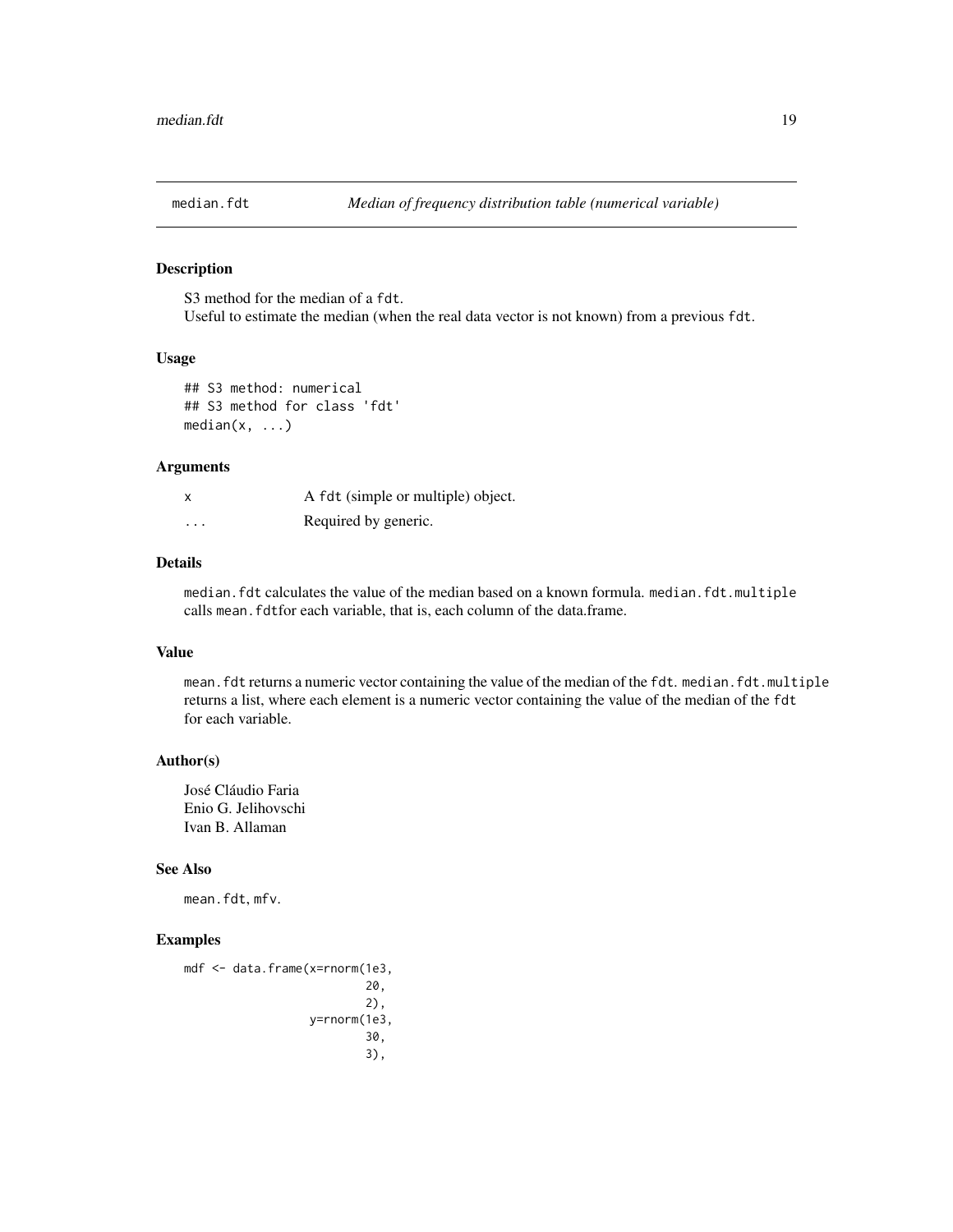```
z=rnorm(1e3,
head(mdf)
apply(mdf,
      2,
      median)
median(fdt(mdf))
```
40, 4))

mfv *Most frequent value (statistical mode) of frequency distribution table (numerical and categorical variable)*

# Description

S3 methods for the most frequent value (statistical mode) of a fdt. Useful to estimate the most frequent value or statistical mode. May also be used, by using a previous fdt, when the original data vector is not known.

#### Usage

```
## S3 generic
mfv(x, \ldots)## S3 methods: numerical and categorical
## Default S3 method:
mfv(x, \ldots)## S3 method for class 'fdt'
mfv(x, \ldots)## S3 method for class 'fdt.multiple'
mfv(x, \ldots)## S3 method for class 'fdt_cat'
mfv(x, \ldots)## S3 method for class 'fdt_cat.multiple'
mfv(x, \ldots)
```
# Arguments

| $\boldsymbol{\mathsf{x}}$ | A fdt or fdt_cat (simple or multiple) object. |
|---------------------------|-----------------------------------------------|
| $\cdots$                  | Required to be generic.                       |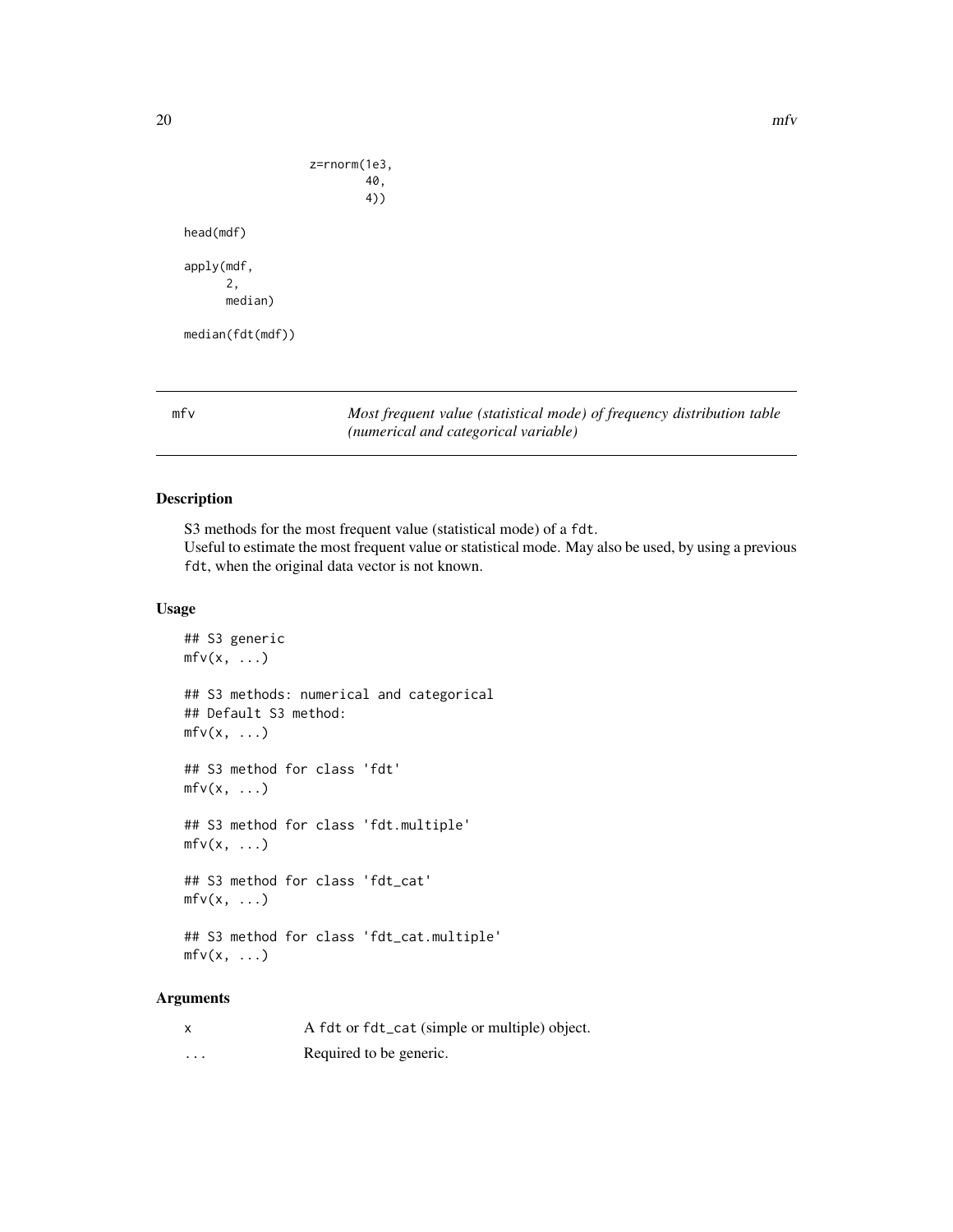#### $mfv$  21

# Details

mfv.fdt and mfv.fdt\_cat calculates the most frequent value (mfv) based on a known formula. mfv.fdt.multiple and mfv.fdt\_cat.multiplecall respectively mfv.fdt or mfv.fdt\_catfor each variable, that is, each column of the data.frame.

#### Value

mfv.fdt returns a numeric vector containing the mfv value of the fdt. mean.fdt.multiple returns a list, where each element is a numeric vector containing the mean value of the fdt for each variable. mfv.fdt\_cat returns a character vector containing the mfv value of the fdt\_cat. mean.fdt\_cat.multiple returns a list, where each element is a character vector containing the mfv value of the fdt\_cat for each variable.

#### Author(s)

José Cláudio Faria Enio G. Jelihovschi Ivan B. Allaman

#### See Also

mean.fdt, median.fdt.

### Examples

```
## Numerical
mdf <- data.frame(x=rnorm(1e2,
                          20,
                          2),
                  y=rnorm(1e2,
                          30,
                          3),
                  z=rnorm(1e2,
                          40,
                          4))
head(mdf)
mfv(mdf$x) # From vector x
mfv(mdf$y) # From vector y
mfv(mdf$z) # From vector z
(tb < - fdt(mdf))mfv(tb) # From agruped dad in a fdt
## Categorical
mdf <- data.frame(c1=sample(letters[1:5],
                            1e3,
                            rep=TRUE),
```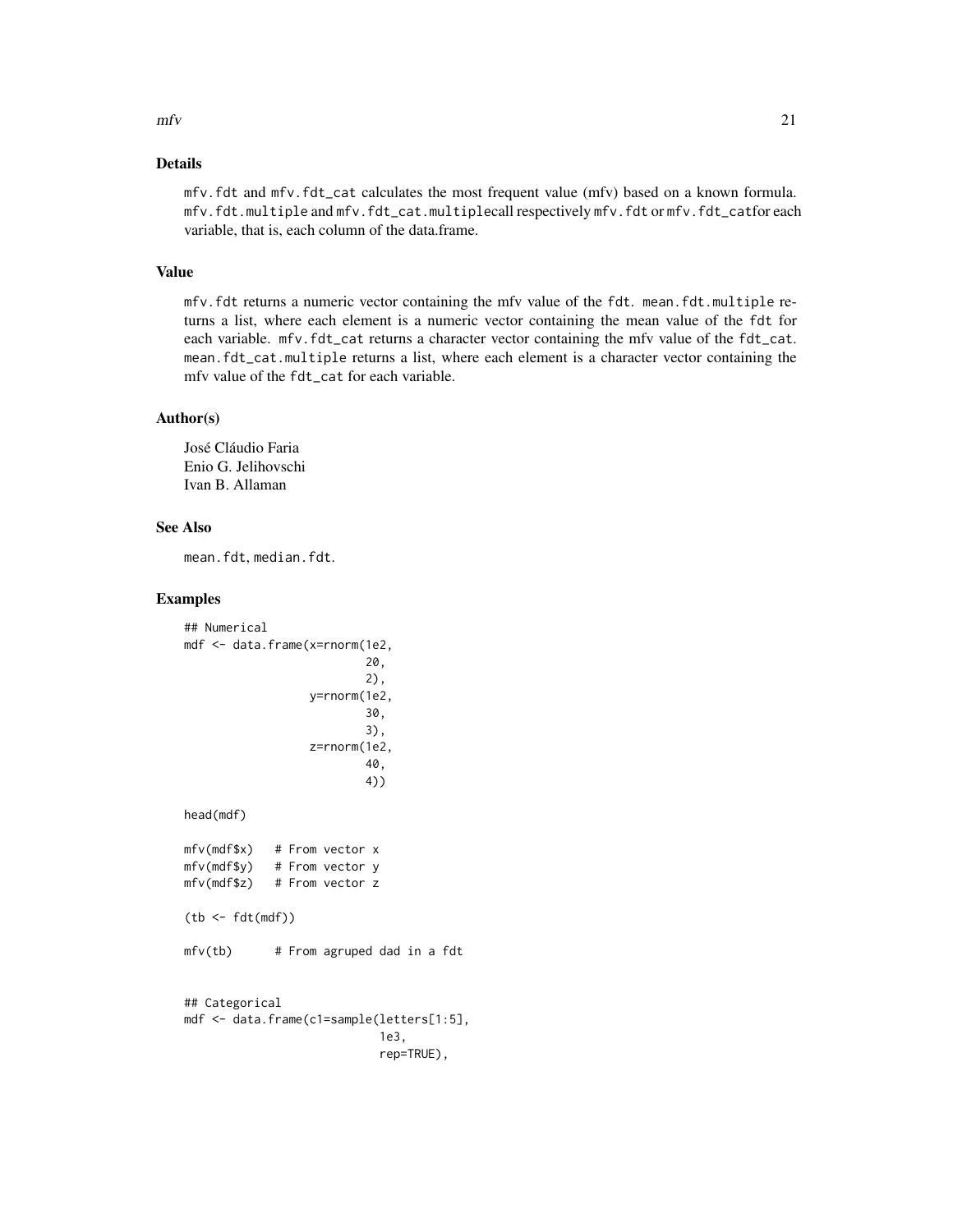```
c2=sample(letters[6:10],
                           1e3,
                           rep=TRUE),
                 c3=sample(letters[11:21],
                           1e3,
                           rep=TRUE),
                 stringsAsFactors=TRUE)
head(mdf)
mfv(mdf$c1) # From vector c1
mfv(mdf$c2) # From vector c2
mfv(mdf$c3) # From vector c3
(tb <- fdt_cat(mdf))
mfv(tb) # From agruped dad in a fdt
```
plot.fdt *Plot fdt.default and fdt.multiple objects*

#### Description

S3 methods for fdt.default and fdt.multiple objects. It is possible to plot histograms and polygons (absolute, relative and cumulative).

#### Usage

```
## S3 methods
## S3 method for class 'fdt.default'
plot(x,
     type=c('fh', 'fp',
             'rfh', 'rfp',
            'rfph', 'rfpp',
             'd',
             'cdh', 'cdp',
            'cfh', 'cfp',
             'cfph', 'cfpp'),
     v=FALSE,
     v.round=2,
     v.pos=3,
     xlab="Class limits",
     xlas=0,
     ylab=NULL,
     col="gray",
     xlim=NULL,
     ylim=NULL,
     main=NULL,
     x.round=2, ...)
```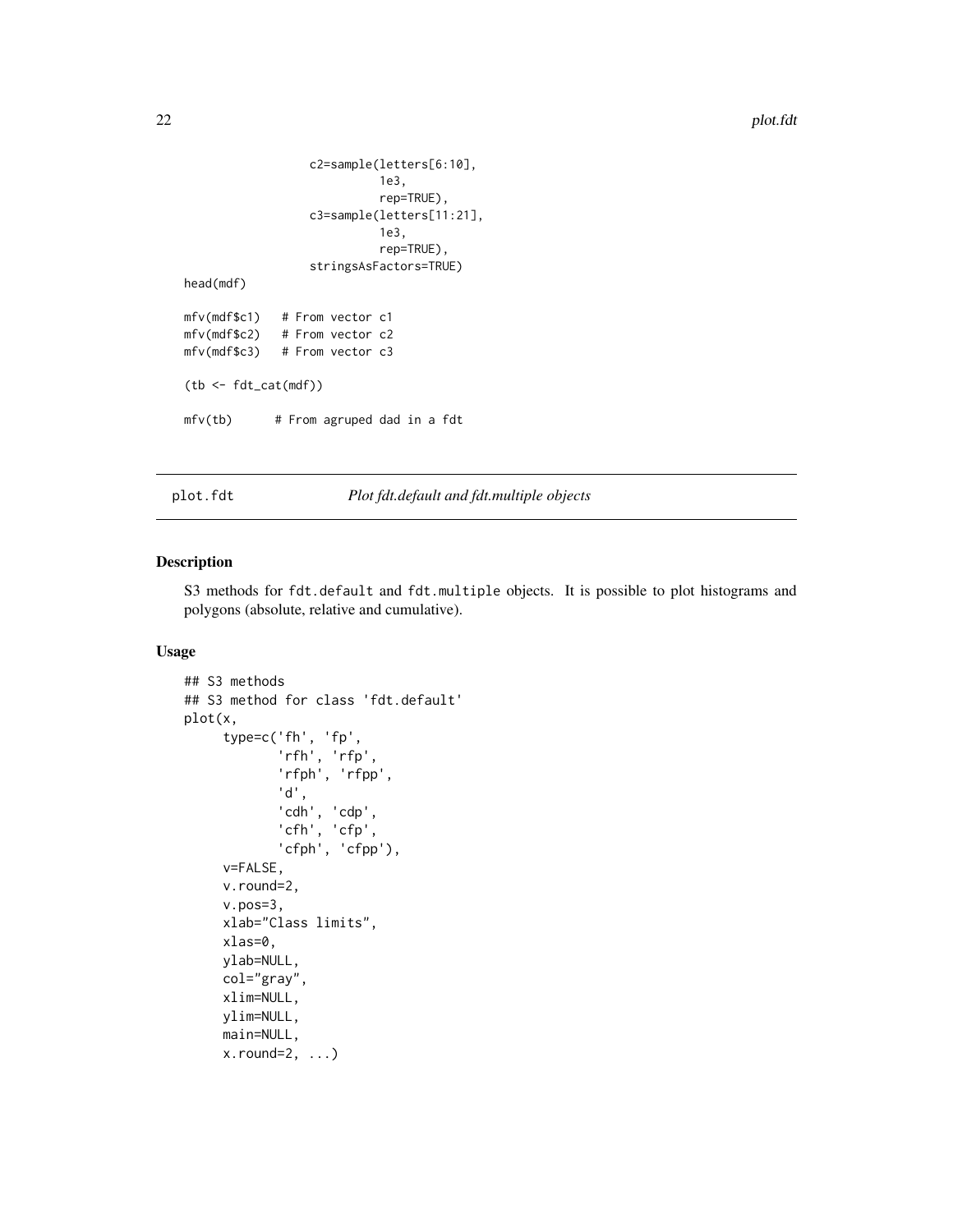```
## S3 method for class 'fdt.multiple'
plot(x,
     type=c('fh', 'fp', 'rfh', 'rfp', 'rfph', 'rfpp', 'd', 'cdh', 'cdp', 'cfh', 'cfp', 'cfph', 'cfpp'),
     v=FALSE,
     v.round=2,
     v.pos=3,
     xlab="Class limits",
     xlas=0,
     ylab=NULL,
     col="gray",
     xlim=NULL,
     ylim=NULL,
     main=NULL,
     main.vars=TRUE,
     x.round=2,
     grouped=FALSE,
     args.legend=NULL, ...)
## S3 method for class 'fdt_cat.default'
plot(x,
     type=c('fb', 'fp', 'fd', 'rfb', 'rfp', 'rfd', 'rfpb', 'rfpp', 'rfpd', 'cfb', 'cfp', 'cfd', 'cfpb', 'cfpp', 'cfpd', 'pa'),
     v=FALSE,
     v.round=2,
     v.pos=3,
     xlab=NULL,
     xlas=0,
     ylab=NULL,
     y2lab=NULL,
     y2cfp=seq(0, 100, 25),
     col=gray(.4),
     xlim=NULL,
     ylim=NULL,
     main=NULL,
     box=FALSE, ...)
```
## S3 method for class 'fdt\_cat.multiple'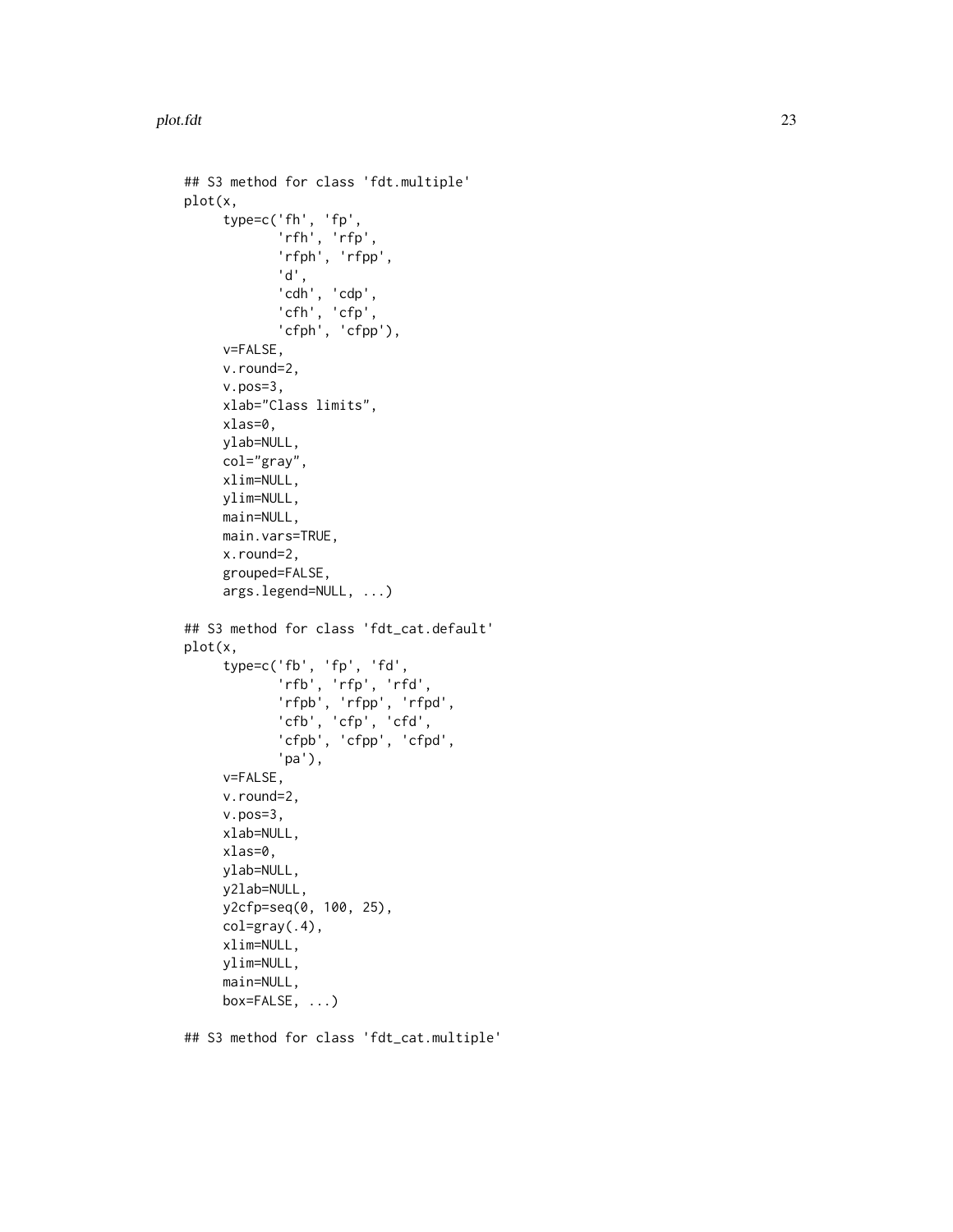```
plot(x,
     type=c('fb', 'fp', 'fd',
            'rfb', 'rfp', 'rfd',
             'rfpb', 'rfpp', 'rfpd',
             'cfb', 'cfp', 'cfd',
            'cfpb', 'cfpp', 'cfpd',
            'pa'),
     v=FALSE,
     v.round=2,
     v.pos=3,
     xlab=NULL,
     xlas=0,
     ylab=NULL,
     y2lab=NULL,
     y2cfp=seq(0, 100, 25),
     col=gray(.4),
     xlim=NULL,
     ylim=NULL,
     main=NULL,
     main.vars=TRUE,
     box=FALSE, ...)
```
# Arguments

| x    | A 'fdt' object.                                                                                                                                                              |
|------|------------------------------------------------------------------------------------------------------------------------------------------------------------------------------|
| type | The type of the plot:<br>'fb:' Absolute frequency barplot,<br>'fh:' Absolute frequency histogram,<br>'fp:' Absolute frequency polygon,<br>'fd:' Absolute frequency dotchart, |
|      | 'rfb:' Relative frequency barplot,<br>'rfh:' Relative frequency histogram,<br>'rfp:' Relative frequency polygon,<br>'rfd:' Relative frequency dotchart,                      |
|      | 'rfpb:' Relative frequency (%) barplot,<br>'rfph:' Relative frequency (%) histogram,<br>'rfpp:' Relative frequency (%) polygon,<br>'rfpd:' Relative frequency (%) dotchart,  |
|      | 'd:' Density,<br>'cdh:' Cumulative density histogram,<br>'cdp:' Cumulative density polygon,                                                                                  |
|      | 'cfb:' Cumulative frequency barplot,<br>'cfh:' Cumulative frequency histogram,<br>'cfp:' Cumulative frequency polygon,                                                       |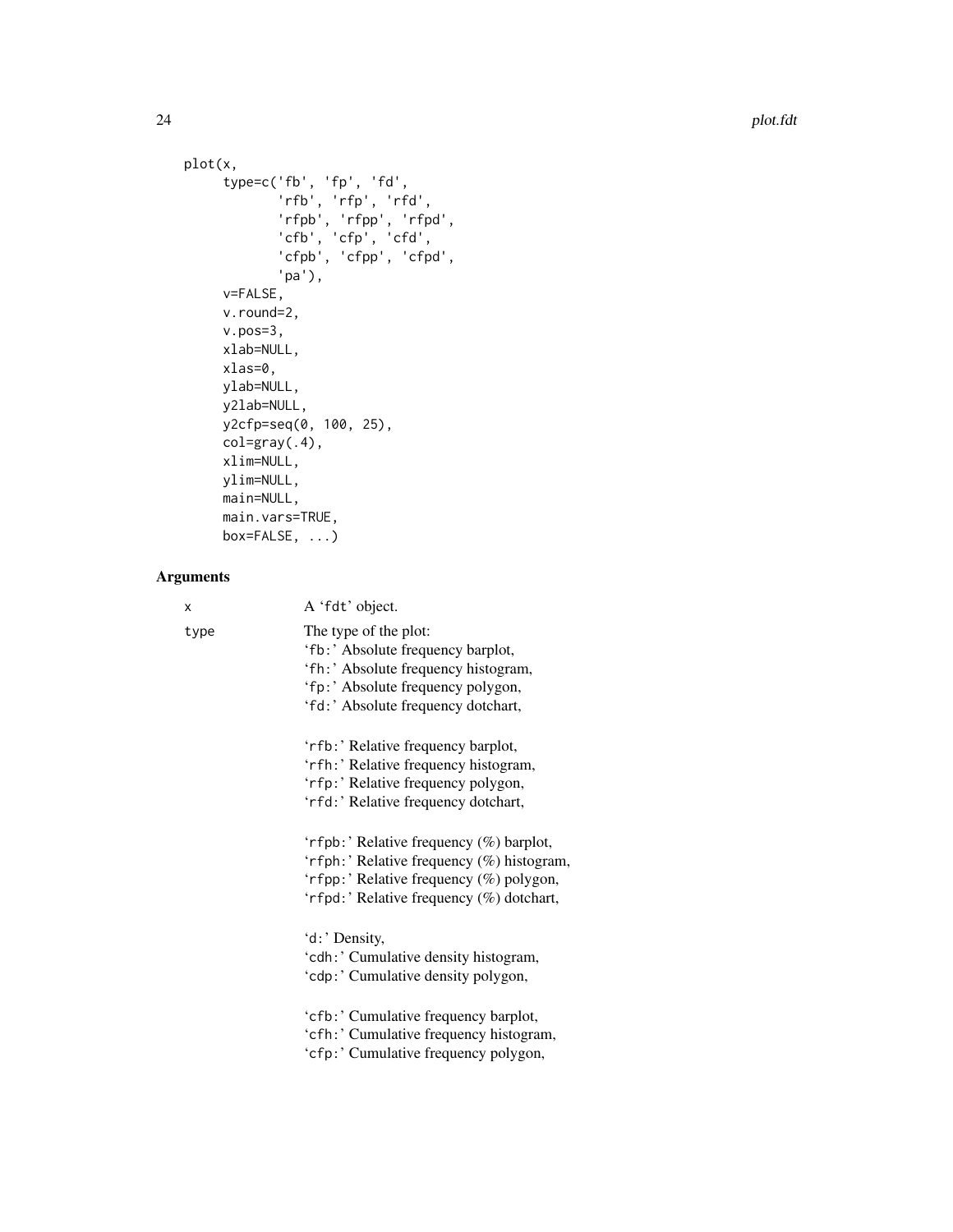|             | 'cfd:' Cumulative frequency dotchart,                                                                                                                                                                                                                                                    |
|-------------|------------------------------------------------------------------------------------------------------------------------------------------------------------------------------------------------------------------------------------------------------------------------------------------|
|             | 'cdpb:' Cumulative frequency (%) barplot,<br>'cdph:' Cumulative frequency (%) histogram,<br>'cfpp:' Cumulative frequency (%) polygon,<br>'cfpd:' Cumulative frequency (%) dotchart.                                                                                                      |
|             | 'pa:' Pareto chart.                                                                                                                                                                                                                                                                      |
| $\vee$      | Logical flag: should the values be added to the plot?                                                                                                                                                                                                                                    |
| v.round     | If v=TRUE, it rounds the values to the specified number of decimal places (default<br>(0).                                                                                                                                                                                               |
| v.pos       | If $v$ =TRUE, a position specifier for the text. Values of 1, 2, 3 and 4, respectively<br>indicate positions below, to the left of, above and to the right of the coordinates<br>(default 3).                                                                                            |
| xlab        | A label for the 'x' axis.                                                                                                                                                                                                                                                                |
| xlas        | An integer which controls the orientation of the 'x' axis labels:<br>'0:' parallel to the axes,<br>'2:' perpendicular to the axes.                                                                                                                                                       |
| ylab        | A label for the 'y' axis.                                                                                                                                                                                                                                                                |
| y2lab       | A label for the 'y2' axis.                                                                                                                                                                                                                                                               |
| y2cfp       | A cumulative percent frequency for the 'y2' axis. The default is $seq(0, 100, 25)$ .                                                                                                                                                                                                     |
| col         | A vector of colors.                                                                                                                                                                                                                                                                      |
| xlim        | The 'x' limits of the plot.                                                                                                                                                                                                                                                              |
| ylim        | The 'y' limits of the plot.                                                                                                                                                                                                                                                              |
| main        | Title of the plot(s). This option has priority over 'main. vars', i.e, if any value<br>is informed, the variable names will not be used as title of the plot(s). For<br>fdt. multiple, the value should be a vector of characters, in this case, the R's<br>recycling rule will be used. |
| main.vars   | Logical flag: should the variables names be added as title of each plot (default<br>TRUE)?                                                                                                                                                                                               |
| x.round     | A numeric value to round the 'x' ticks: '0:' parallel to the axes,<br>'1:' horizontal,<br>'2:' perpendicular to the axes,<br>'3:' vertical.                                                                                                                                              |
| box         | If TRUE (the default!), a box will be placed on the graphics. Only to categorical<br>variable.                                                                                                                                                                                           |
| grouped     | If TRUE, the lines of the polygon types will be plotted in the same graphics. It's<br>work only if the "by" argument is used.                                                                                                                                                            |
| args.legend | List of additional arguments to be passed to legend; names of the list are used<br>as argument names. Only used if grouped=TRUE. The default is NULL.                                                                                                                                    |
| .           | Optional plotting parameters.                                                                                                                                                                                                                                                            |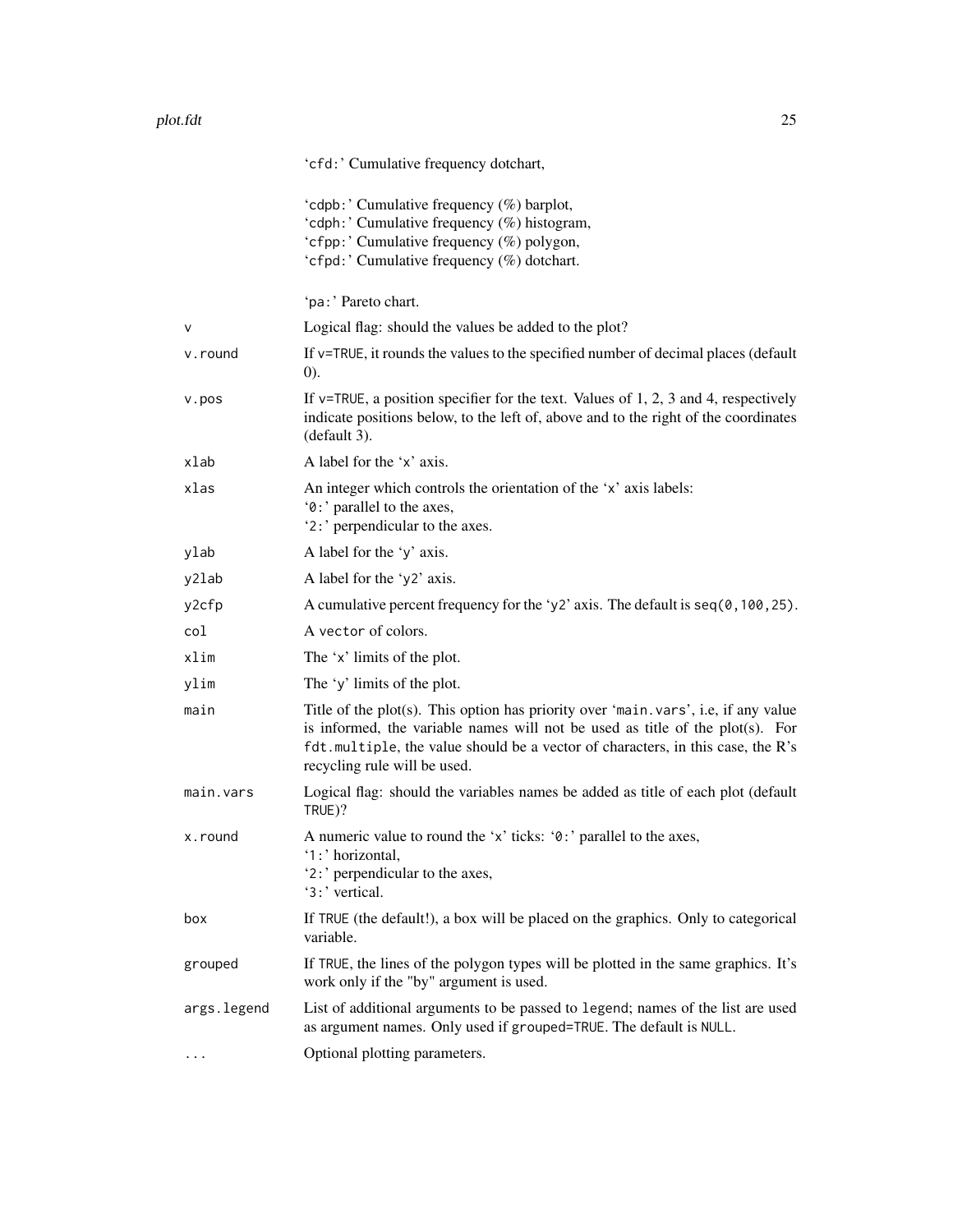# Details

The result is a single histogram or polygon (absolute, relative or cumulative) for fdt.default or a set of histograms or polygon (absolute, relative or cumulative) for fdt.multiple objects. Both 'default and multiple' try to compute the maximum number of histograms that will fit on one page, then it draws a matrix of histograms. More than one graphical device may be opened to show all histograms.

The result is a single barplot, polygon, dotchar (absolute, relative or cumulative) and Pareto chart for fdt\_cat.default or a set of the same graphs for fdt\_cat.multiple objects. Both 'default and multiple' try to compute the maximum number of histograms that will fit on one page, then it draws a matrix of graphs lited above. More than one graphical device may be opened to show all graphs.

#### Author(s)

José Cláudio Faria Enio G. Jelihovschi Ivan B. Allaman

# Examples

```
library(fdth)
```

```
#================================
# Vectors: univariated numerical
#================================
x \le - rnorm(n=1e3,
          mean=5,
           sd=1)
(d \leq f dt(x))# Histograms
plot(d) # Absolute frequency histogram
plot(d,
     main='My title')
plot(d,
     x.round=3,
     col='darkgreen')
plot(d,
     xlas=2)
plot(d,
     x.round=3,
     xlas=2,
     xlab=NULL)
plot(d,
     v=TRUE,
```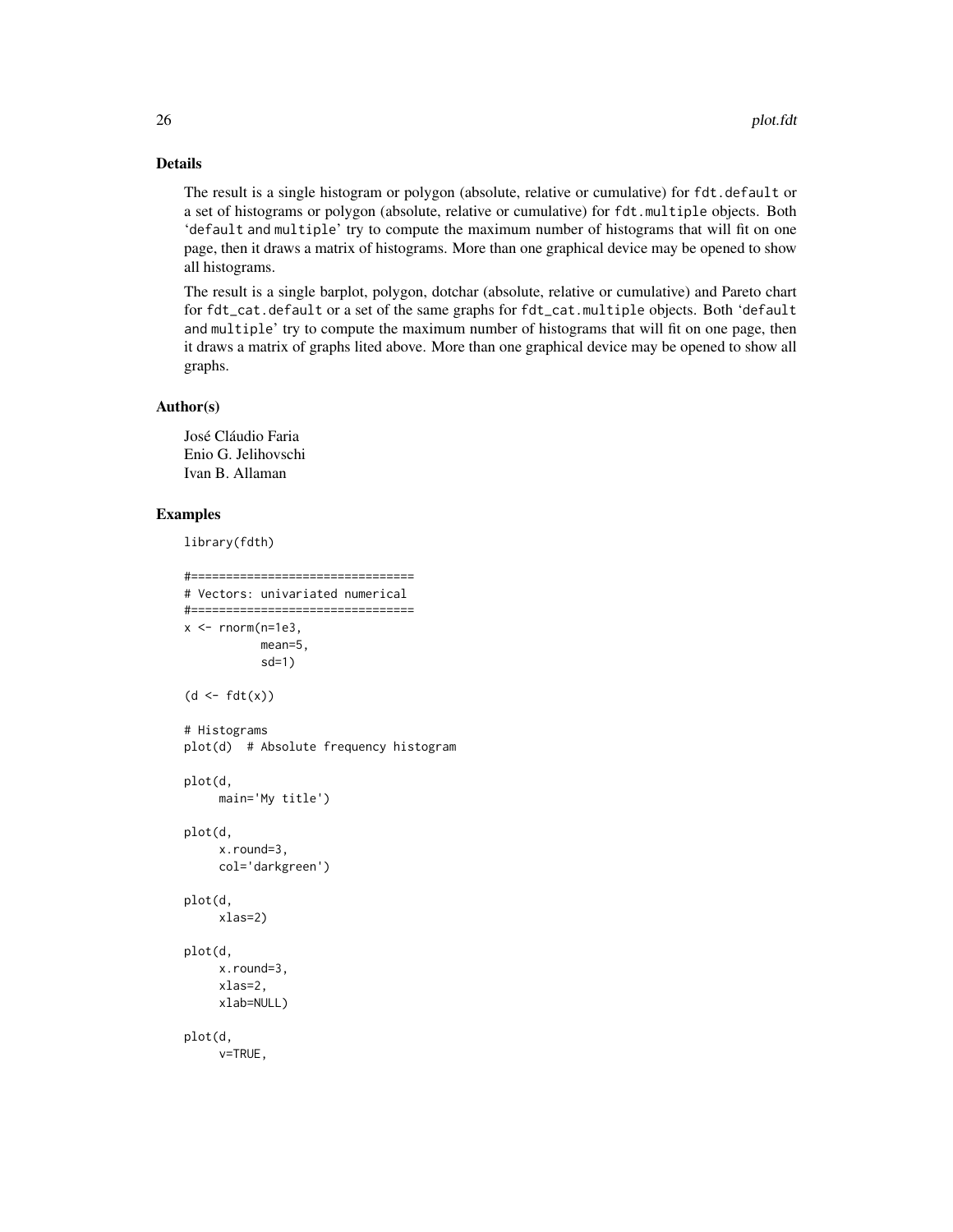#### plot.fdt 27

```
cex=.8,
    x.round=3,
    xlas=2,
    xlab=NULL,
    col=rainbow(11))
plot(d,
    type='fh') # Absolute frequency histogram
plot(d,
     type='rfh') # Relative frequency histogram
plot(d,
     type='rfph') # Relative frequency (%) histogram
plot(d,
     type='cdh') # Cumulative density histogram
plot(d,
    type='cfh') # Cumulative frequency histogram
plot(d,
     type='cfph') # Cumulative frequency (%) histogram
# Poligons
plot(d,
    type='fp') # Absolute frequency polygon
plot(d,
    type='rfp') # Relative frequency polygon
plot(d,
     type='rfpp') # Relative frequency (%) polygon
plot(d,
    type='cdp') # Cumulative density polygon
plot(d,
    type='cfp') # Cumulative frequency polygon
plot(d,
     type='cfpp') # Cumulative frequency (%) polygon
# Density
plot(d,
    type='d') # Density
# Theoretical curve and fdt
x < - rnorm(1e5,
          mean=5,
          sd=1)
plot(fdt(x,
```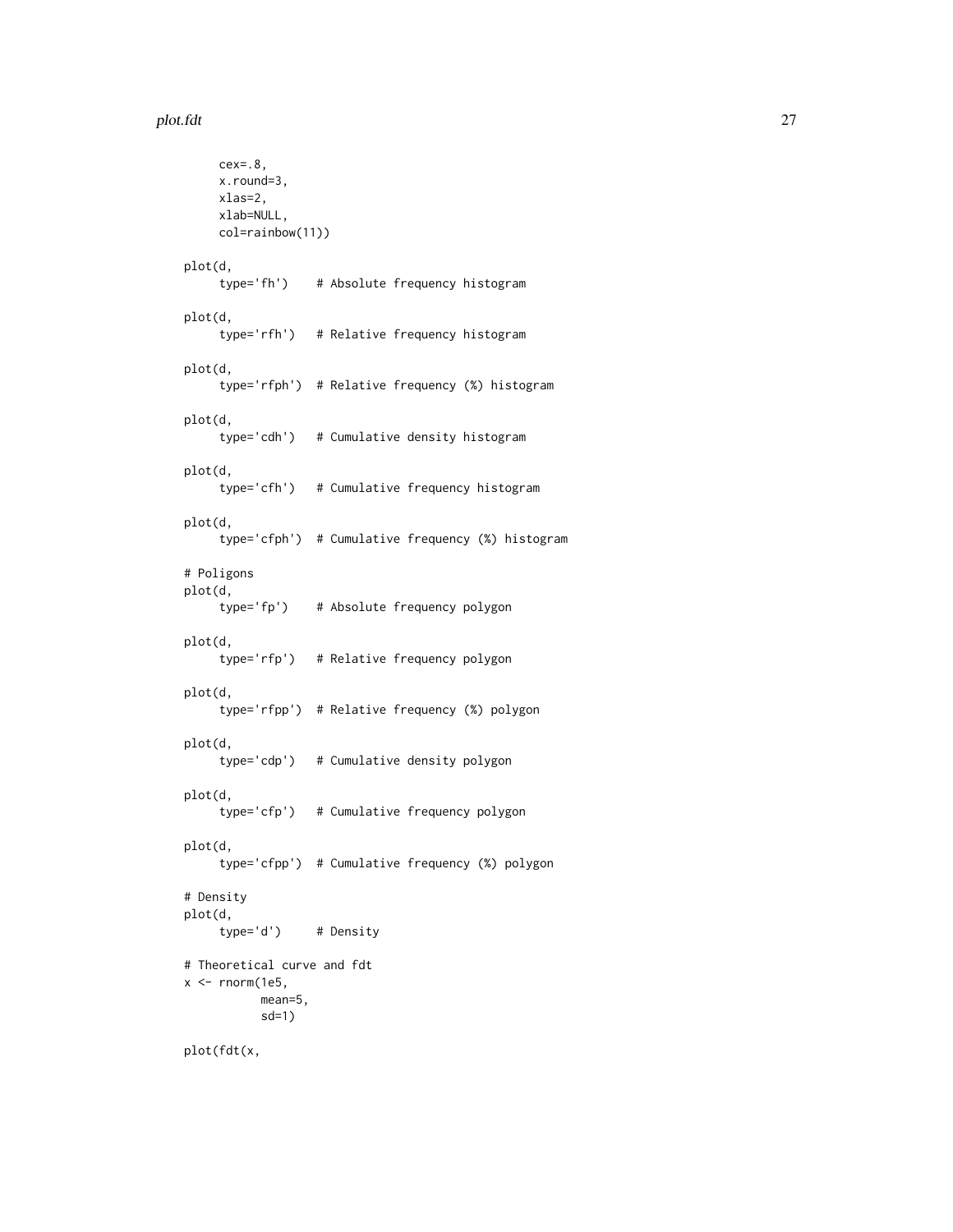```
k=100),
     type='d',
     col=heat.colors(100))
curve(dnorm(x,
            mean=5,
            sd=1),
      col='darkgreen',
      add=TRUE,
      lwd=2)
#==================================
# Vectors: univariated categorical
#==================================
x <- sample(letters[1:5],
            1e3,
            rep=TRUE)
(dc < - fdt_cat(x))# Barplot: the default
plot(dc)
# Barplot
plot(dc,
     type='fb')
# Polygon
plot(dc,
    type='fp')
# Dotchart
plot(dc,
     type='fd')
# Pareto chart
plot(dc,
     type='pa')
#=============================================
# Data.frames: multivariated with categorical
#=============================================
mdf <- data.frame(X1=rep(LETTERS[1:4], 25),
                  X2=as.factor(rep(1:10, 10)),
                  Y1=c(NA, NA, rnorm(96, 10, 1), NA, NA),
                  Y2=rnorm(100, 60, 4),
                  Y3=rnorm(100, 50, 4),
                  Y4=rnorm(100, 40, 4),
                  stringsAsFactors=TRUE)
# Histograms
```

```
(d <- fdt(mdf))
```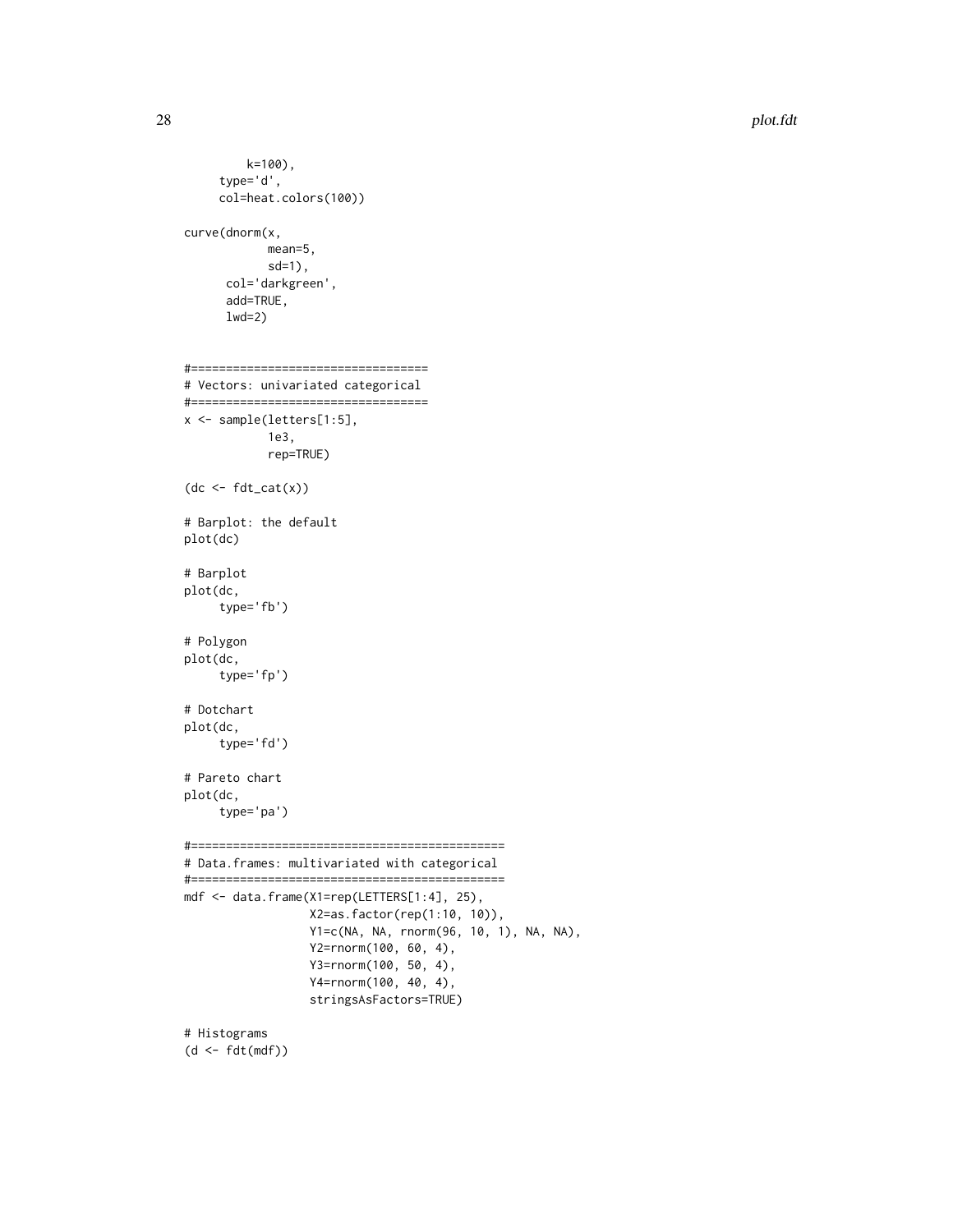#### plot.fdt 29

```
plot(d,
     v=TRUE,
    cex=.8)
plot(d,
    col='darkgreen',
    ylim=c(0, 40))
plot(d,
    col=rainbow(8),
    ylim=c(0, 40),
    main=LETTERS[1:4])
plot(d,
    type='fh')
plot(d,
     type='rfh')
plot(d,
     type='rfph')
plot(d,
    type='cdh')
plot(d,
     type='cfh')
plot(d,
    type='cfph')
# Poligons
plot(d,
    v=TRUE,
    type='fp')
plot(d,
    type='rfp')
plot(d,
     type='rfpp')
plot(d,
    type='cdp')
plot(d,
     type='cfp')
plot(d,
    type='cfpp')
# Density
```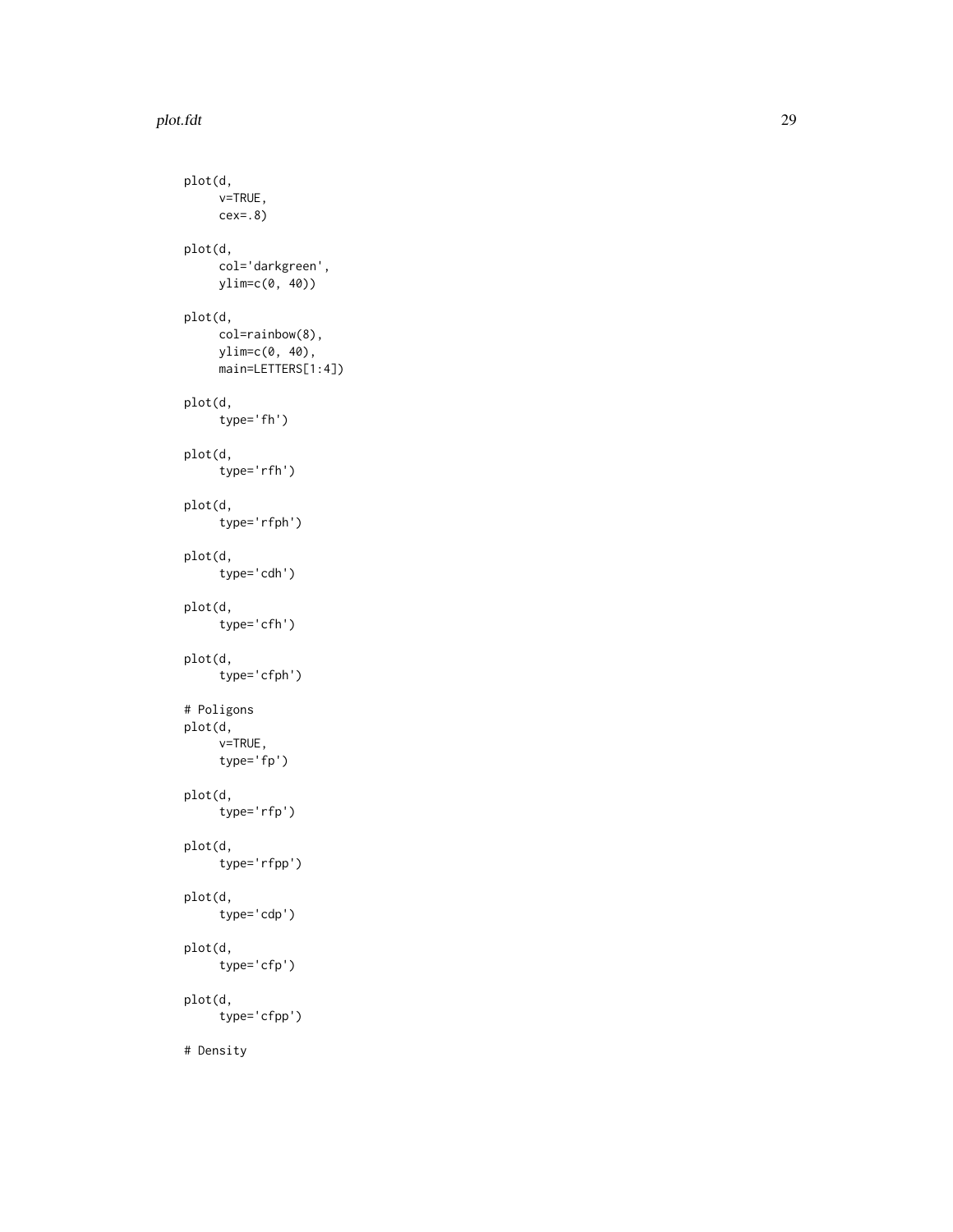```
plot(d,
    type='d')
levels(mdf$X1)
plot(fdt(mdf,
         k=5,
         by='X1'),
     ylim=c(0, 12))
levels(mdf$X2)
plot(fdt(mdf,
         breaks='FD',
         by='X2'))
plot(fdt(mdf,
         k=5,
         by='X2')) # It is difficult to compare
plot(fdt(mdf,
         k=5,
         by='X2'),
     ylim=c(0, 8)) # Easy
plot(fdt(iris,
        k=5))
plot(fdt(iris,
         k=5),
     col=rainbow(5))
plot(fdt(iris,
         k=5,
         by='Species'),
     v=TRUE)
d <- fdt(iris,
        k=10)
plot(d)
plot(d,
     type='d')
# Categorical data
(dc <- fdt_cat(mdf))
plot(dc)
plot(dc,
     type='fd',
     pch=19)
```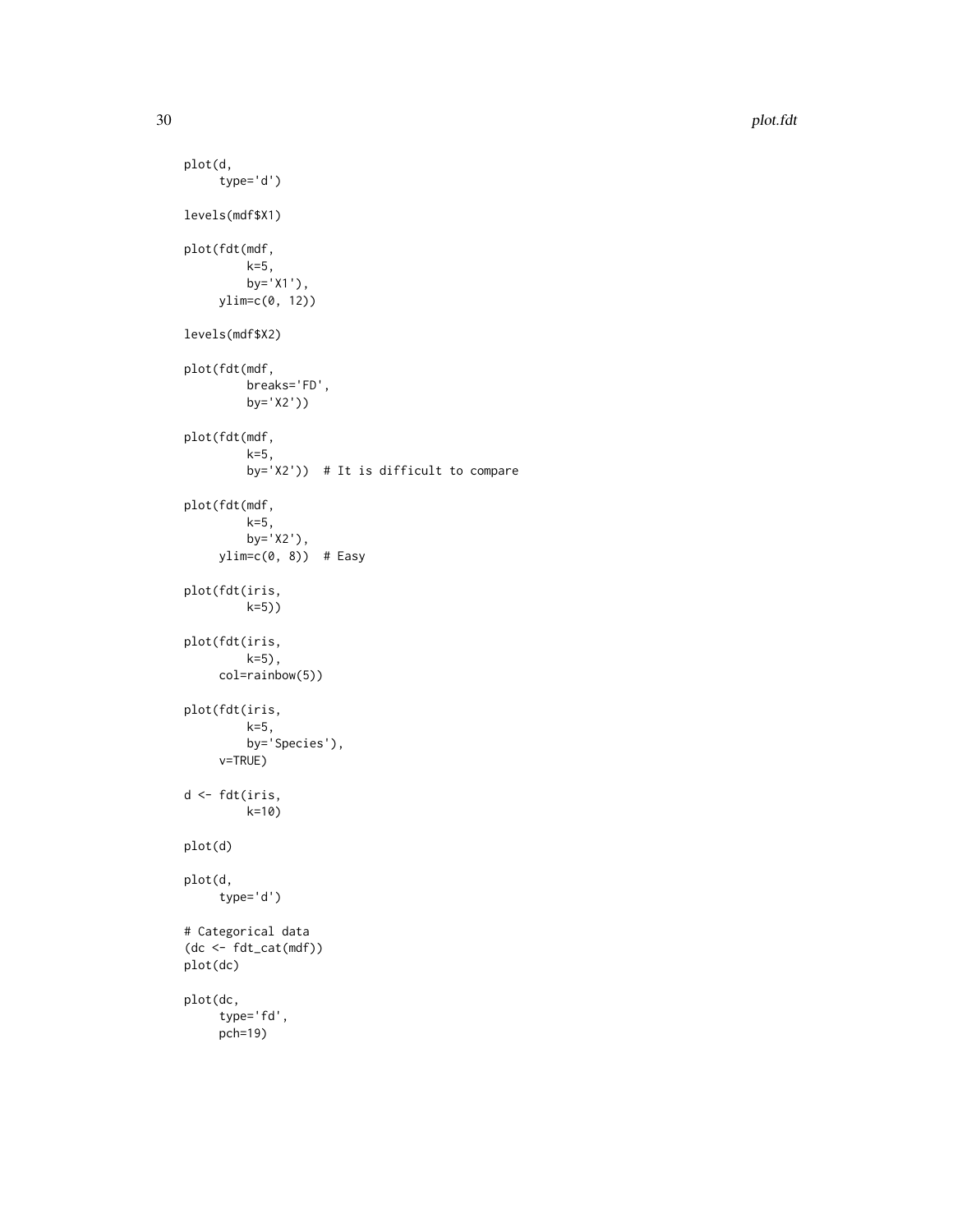<span id="page-30-0"></span>print.fdt 31

```
#=========================
# Matrices: multivariated
#=========================
plot(fdt(state.x77))
```
plot(fdt(volcano))

print.fdt *Print methods for fdt objects*

# Description

S3 methods to return a data.frame (the frequency distribution table - fdt) for fdt.default and fdt.multiple objects; data.frame (the frequency distribution table - fdt\_cat) for fdt\_cat.default and fdt\_cat.multiple objects.

#### Usage

```
## S3 methods
## S3 method for class 'fdt.default'
print(x,
      columns=1:6,
      round=2,
      format.classes=FALSE,
      pattern='%09.3e',
      row.names=FALSE,
      right=TRUE, ...)
## S3 method for class 'fdt.multiple'
print(x,
      columns=1:6,
      round=2,
      format.classes=FALSE,
      pattern='%09.3e',
      row.names=FALSE,
      right=TRUE, ...)
## S3 method for class 'fdt_cat.default'
print(x,
      columns=1:6,
      round=2,
      row.names=FALSE,
      right=TRUE, ...)
## S3 method for class 'fdt_cat.multiple'
print(x,
      columns=1:6,
```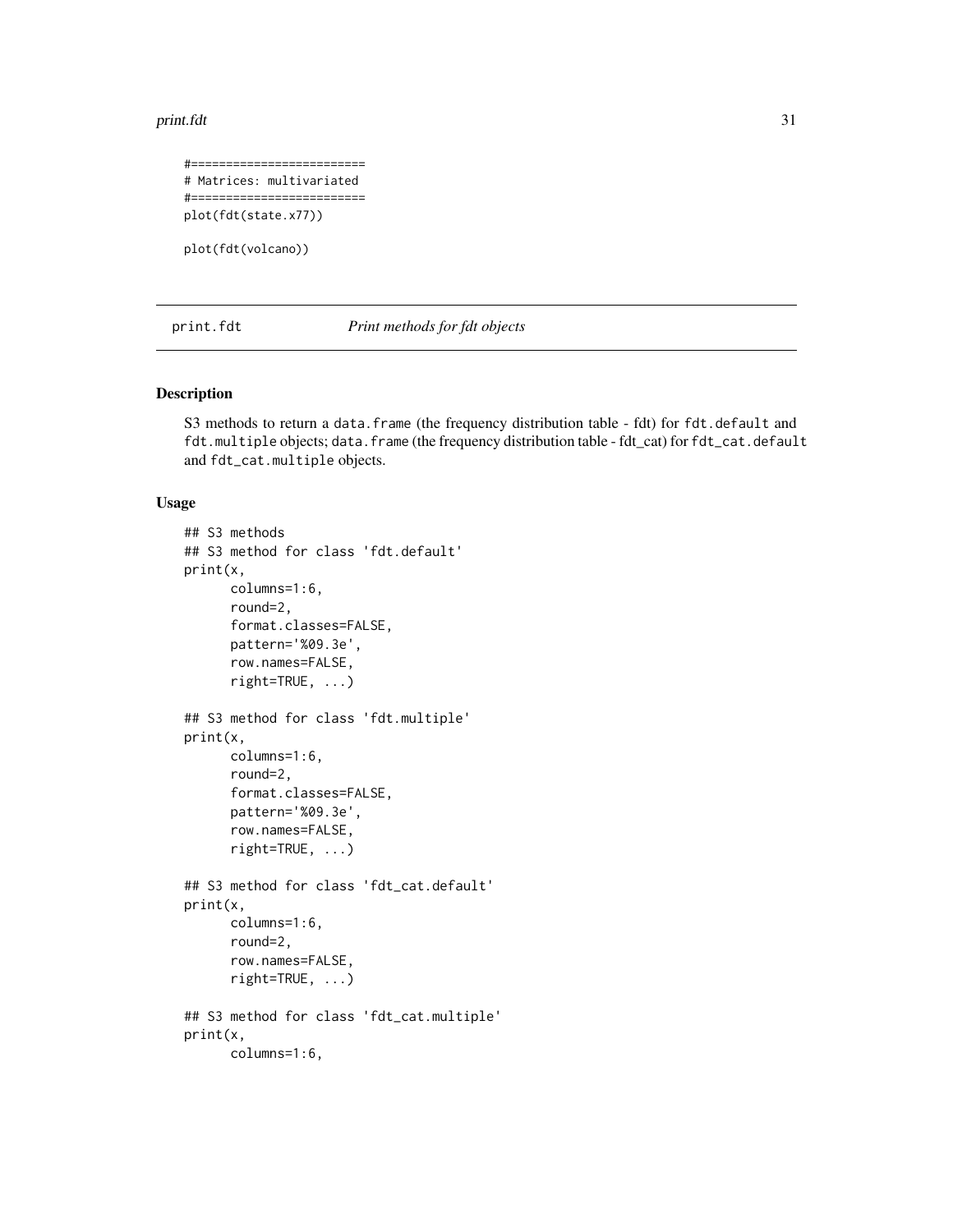```
round=2,
row.names=FALSE,
right=TRUE, ...)
```
#### Arguments

| X         | A 'fdt' object.                                                                                                                                 |
|-----------|-------------------------------------------------------------------------------------------------------------------------------------------------|
| columns   | A vector of integers to select columns of the data. frame table.                                                                                |
| round     | Rounds 'fdt' columns to the specified number of decimal places (default 2).                                                                     |
|           | format.classes Logical, if TRUE the first column of the data.frame table will be formated using<br>regular expression. The default is "%09.3e". |
| pattern   | Same as fmt in sprintf.                                                                                                                         |
| row.names | Logical (or character vector), indicating whether (or what) row names should be<br>printed. The default is FALSE.                               |
| right     | Logical, indicating whether or not strings should be right-aligned. The default<br>is right-alignment.                                          |
| $\ddotsc$ | Potential further arguments (require by generic).                                                                                               |
|           |                                                                                                                                                 |

#### Details

For print. fdt, it is possible to select what columns of the table (a data. frame) will be shown, as well as the pattern of the first column, for print.fdt\_cat it is only possible to select what columns of the table (a data.frame) will be shown. The columns are:

- 1. 'Class limits'
- 2. 'f' Absolute frequency
- 3. 'rf' Relative frequency
- 4. 'rf(%)' Relative frequency, %
- 5. 'cf' Cumulative frequency
- 6. 'cf $(\%)$ ' Cumulative frequency, %

The available parameters offer an easy and powerful way to format the 'fdt' for publications and other purposes.

#### Value

A single data.frame for fdt.default and fdt.default or multiple data.frames for fdt.multiple and fdt\_cat.multiple.

#### Author(s)

José Cláudio Faria Enio G. Jelihovschi Ivan B. Allaman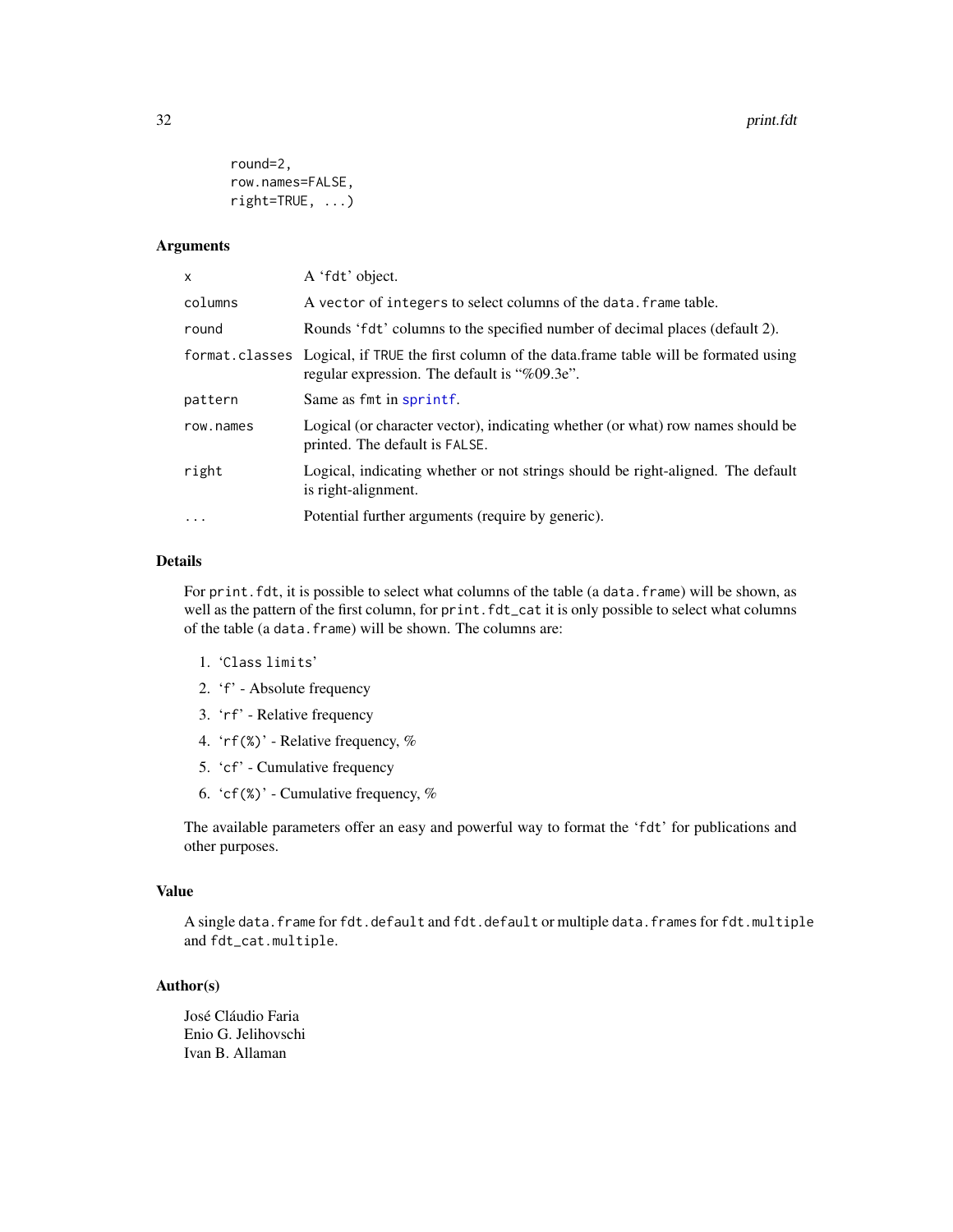#### print.fdt 33

#### Examples

```
library (fdth)
#======================
# Vectors: univariated
#======================
set.seed(1)
x <- rnorm(n=1e3),
         mean=5,
          sd=1)
d \leftarrow fdt(x)str(d)
d
print(d) # the same
print(d,
     format=TRUE) # It can not be what you want to publications!
print(d,
     format=TRUE,
     pattern='%.2f') # Huumm ..., good, but ... Can it be better?
print(d,
     col=c(1:2, 4, 6),format=TRUE,
     pattern='%.2f') # Yes, it can!
range(x) # To know x
print(fdt(x,
         start=1,
        end=9,
        h=1),
     col=c(1:2, 4, 6),format=TRUE,
     pattern='%d') # Is it nice now?
d[['table']] # Stores the feq. dist. table (fdt)
d[['breaks']] # Stores the breaks of fdt
d[['breaks']]['start'] # Stores the left value of the first class
d[['breaks']]['end'] # Stores the right value of the last class
d[['breaks']]['h'] # Stores the class interval
as.logical(d[['breaks']]['right']) # Stores the right option
#=============================================
# Data.frames: multivariated with categorical
```
#=============================================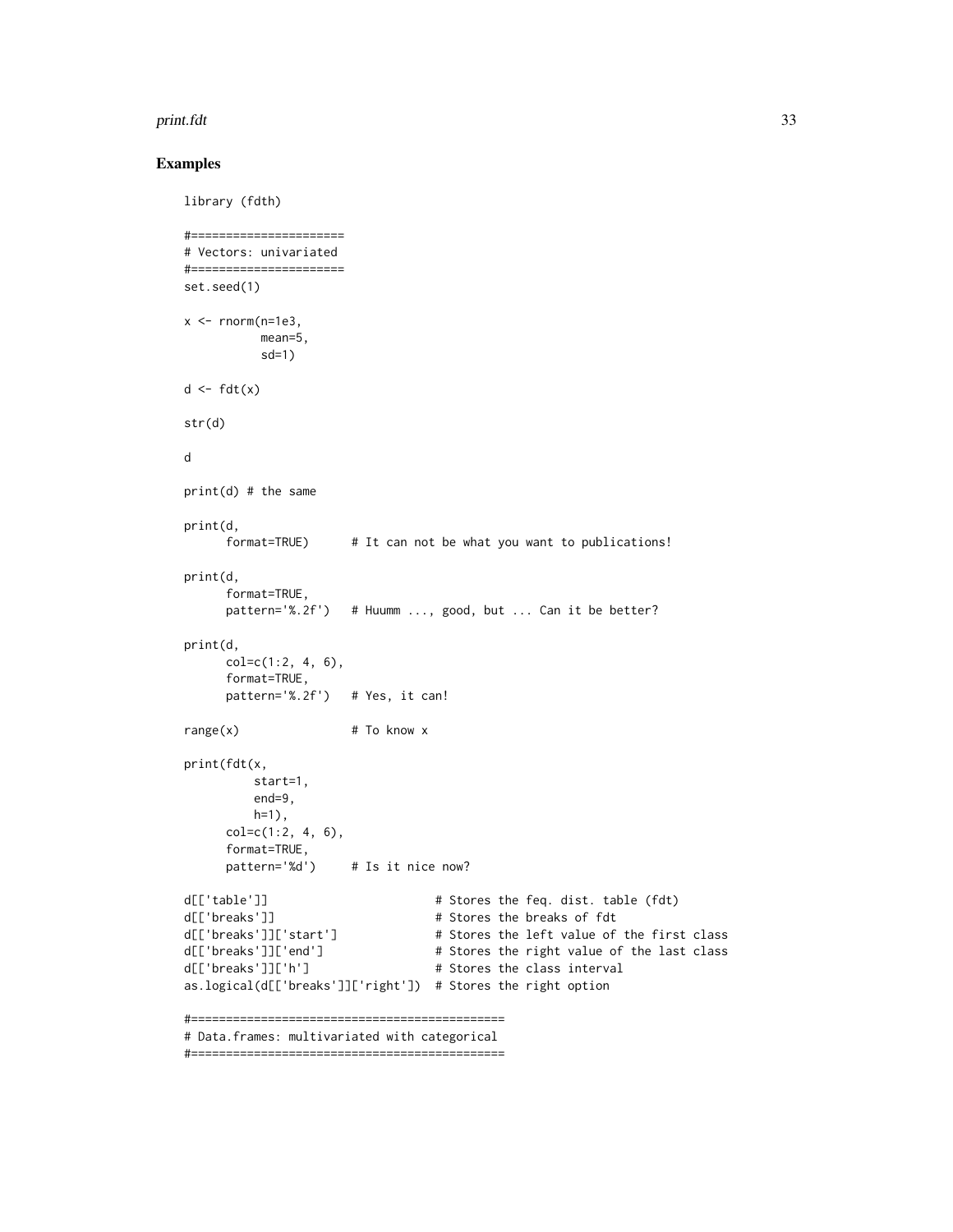```
mdf <- data.frame(X1=rep(LETTERS[1:4], 25),
                  X2=as.factor(rep(1:10, 10)),
                  Y1=c(NA, NA, rnorm(96, 10, 1), NA, NA),
                  Y2=rnorm(100, 60, 4),
                  Y3=rnorm(100, 50, 4),
                  Y4=rnorm(100, 40, 4),
                  stringsAsFactors=TRUE)
(d \leftarrow fdt_{cat}(mdf))print(d)
(d <- fdt(mdf))
print(d)
str(d)
print(d, # the s
      format=TRUE)
print(d,
      format=TRUE,
      pattern='%05.2f') # regular expression
print(d,
      col=c(1:2, 4, 6),
      format=TRUE,
      pattern='%05.2f')
print(d,
      col=c(1:2, 4, 6))
print(d,
      col=c(1:2, 4, 6),
      format=TRUE,
      pattern='%05.2f')
levels(mdf$X1)
print(fdt(mdf,
          k=5,
          by='X1'))
levels(mdf$X2)
print(fdt(mdf,
          breaks='FD',
          by='X2'),
      round=3)
print(fdt(mdf,
          k=5,
```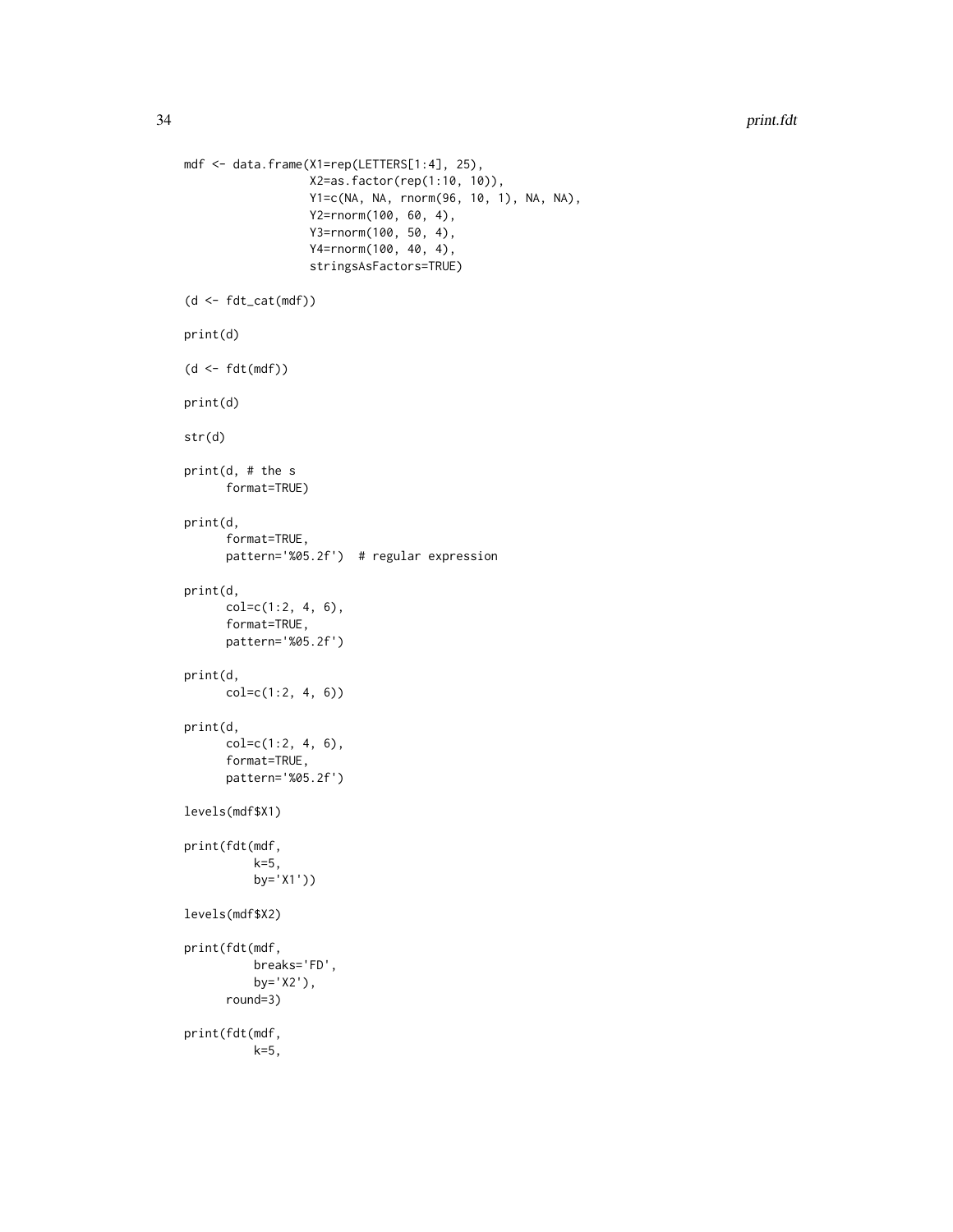```
by='X2'),
      format=TRUE,
      round=3)
print(fdt(iris,
          k=5),
      format=TRUE,
      patter='%04.2f')
levels(iris$Species)
print(fdt(iris,
          k=5,
          by='Species'),
      format=TRUE,
      patter='%04.2f')
#=========================
# Matrices: multivariated
#=========================
print(fdt(state.x77),
      col=c(1:2, 4, 6),
      format=TRUE)
print(fdt(volcano,
          right=TRUE),
      col=c(1:2, 4, 6),
      round=3,
      format=TRUE,
      pattern='%05.1f')
```
quantile.fdt *Quantile of frequency distribution table (numerical variable)*

# Description

S3 methods for the quantile of a fdt. Useful to estimate the quantile (when the real data vector is not known) from a previous fdt.

#### Usage

```
## S3 methods: numerical
## S3 method for class 'fdt'
quantile(x,
         ...,
         i=1,
         probs=seq(0, 1, 0.25))
## S3 method for class 'fdt.multiple'
quantile(x, ...)
```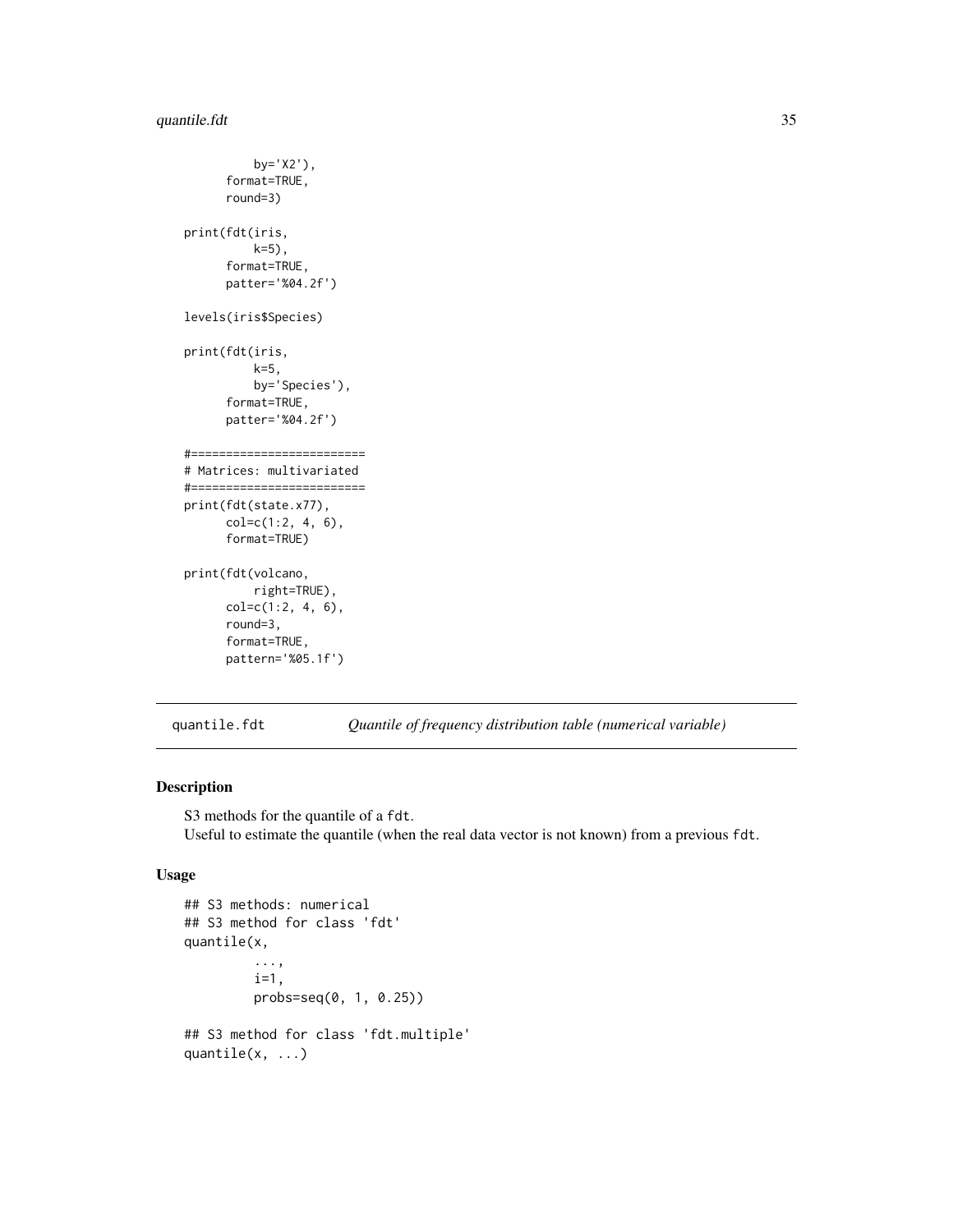#### Arguments

| X       | A fdt (simple or multiple) object.                 |
|---------|----------------------------------------------------|
|         | A vector of length up to the length of probs       |
| probs   | vector of probabilities defining the quantiles     |
| $\cdot$ | Potencial further arguments (required by generic). |

#### Details

quantile.fdt calculates the quantiles based on a known formula for class intervals. quantile.fdt.multiple calls quantile. fdt for each variable, that is, each column of the data.frame.

#### Value

quantile.fdt returns a numeric vector containing the value(s) of the quantile(s) from fdt. quantile.fdt.multiple returns a list, where each element is a numeric vector containing the quantile(s) of the fdt for each variable.

# Author(s)

José Cláudio Faria Enio G. Jelihovschi Ivan B. Allaman

#### See Also

median.fdt, var.fdt.

#### Examples

```
mdf <- data.frame(x=rnorm(1e2,
                        20,
                        2),
                y=rnorm(1e2,
                        30,
                        3),
                z=rnorm(1e2,
                        40,
                        4))
head(mdf)
apply(mdf,
     2,
     quantile)[2,] # The first quartile
quantile(fdt(mdf)) # Notice that the i default is 1 (the first quartile)
## A small (but didactic) joke
quantile(fdt(mdf),
        i=2,
```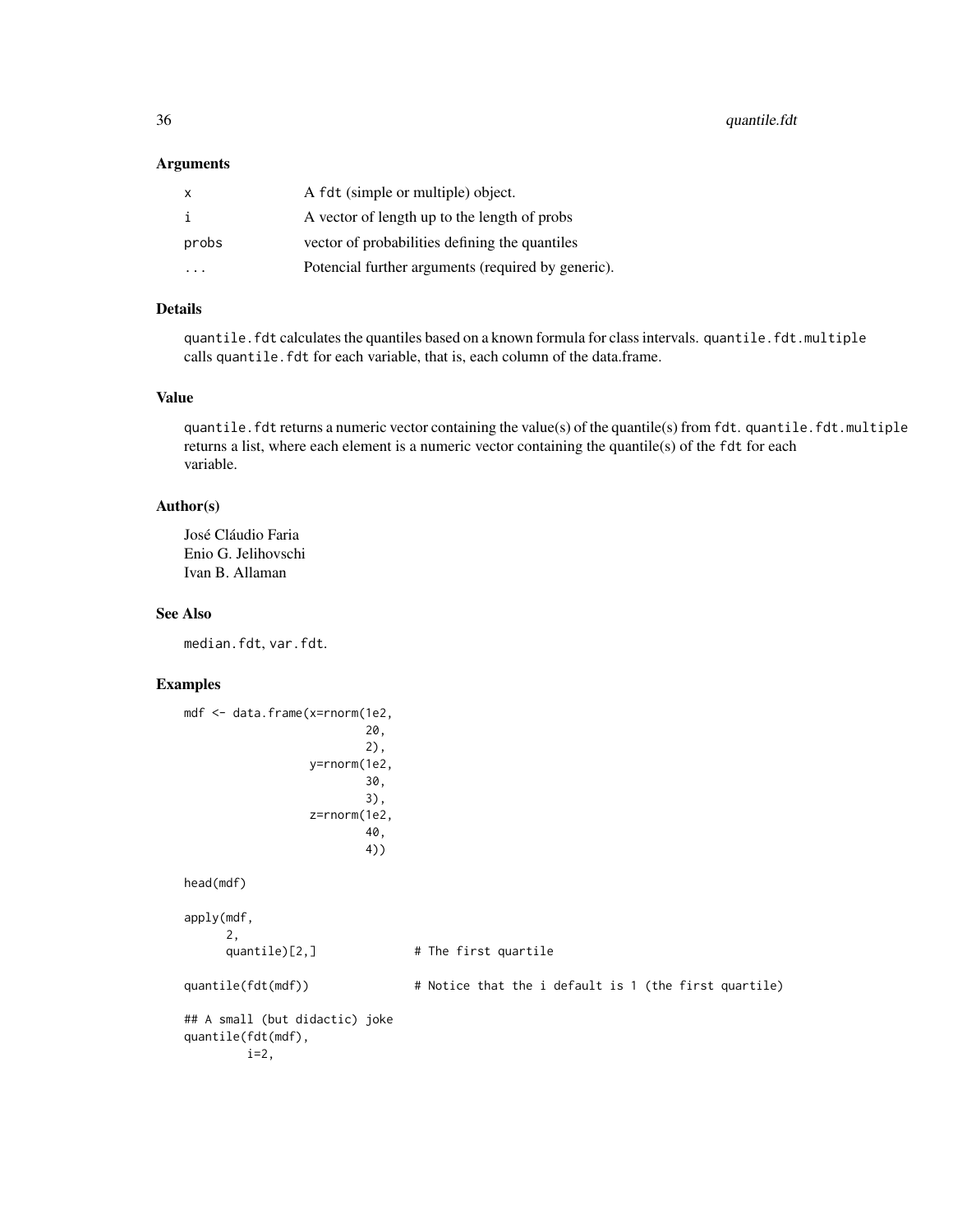```
probs=seq(0,
                  1,
                  0.25)) # The quartile 2
quantile(fdt(mdf),
         i=5,
        probs=seq(0,
                  1, 0.10)# The decile 5
quantile(fdt(mdf),
         i=50,
        probs=seq(0,
                  1,<br>0.01))
                                # The percentile 50
quantile(fdt(mdf),
        i=500,
        probs=seq(0,
                  1,<br>0.001))
                                # The permile 500
median(fdt(mdf)) \# The median (all the results are the same) ;)
```
sd *Standard deviation of frequency distribution table (numerical variable)*

#### Description

S3 methods for the standard deviation of a fdt.

Useful to estimate the standard deviation (when the real data vector is not known) from a previous fdt.

#### Usage

```
## S3 generic
sd(x, \ldots)## S3 methods: numerical
## Default S3 method:
sd(x, \ldots)## S3 method for class 'fdt'
sd(x, \ldots)## S3 method for class 'fdt.multiple'
sd(x, \ldots)
```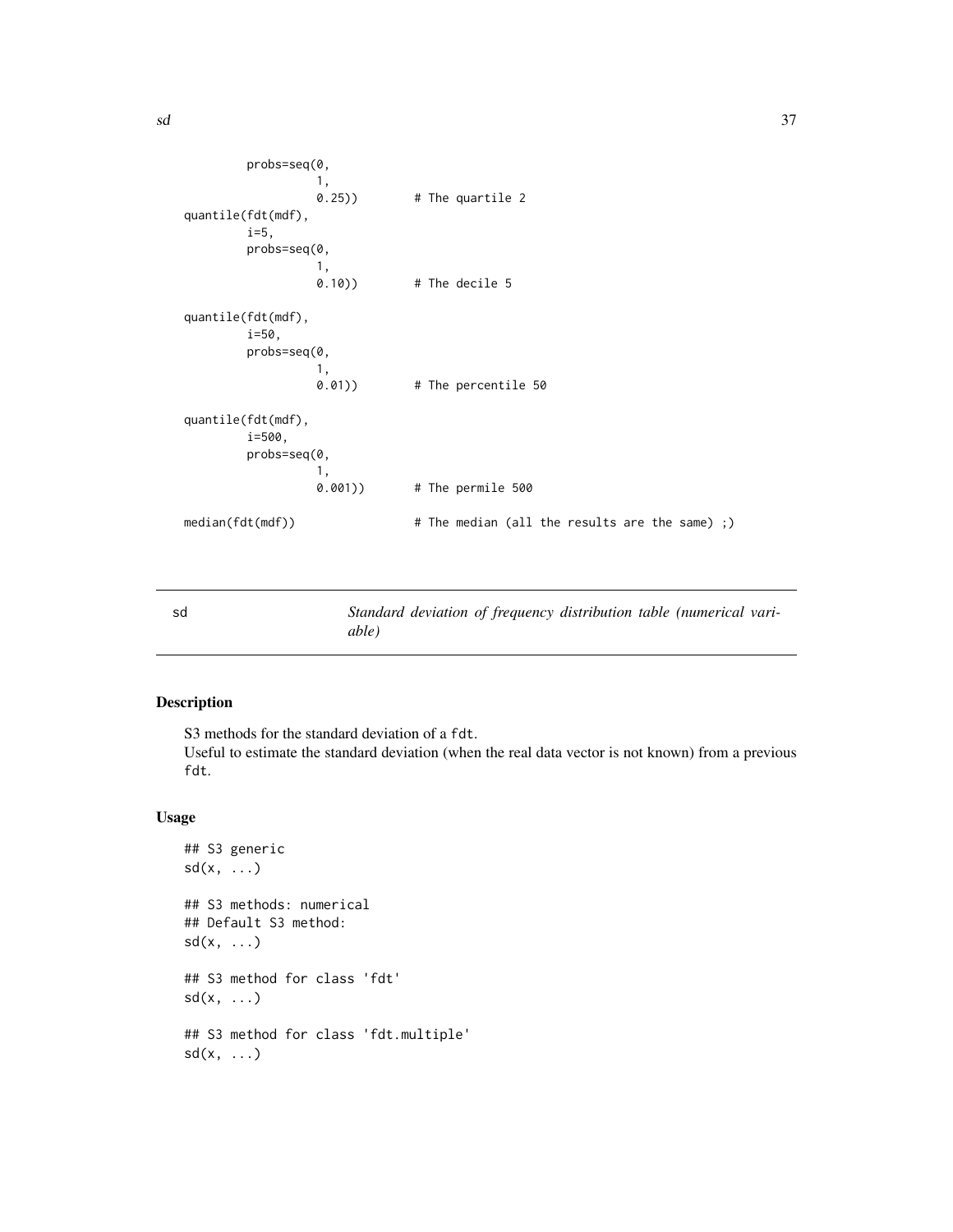#### Arguments

|         | A fdt (simple or multiple) object. |
|---------|------------------------------------|
| $\cdot$ | Required to be generic.            |

# Details

sd.fdt calculates the value of the variance based on a known formula. sd.fdt.multiple calls sd.fdtfor each variable, that is, each column of the data.frame.

# Value

sd.fdt returns a numeric vector containing the value of the median of the fdt.median.fdt.multiple returns a list, where each element is a numeric vector containing the value of the variance of the fdt for each variable.

# Author(s)

José Cláudio Faria Enio G. Jelihovschi Ivan B. Allaman

#### See Also

var.fdt, mean.fdt.

# Examples

```
mdf <- data.frame(x=rnorm(1e3,
                           20,
                           2),
                   y=rnorm(1e3,
                           30,
                           3),
                   z=rnorm(1e3,
                           40,
                           4))
head(mdf)
apply(mdf,
      2,
```
sd)

sd(fdt(mdf))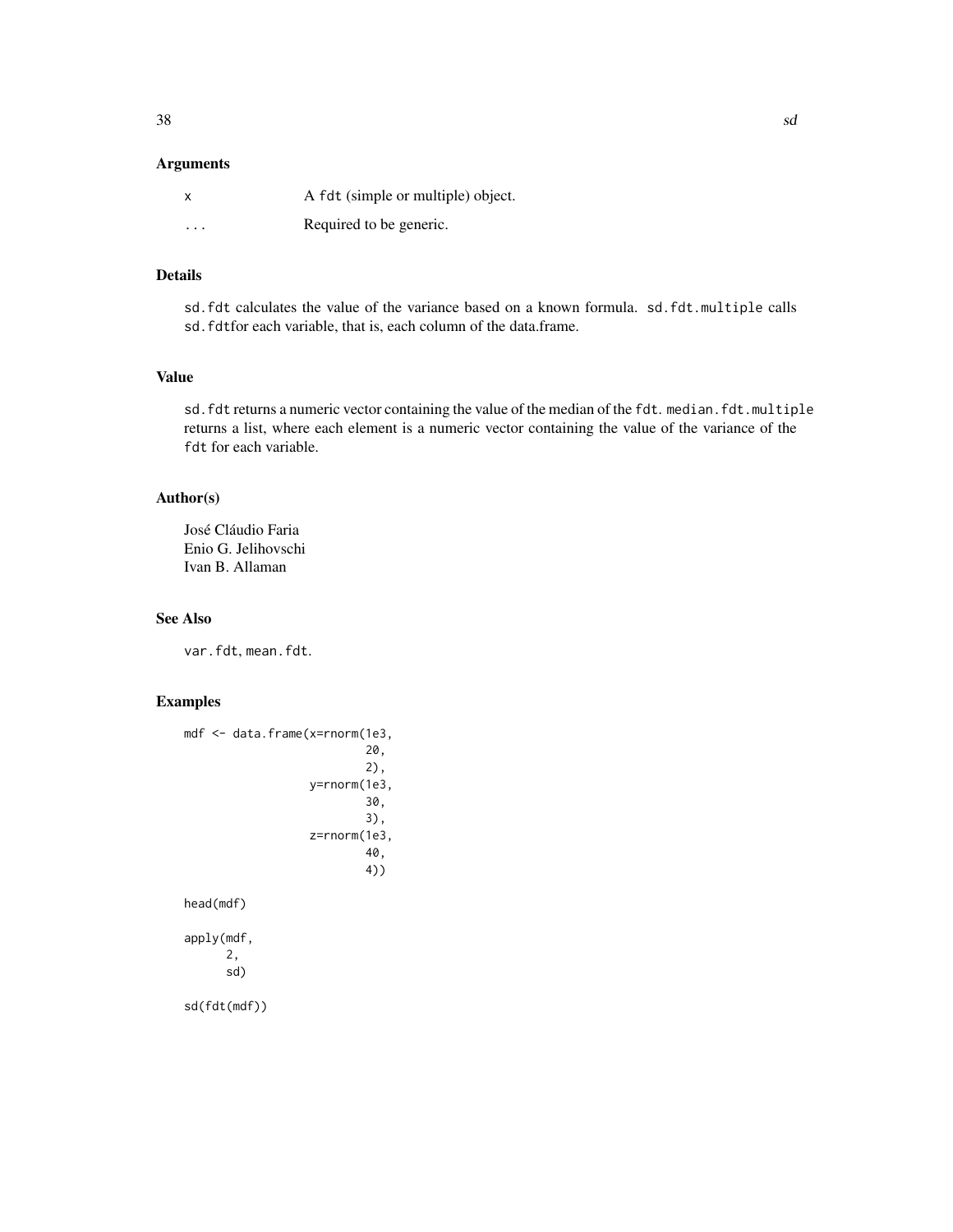<span id="page-38-0"></span>

# Description

S3 methods to return a data.frame (the frequency distribution table - 'fdt') for fdt.default, fdt.multiple, fdt\_cat.default and fdt\_cat.multiple objects.

#### Usage

```
## S3 methods
## S3 method for class 'fdt.default'
summary(object,
        columns=1:6,
        round=2,
        format.classes=FALSE,
        pattern="%09.3e",
        row.names=FALSE,
        right=TRUE, ...)
## S3 method for class 'fdt.multiple'
summary(object,
        columns=1:6,
        round=2,
        format.classes=FALSE,
        pattern="%09.3e",
        row.names=FALSE,
        right=TRUE, ...)
## S3 method for class 'fdt_cat.default'
summary(object,
        columns=1:6,
        round=2,
        row.names=FALSE,
        right=TRUE, ...)
## S3 method for class 'fdt_cat.multiple'
summary(object,
        columns=1:6,
        round=2,
        row.names=FALSE,
        right=TRUE, ...)
```
#### Arguments

| object  | A fdt or fdt_cat object.                                         |
|---------|------------------------------------------------------------------|
| columns | A vector of integers to select columns of the data. frame table. |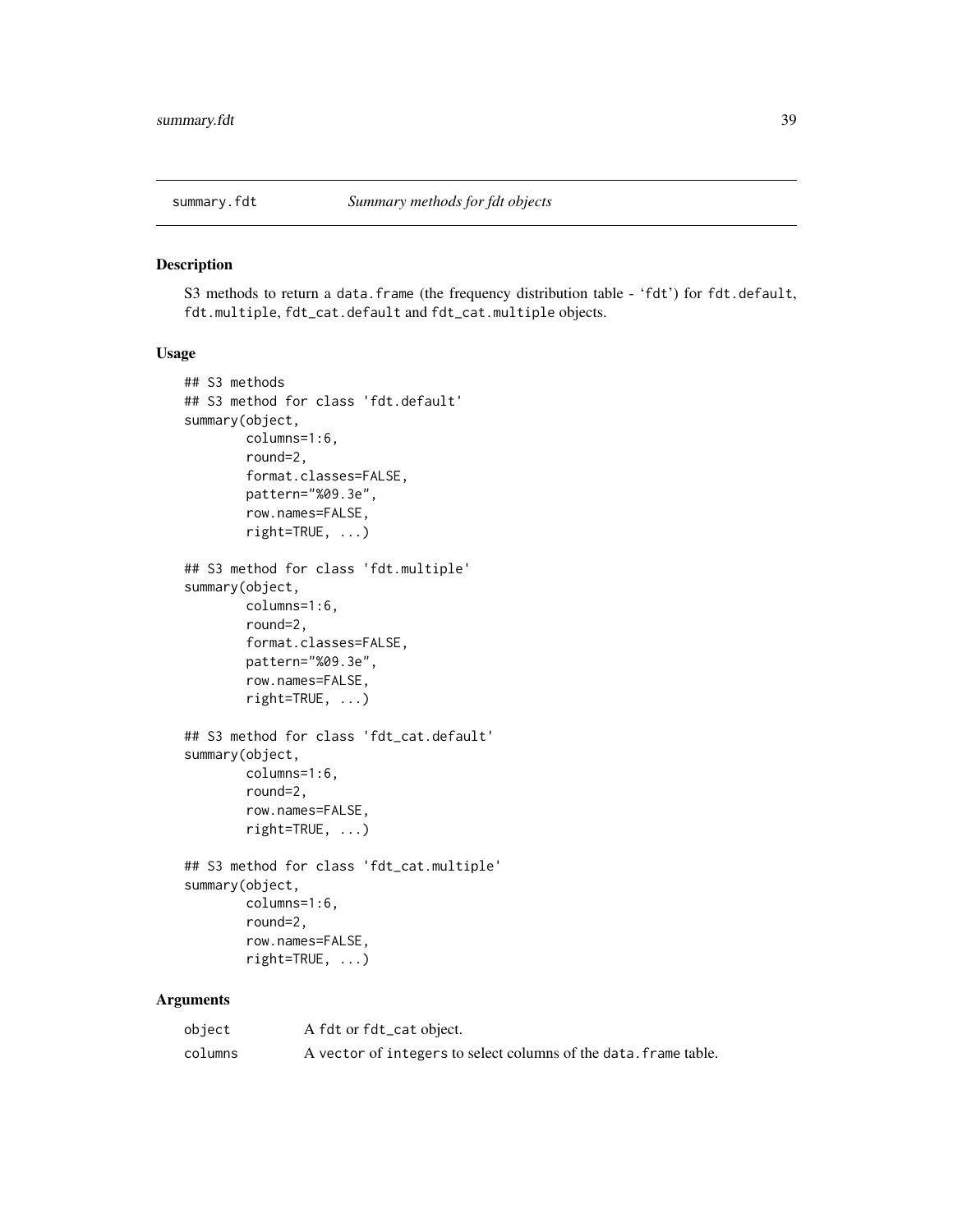<span id="page-39-0"></span>

| round     | Rounds 'fdt' columns to the specified number of decimal places (default 2).                                                                     |
|-----------|-------------------------------------------------------------------------------------------------------------------------------------------------|
|           | format.classes Logical, if TRUE the first column of the data.frame table will be formated using<br>regular expression. The default is "%09.3e". |
| pattern   | Same as fmt in sprintf.                                                                                                                         |
| row.names | Logical (or character vector), indicating whether (or what) row names should be<br>printed. The default is FALSE.                               |
| right     | Logical, indicating whether or not strings should be right-aligned. The default<br>is right-alignment.                                          |
| $\cdots$  | Optional further arguments (require by generic).                                                                                                |
|           |                                                                                                                                                 |

# Details

It is possible to select what columns of the table (a data.frame) will be shown, as well as the pattern of the first column. The columns are:

- 1. 'Class limits'
- 2. 'f' Absolute frequency
- 3. 'rf' Relative frequency
- 4. 'rf(%)' Relative frequency, %
- 5. 'cf' Cumulative frequency
- 6. 'cf(%)' Cumulative frequency,  $%$

The available parameters offer an easy and powerful way to format the 'fdt' for publications and other purposes.

#### Value

A single data.frame for fdt.default or multiple data.frames for fdt.multiple.

#### Author(s)

José Cláudio Faria Enio G. Jelihovschi Ivan B. Allaman

# Examples

library (fdth)

```
#======================
# Vectors: univariated
#======================
set.seed(1)
x <- rnorm(n=1e3,mean=5,
           sd=1)
```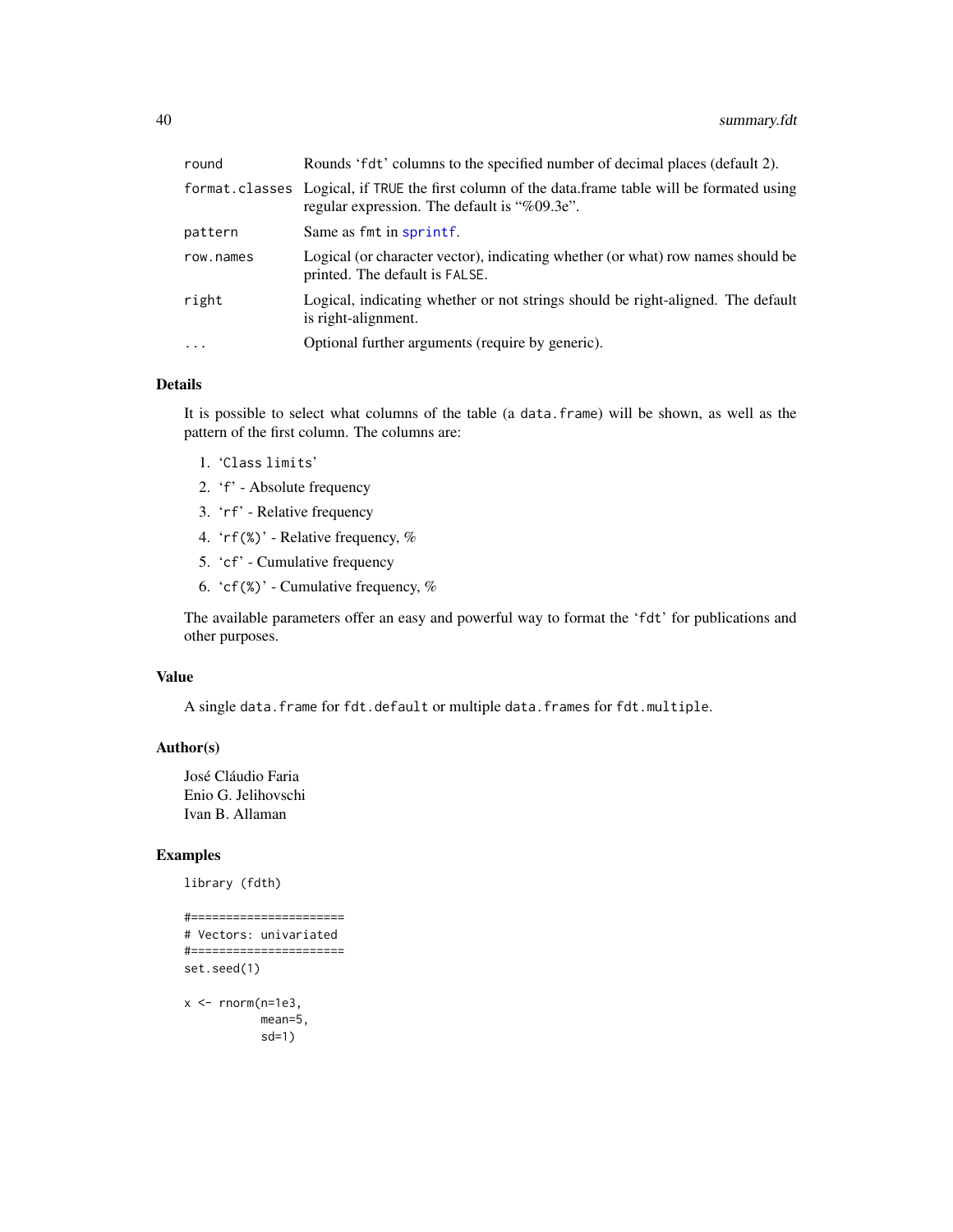```
d \leftarrow fdt(x)str(d)
d
summary(d) # the same
summary(d,
       format=TRUE) # It can not be what you want to publications!
summary(d,
       format=TRUE,
       pattern='%.2f') # Huumm ..., good, but ... Can it be better?
summary(d,
       col=c(1:2, 4, 6),
       format=TRUE,
       pattern='%.2f') # Yes, it can!
range(x) # To know x
summary(fdt(x,
           start=1,
           end=9,
           h=1),
       col=c(1:2, 4, 6),format=TRUE,
       pattern='%d') # Is it nice now?
d[['table']] # Stores the feq. dist. table (fdt)
d[['breaks']] # Stores the breaks of fdt
d[['breaks']]['start'] # Stores the left value of the first class
d[['breaks']]['end'] # Stores the right value of the last class
d[['breaks']]['h'] # Stores the class interval
as.logical(d[['breaks']]['right']) # Stores the right option
#=============================================
# Data.frames: multivariated with categorical
#=============================================
mdf <- data.frame(X1=rep(LETTERS[1:4], 25),
                X2=as.factor(rep(1:10, 10)),
                Y1=c(NA, NA, rnorm(96, 10, 1), NA, NA),
                Y2=rnorm(100, 60, 4),
                Y3=rnorm(100, 50, 4),
                Y4=rnorm(100, 40, 4),
                stringsAsFactors=TRUE)
dcat <- fdt_cat(mdf)
summary(dcat)
d <- fdt(mdf)
```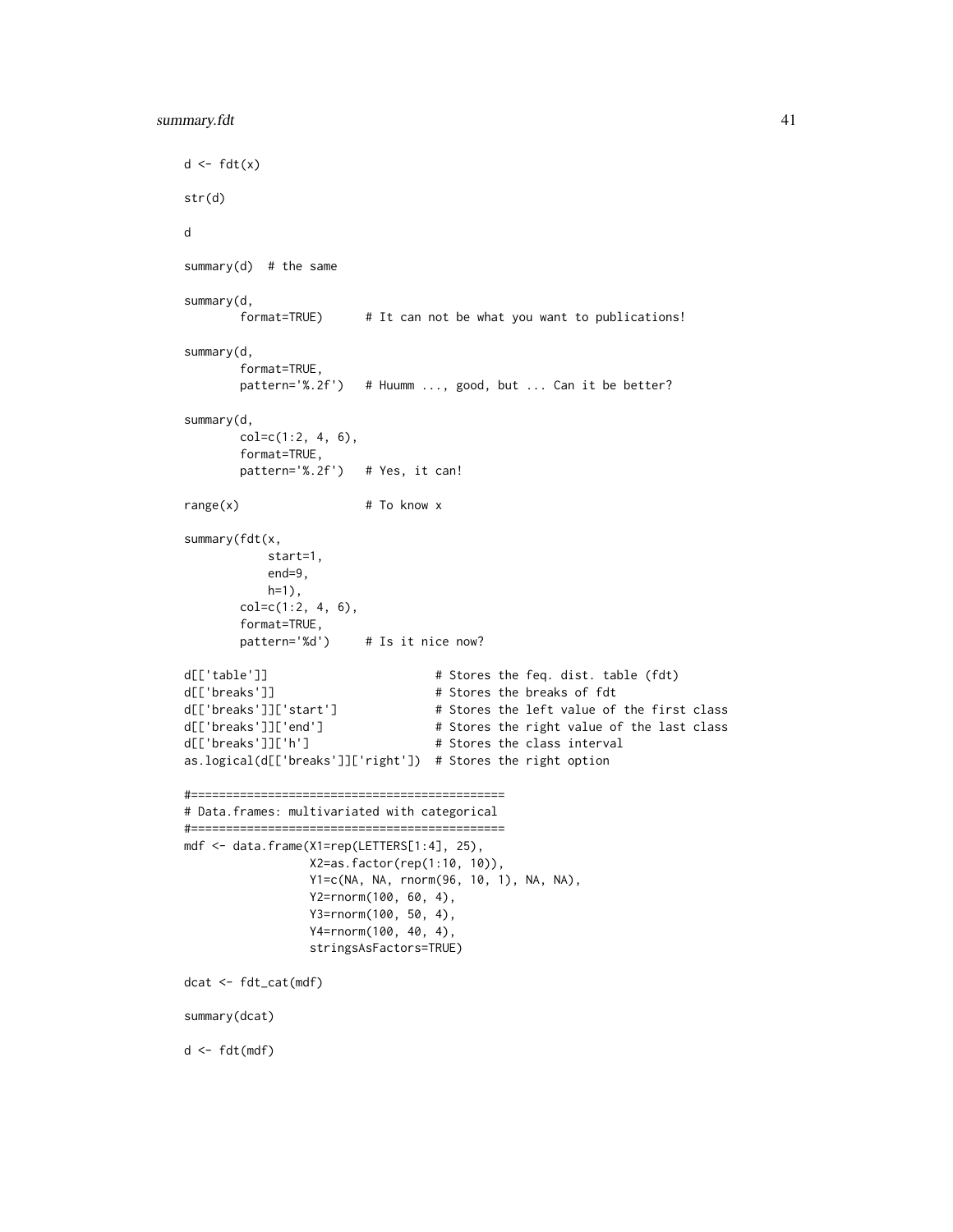```
str(d)
summary(d) # the same
summary(d,
       format=TRUE)
summary(d,
       format=TRUE,
       pattern='%05.2f') # regular expression
summary(d,
       col=c(1:2, 4, 6),format=TRUE,
       pattern='%05.2f')
print(d,
     col=c(1:2, 4, 6))
print(d,
     col=c(1:2, 4, 6),
      format=TRUE,
      pattern='%05.2f')
levels(mdf$X1)
summary(fdt(mdf,
           k=5,
            by='X1'))
levels(mdf$X2)
summary(fdt(mdf,
           breaks='FD',
           by='X2'),
       round=3)
summary(fdt(mdf,
            k=5,
            by='X2'),
       format=TRUE,
       round=3)
summary(fdt(iris,
            k=5),
       format=TRUE,
       patter='%04.2f')
levels(iris$Species)
summary(fdt(iris,
            k=5,
```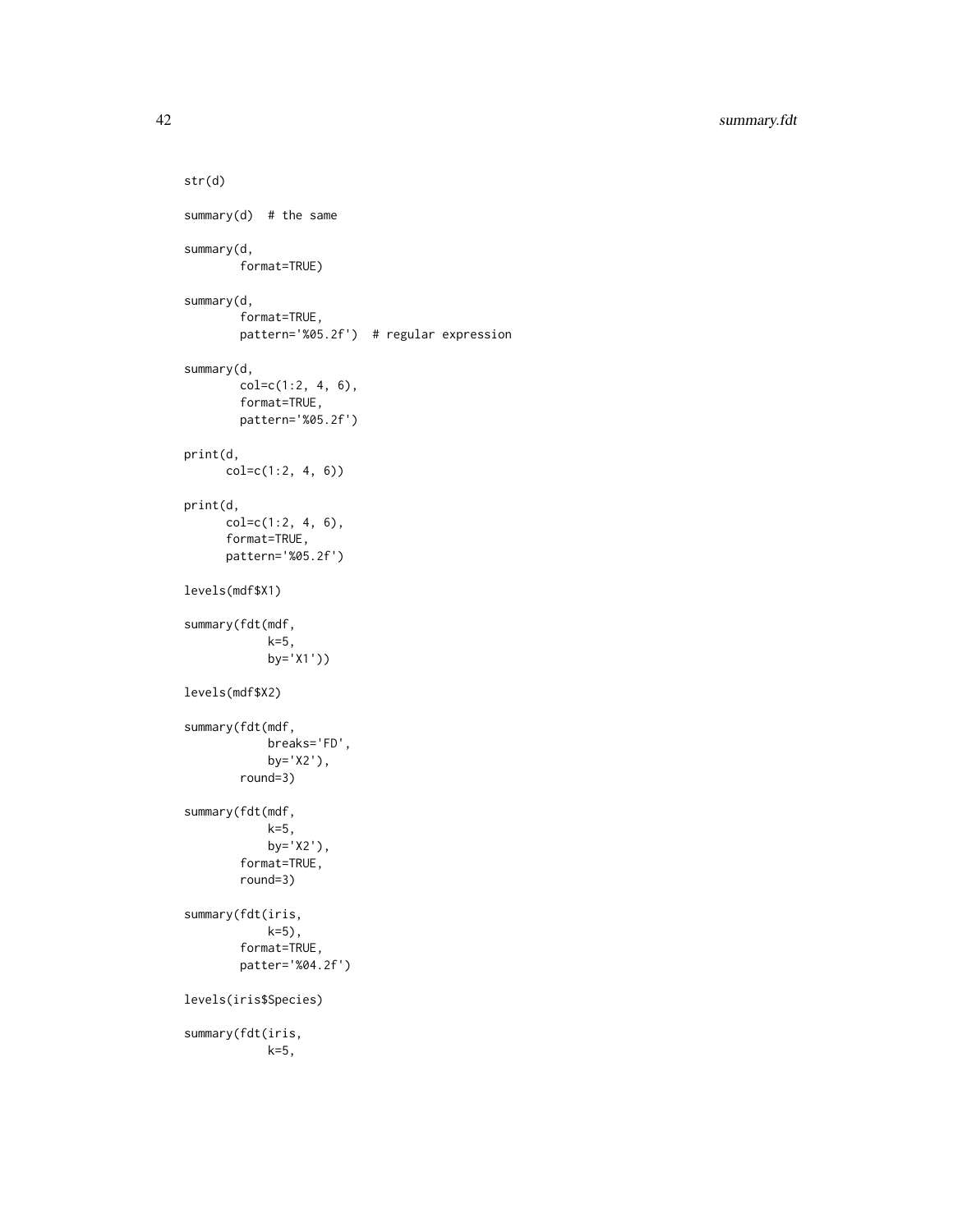```
by='Species'),
        format=TRUE,
        patter='%04.2f')
#=========================
# Matrices: multivariated
#=========================
summary(fdt(state.x77),
       col=c(1:2, 4, 6),format=TRUE)
summary(fdt(volcano,
            right=TRUE),
```

```
col=c(1:2, 4, 6),round=3,
format=TRUE,
pattern='%05.1f')
```
var *Variance of frequency distribution table (numerical variable)*

# Description

S3 methods for the variance of a fdt. Useful to estimate the variance (when the real data vector is not known) from a previous fdt.

# Usage

```
## S3 generic
var(x, \ldots)## S3 methods: numerical
## Default S3 method:
var(x, \ldots)## S3 method for class 'fdt'
var(x, \ldots)## S3 method for class 'fdt.multiple'
var(x, \ldots)
```
# Arguments

|         | A fdt (simple or multiple) object. |
|---------|------------------------------------|
| $\cdot$ | Required to be generic.            |

#### Details

var.fdt calculates the value of the variance based on a known formula. var.fdt.multiple calls var. fdtfor each variable, that is, each column of the data.frame.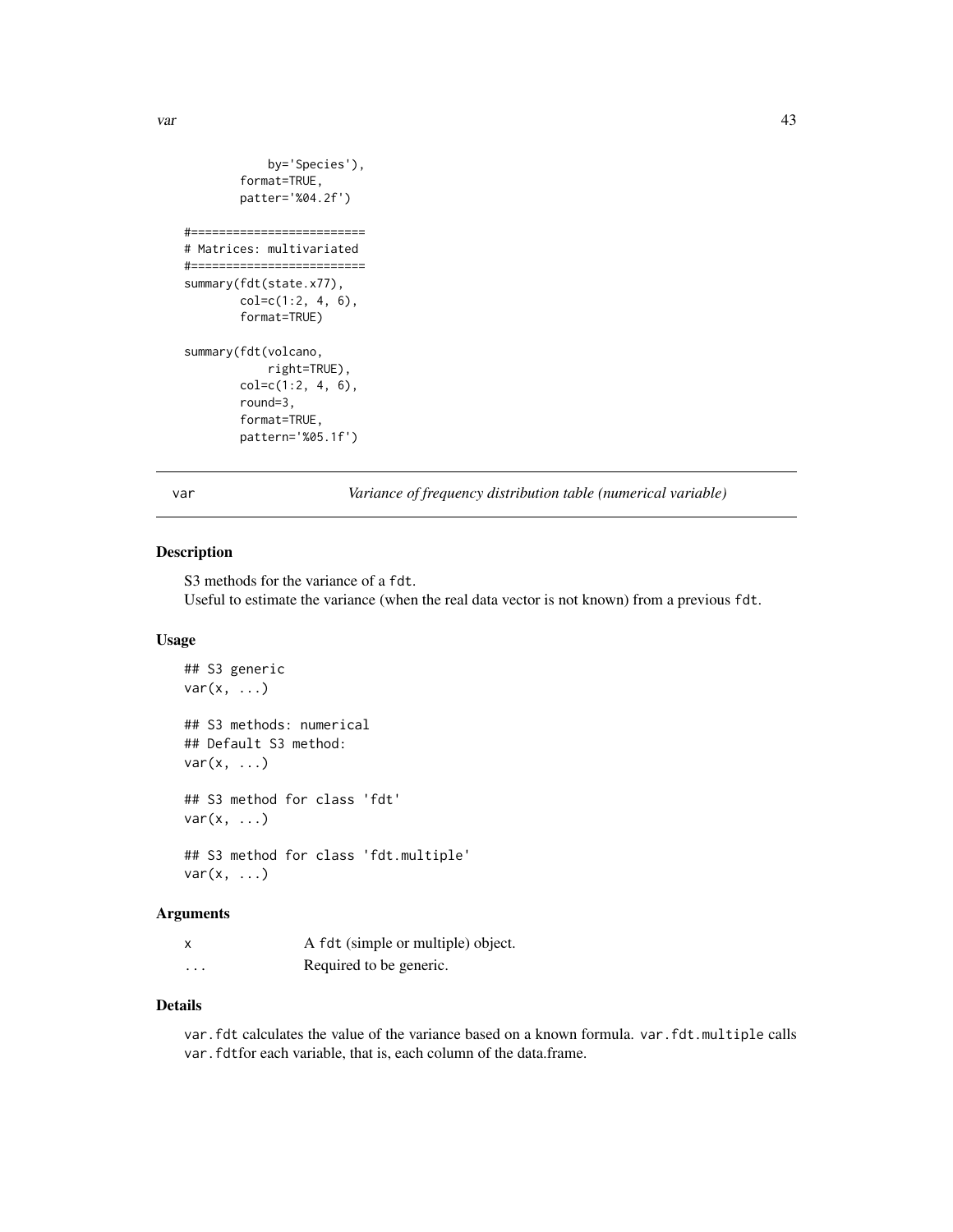# <span id="page-43-0"></span>Value

var.fdt returns a numeric vector containing the value of the median of the fdt. median.fdt.multiple returns a list, where each element is a numeric vector containing the value of the variance of the fdt for each variable.

# Author(s)

José Cláudio Faria Enio G. Jelihovschi Ivan B. Allaman

#### See Also

sd.fdt, mean.fdt.

# Examples

```
mdf <- data.frame(x=rnorm(1e2,
                           20,
                           2),
                   y=rnorm(1e2,
                           30,
                           3),
                   z=rnorm(1e2,
                           40,
                           4))
head(mdf)
apply(mdf,
      2,
      var)
var(fdt(mdf))
```
# xtable.fdt *LaTeX table of the frequency distribution table*

# Description

This function returns a LaTeX table of the fdt, fdt.multiple and fdt\_cat.multiple objects of the xtable class.

#### Usage

```
xtable.fdt(x,
           caption = NULL,
           label = NULL,
```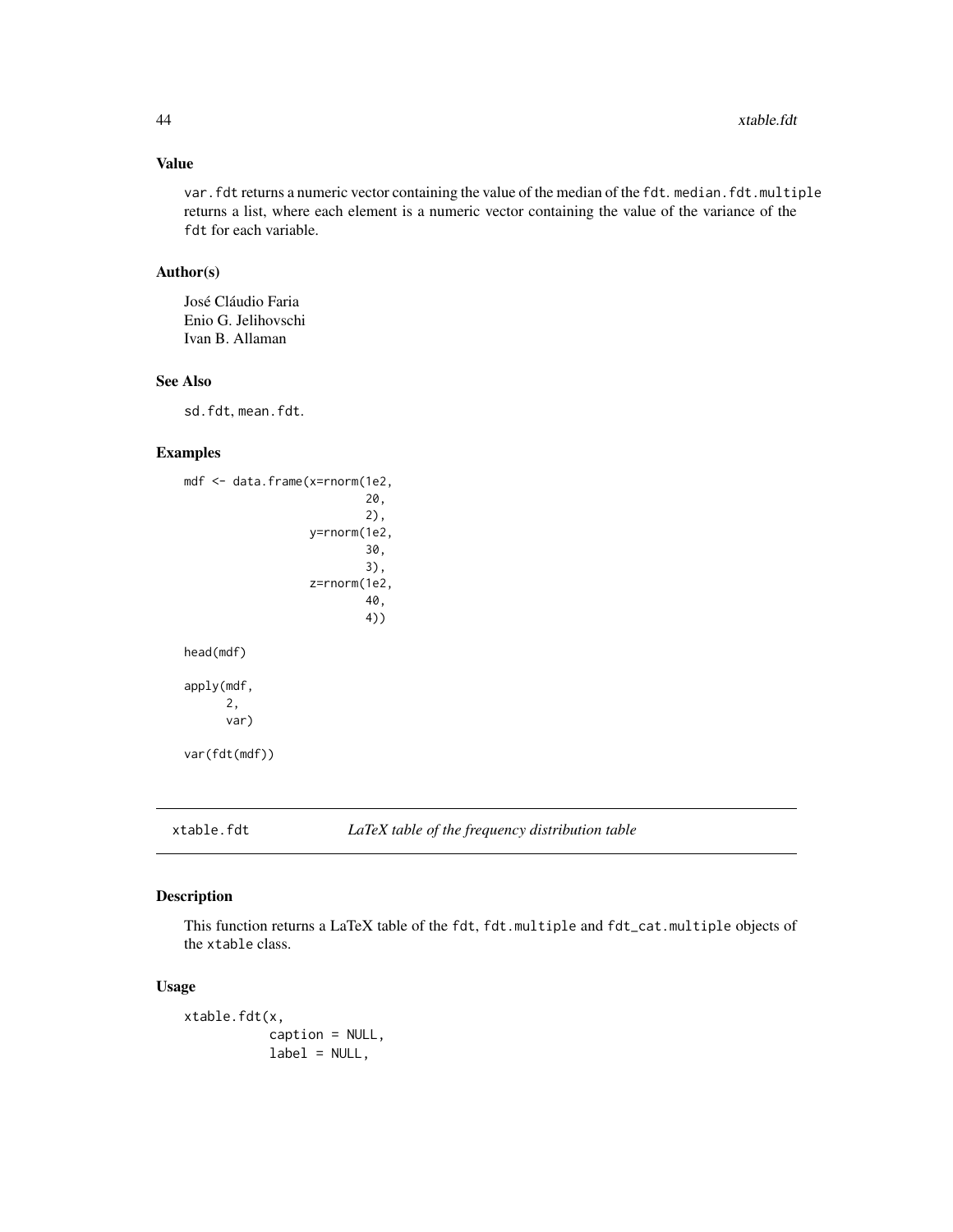```
align = NULL,
digits = NULL,
display = NULL,
auto = FALSE,
...)
```
xtable.fdt.multiple(x,

```
caption = NULL,
label = NULL,align = NULL,
digits = NULL,
display = NULL,
...)
```

```
xtable.fdt_cat.multiple(x,
```

```
caption = NULL,
label = NULL,align = NULL,
digits = NULL,
display = NULL,
...)
```
#### Arguments

| x                | A fdt or fdt.multiple class object.                                                                                                                                                                                                                                                                                   |
|------------------|-----------------------------------------------------------------------------------------------------------------------------------------------------------------------------------------------------------------------------------------------------------------------------------------------------------------------|
| caption          | Character vector of length 1 or 2 containing the table's caption or title. See<br>xtable function to more details.                                                                                                                                                                                                    |
| label            | Character vector of length 1 containing the LaTeX label or HTML anchor. See<br>xtable function to more details.                                                                                                                                                                                                       |
| align            | Character vector of length equal to the number of columns of the resulting table,<br>indicating the alignment of the corresponding columns. See xtable function to<br>more details.                                                                                                                                   |
| digits           | Numeric vector of length equal to one (in which case it will be replicated as<br>necessary) or to the number of columns of the resulting table or matrix of the<br>same size as the resulting table, indicating the number of digits to display in the<br>corresponding columns. See xtable function to more details. |
| display          | Character vector of length equal to the number of columns of the resulting table,<br>indicating the format for the corresponding columns. See xtable function to<br>more details.                                                                                                                                     |
| auto<br>$\cdots$ | Logical, indicating whether to apply automatic format when no value is passed<br>to align, digits, or display<br>Additional arguments.                                                                                                                                                                                |
|                  |                                                                                                                                                                                                                                                                                                                       |

# Details

The functions latex. fdt was deprecated. We understand over the years that creating a method for the generic xtable function would be inevitable, given the advancement of the xtable package and its support by the academic community.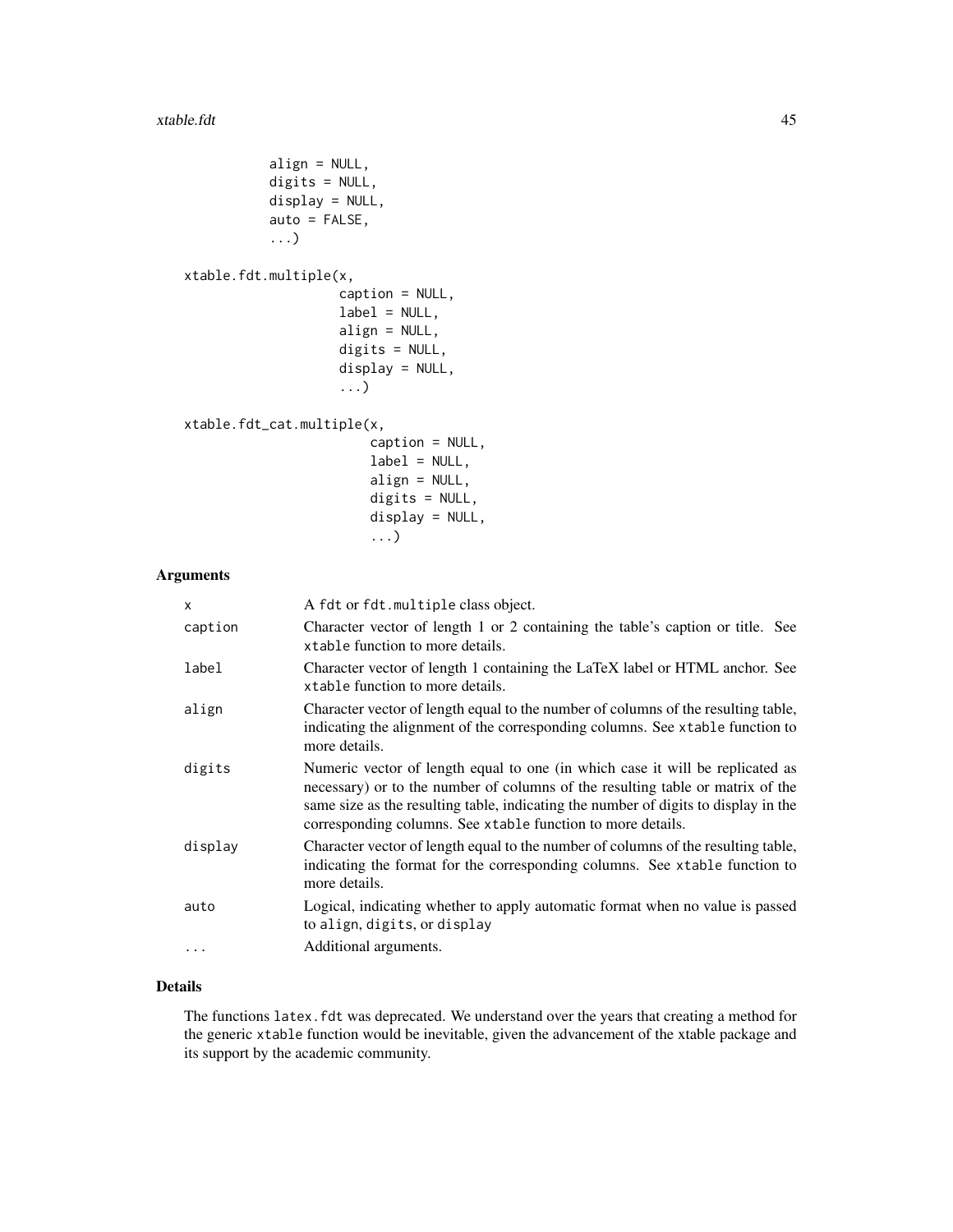Then, the fdt, fdt.multiple and fdt\_cat.multiple methods were created for the generic xtable function. For object of the fdt\_cat class, no methods were created, as they inherit the data. frame class, and therefore, the xtable functions can be used directly for such objects.

Objects of the fdt.multiple and fdt\_cat.multiple class, when using the xtable function, will have the xtableList class. Although it may seem confusing, the xtableList function in the xtable package has no generic function and therefore it was not possible to create a method of type xtableList.fdt.multiple. Therefore, a method of the xtable.fdt.multiple class was created, but the function xtableList is being used internally.

More examples than those provided in the manual can be seen in the vignette.

It is possible to select what columns of the table (a data.frame) will be shown, as well as the pattern of the first column. The columns are:

- 1. 'Class limits'
- 2. 'f' Absolute frequency
- 3. 'rf' Relative frequency
- 4. 'rf(%)' Relative frequency, %
- 5. 'cf' Cumulative frequency
- 6.  $\text{`cf}(\%)$ ' Cumulative frequency, %

#### Value

An object of the class xtable.fdt and xtable.fdt.multiple.

#### Author(s)

José Cláudio Faria Enio G. Jelihovschi Ivan B. Allaman

#### See Also

[xtable](#page-0-0), [xtableList](#page-0-0)

#### Examples

```
library(fdth)
library(xtable)
# +++++ Quantitative data
##Example 1: The simplest possible
t1 <- fdt(rnorm(n=1e3,
                mean=10,
                 sd=2))
t1x \leftarrow xtable(t1)t1x
```
<span id="page-45-0"></span>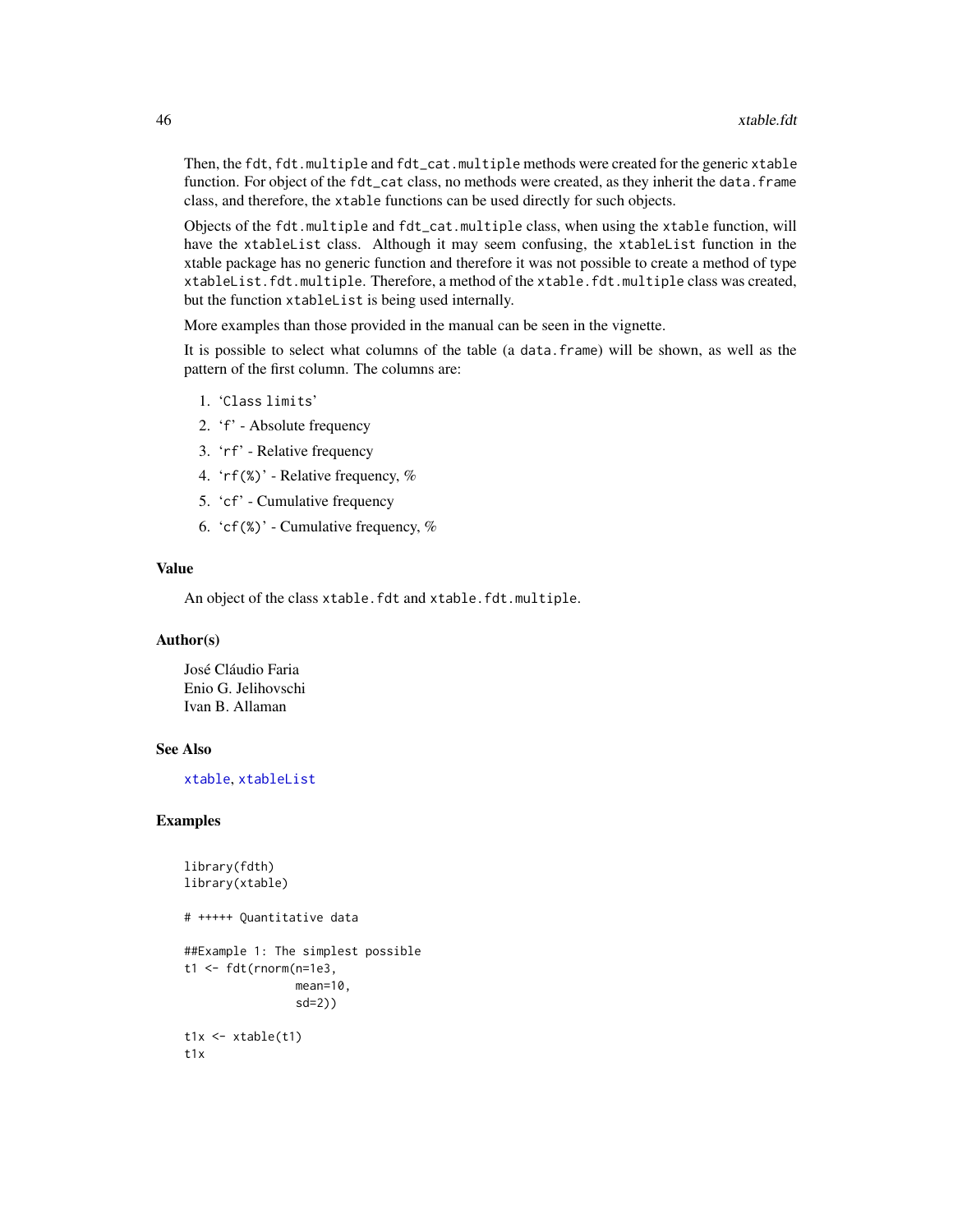#### xtable.fdt 47

```
## Example 2
print(t1x,
     include.rownames=FALSE)
## Example 3
newclass <- gsub("[\\[\\)]","",t1x[,1],perl=TRUE)
t3x < - t1xt3x[,1] <- newclass
print(t3x,
      include.rownames=FALSE,
      sanitize.text.function = function(x)gsub(",",
                                                "\\dashv",
                                                x,
                                                perl = TRUE))
## Not run:
## Example 4
clim <- t1$table[1]
clim1 <- sapply(clim,
                as.character)
right <- t1$breaks[4]
pattern <- "
clim2 <- make.fdt.format.classes(clim1,
                                 right,
                                 pattern)
clim3 <- sapply(clim2,function(x)paste0("$",x,"$"))
t4x < - t1xt4x[,1] <- clim3
print(t4x,
      include.rownames=FALSE)
## End(Not run)
## Example 5
t5 < - fdt(iris,
          by="Species")
attr(t5, "subheading") \leq paste0("Variable = ",names(t5))
xtable(t5)
# +++++ Qualitative data
## Example 6
t6 <- fdt_cat(sample(LETTERS[1:3],
                     replace=TRUE,
                     size=30))
t6x <- xtable(t6)
t6x
t61 <- fdt_cat(data.frame(c1=sample(LETTERS[1:3],
```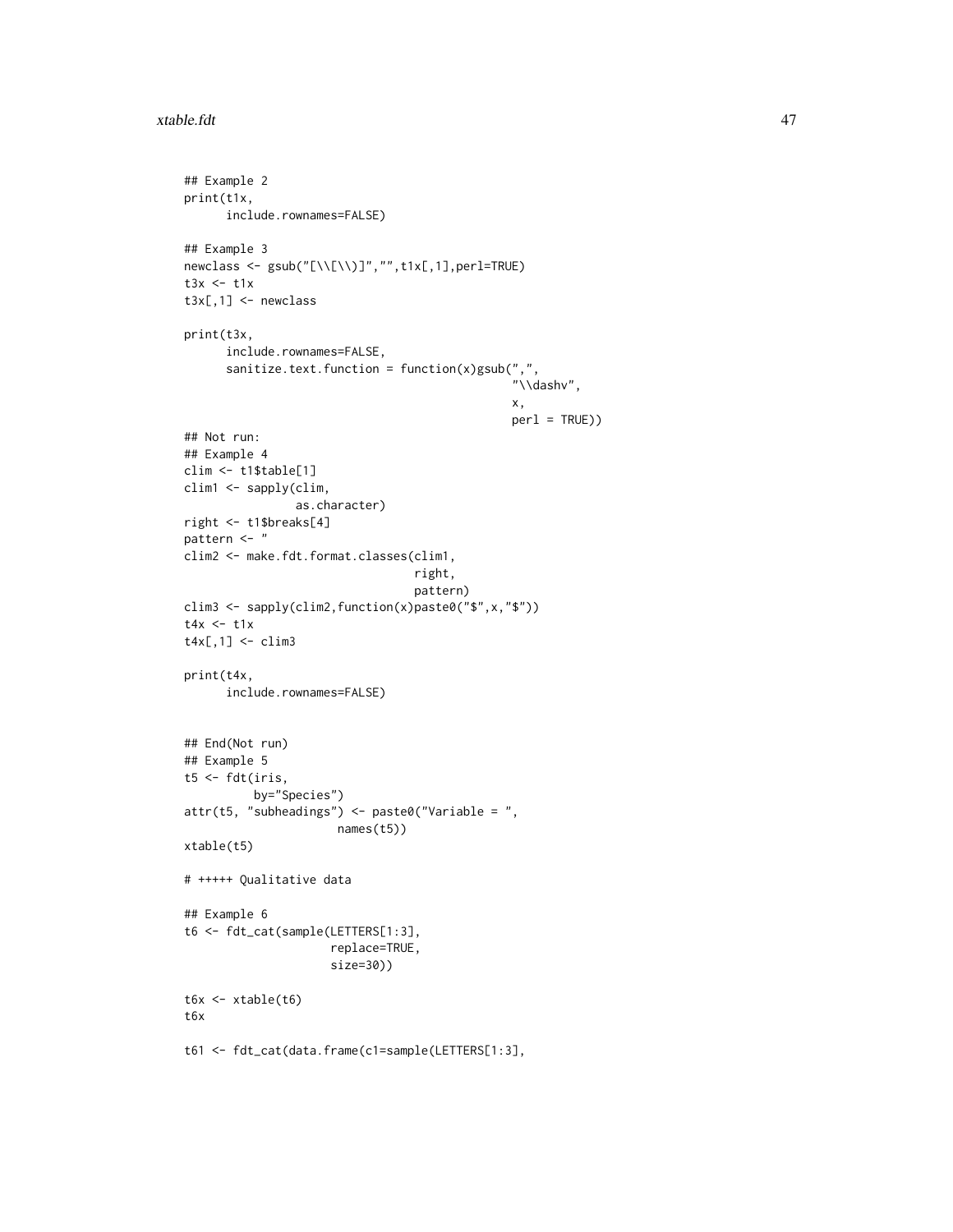```
replace=TRUE,
                                    size=10),
                          c2=sample(letters[4:5],
                                    replace=TRUE,
                                    size=10),
                          stringsAsFactors=TRUE))
attr(t61, "subheadings") \leq paste0("Variable = ",names(t61))
t61x \leftarrow xtable(t61)t61x
```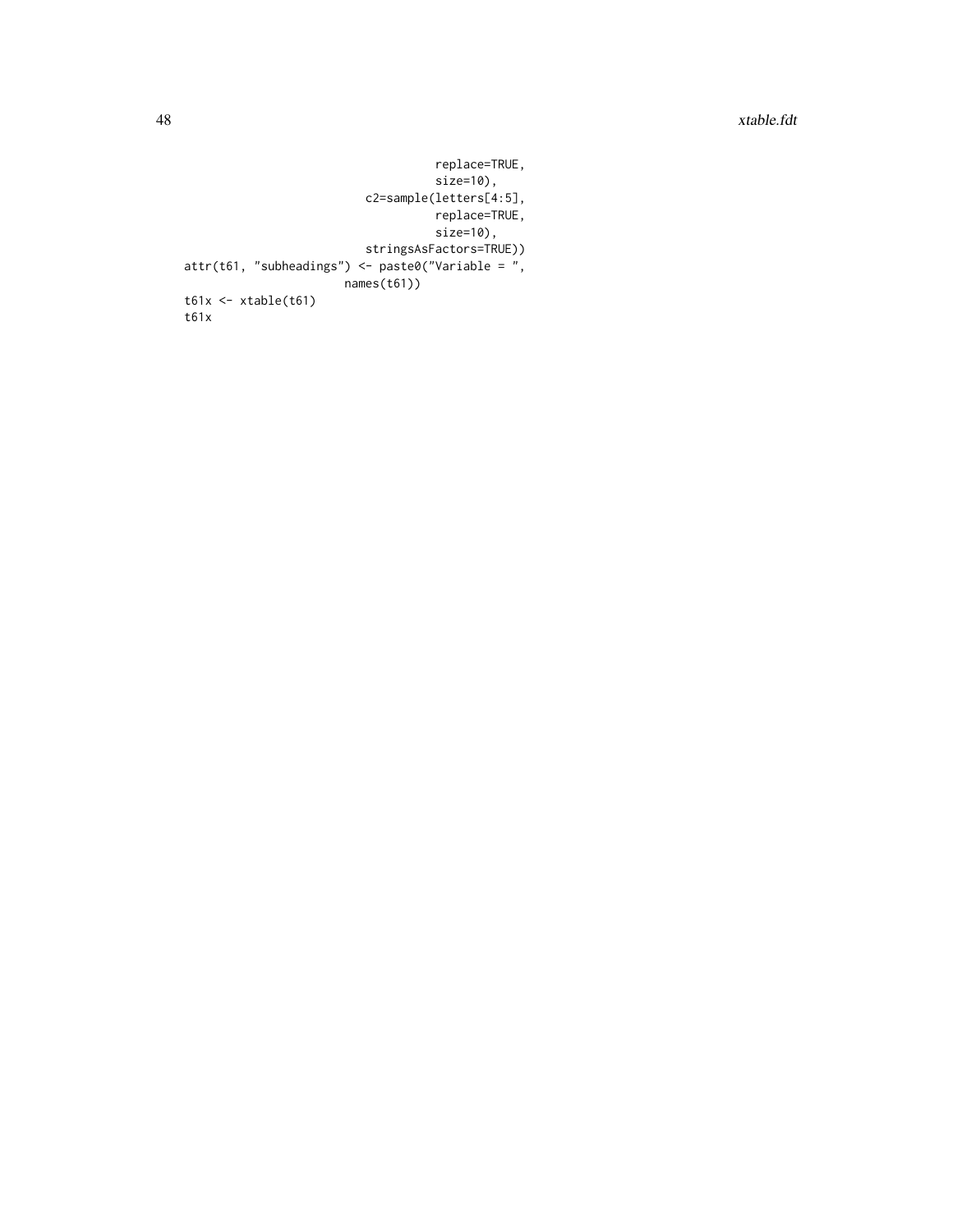# <span id="page-48-0"></span>Index

∗Topic distribution fdt , [9](#page-8-0) fdt\_cat , [13](#page-12-0) fdth-package , [2](#page-1-0) plot.fdt , [22](#page-21-0) print.fdt , [31](#page-30-0) summary.fdt , [39](#page-38-0) ∗Topic fdt\_cat fdt , [9](#page-8-0) fdt\_cat , [13](#page-12-0) ∗Topic fdt fdt , [9](#page-8-0) fdt\_cat , [13](#page-12-0) fdth-package , [2](#page-1-0) plot.fdt , [22](#page-21-0) print.fdt , [31](#page-30-0) summary.fdt , [39](#page-38-0) xtable.fdt , [44](#page-43-0) ∗Topic frequency fdt , [9](#page-8-0) fdt\_cat , [13](#page-12-0) fdth-package , [2](#page-1-0) plot.fdt , [22](#page-21-0) print.fdt , [31](#page-30-0) summary.fdt , [39](#page-38-0) ∗Topic histogram fdth-package , [2](#page-1-0) plot.fdt , [22](#page-21-0) ∗Topic multivariate xtable.fdt , [44](#page-43-0) ∗Topic plot plot.fdt , [22](#page-21-0) ∗Topic print print.fdt , [31](#page-30-0) ∗Topic summary summary.fdt , [39](#page-38-0) ∗Topic table fdt , [9](#page-8-0) fdt\_cat , [13](#page-12-0)

fdth-package , [2](#page-1-0) plot.fdt , [22](#page-21-0) print.fdt , [31](#page-30-0) summary.fdt, [39](#page-38-0) ∗Topic xable xtable.fdt , [44](#page-43-0) cut , *[3](#page-2-0)* , *[11](#page-10-0)* , *[14](#page-13-0)* , *[16](#page-15-0)* fdt , [9](#page-8-0) fdt\_cat , [13](#page-12-0) fdth *(*fdth-package *)* , [2](#page-1-0) fdth-package , [2](#page-1-0) hist , *[3](#page-2-0)* , *[11](#page-10-0)* , *[14](#page-13-0)* make.fdt, [15](#page-14-0) make.fdt\_cat *(*make.fdt *)* , [15](#page-14-0) mean.fdt, [17](#page-16-0) median.fdt,1<mark>9</mark> mfv , [20](#page-19-0) plot.fdt , [22](#page-21-0) plot.fdt\_cat.default *(*plot.fdt *)* , [22](#page-21-0) plot.fdt\_cat.multiple *(*plot.fdt *)* , [22](#page-21-0) print.fdt , [31](#page-30-0) print.fdt\_cat.default *(*print.fdt *)* , [31](#page-30-0) print.fdt\_cat.multiple *(*print.fdt *)* , [31](#page-30-0) quantile.fdt , [35](#page-34-0) sd , [37](#page-36-0) sprintf , *[32](#page-31-0)* , *[40](#page-39-0)* summary.fdt, [39](#page-38-0) summary.fdt\_cat.default *(*summary.fdt *)* , [39](#page-38-0) summary.fdt\_cat.multiple *(*summary.fdt *)* , [39](#page-38-0) table , *[3](#page-2-0)* , *[11](#page-10-0)* , *[14](#page-13-0)* , *[16](#page-15-0)* var , [43](#page-42-0)